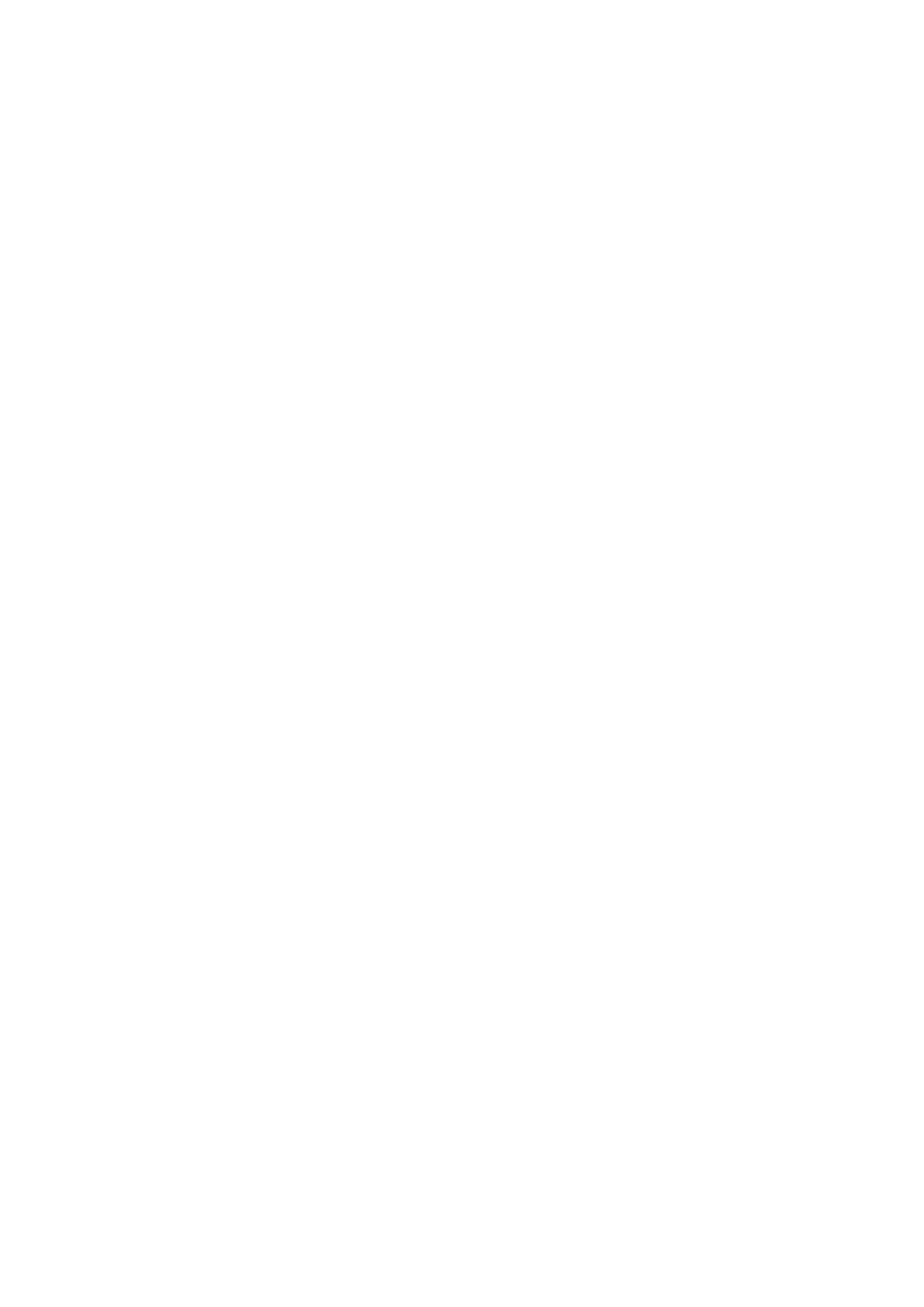## **Contents Page**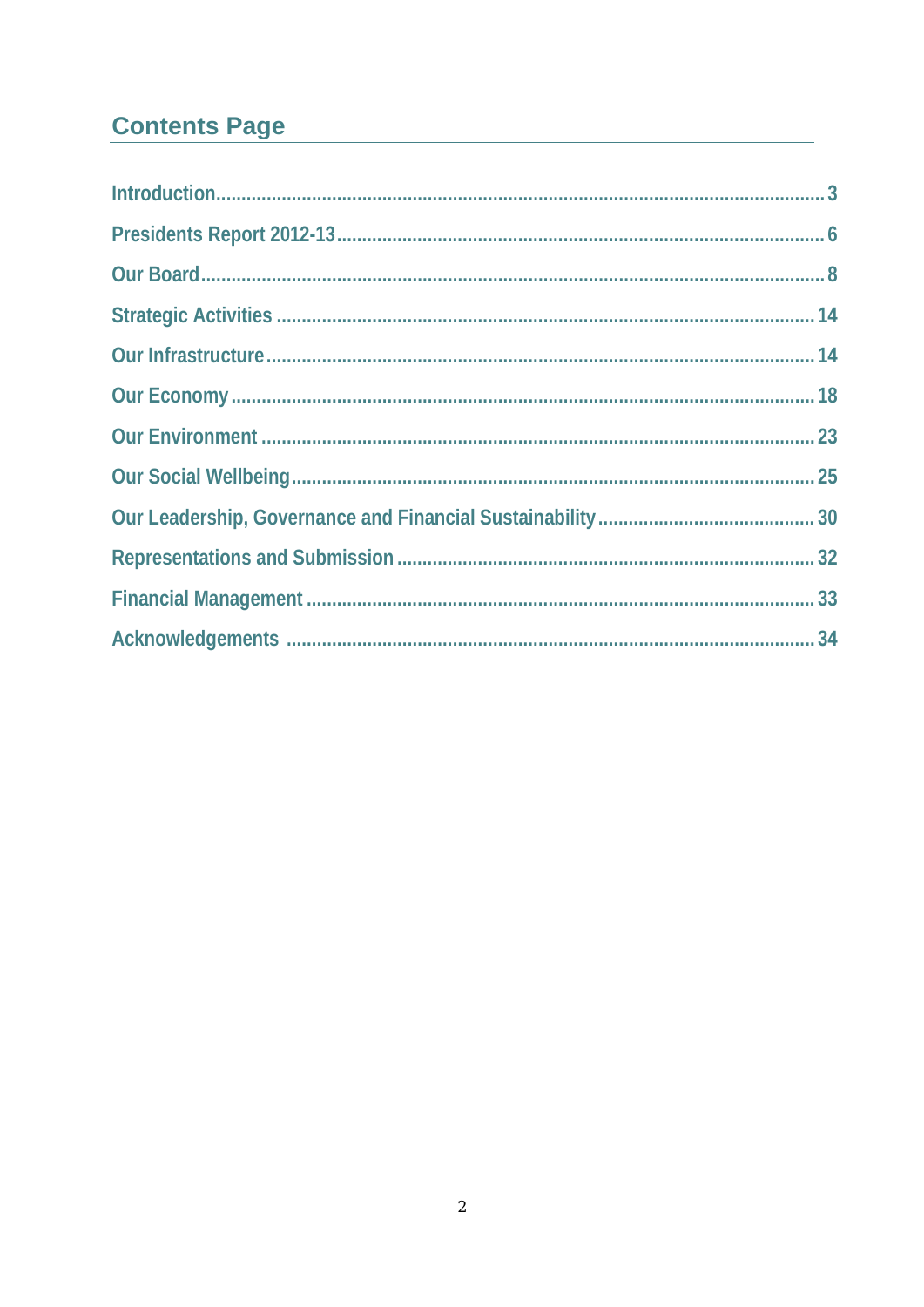## **Introduction**

This document is the Annual Report of the South East Local Government Association Inc. for the period 1<sup>st</sup> July 2012 to 30<sup>th</sup> June 2013. This report is prepared pursuant to the *Local Government Act 1999* to report to Constituent Councils on the work and operation of the Association for the preceding financial year.

This Report details the activities of the Association to represent and serve our Constituent Councils and to advance the Limestone Coast communities through effective advocacy, facilitation and innovation.

## **Our Association**

The South East Local Government Association (SELGA) was established as a regional body on 6<sup>th</sup> October 1885.

SELGA is a regional subsidiary representing its Constituent Councils and is established pursuant to Section 43 of the *Local Government Act 1999* by the Constituent Councils. Under its Charter, SELGA's objects are to:

- Work in association with both the Local Government Association of South Australia and the Australian Local Government Association to assist in the achievement of their aims and objectives.
- Undertake co-ordinating, advocacy and representational roles on behalf of its Constituent Councils at a regional level.
- Facilitate and co-ordinate activities of local government at a regional level related to social, environmental and community development with the object of achieving improvement for the benefit of the communities of its Constituent Councils.
- Develop, encourage, promote, foster and maintain consultation and co-operation and to strengthen the representation and status of local government when dealing with other governments, private enterprise and the community.
- Develop further co-operation between its Constituent Councils for the benefit of the communities of its region.
- Develop and manage policies which guide the conduct of programs and projects in its region with the objective of securing the best outcomes for the communities of the region.
- Undertake projects and activities that benefit its region and its communities.
- Associate, collaborate and work in conjunction with other regional local government bodies for the advancement of matters of common interest.
- Implement programs that seek to deliver local government services on a regional basis.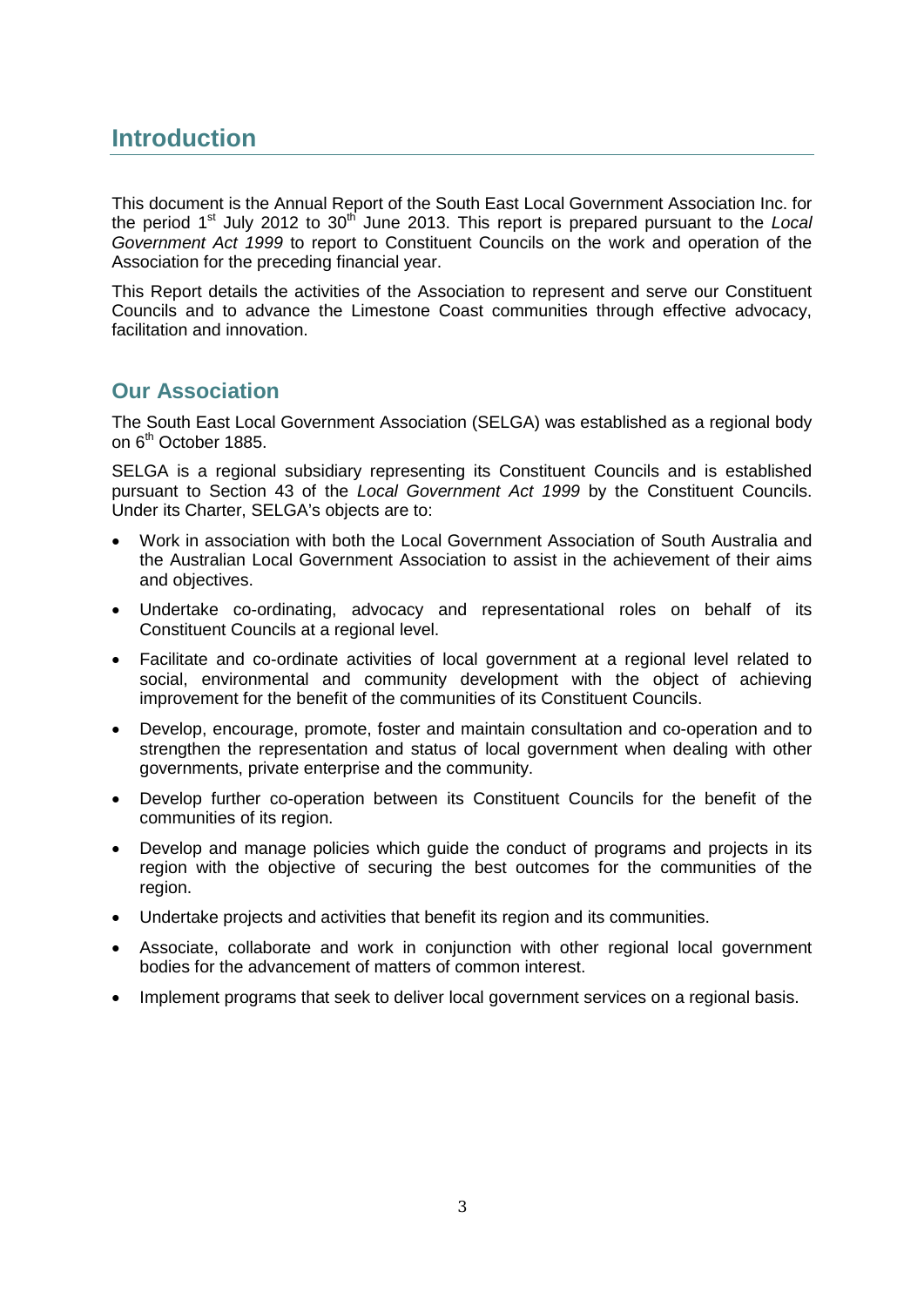### SELGA Constituent Councils

The Association is comprised of the following Constituent Councils:

- City of Mount Gambier
- District Council of Grant
- Kingston District Council
- Naracoorte Lucindale Council
- District Council of Robe
- Tatiara District Council
- Wattle Range Council

### Office Bearers 2012-2013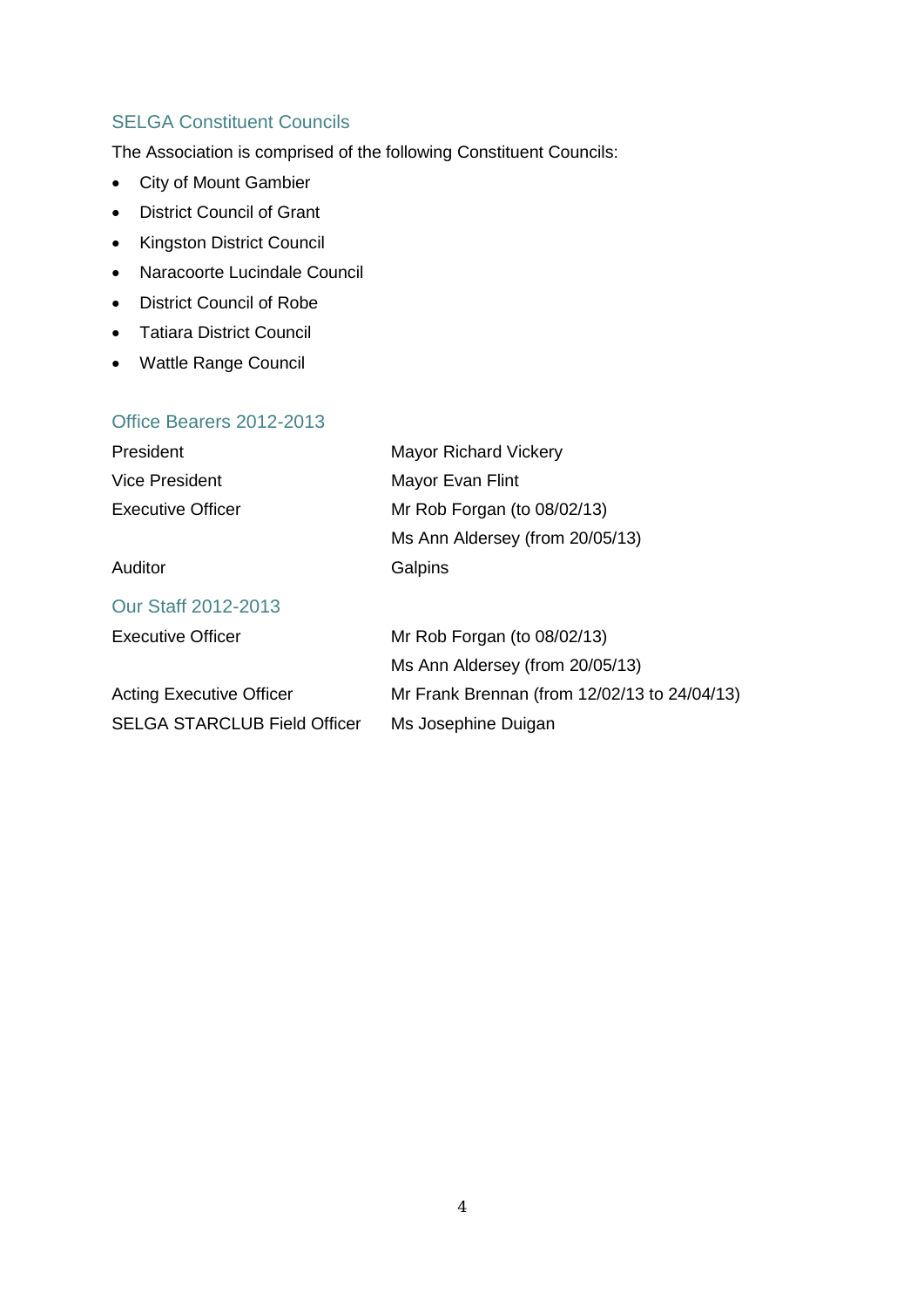| <b>Council</b>                  | <b>Delegate</b>              | <b>Proxy Delegate</b>             |
|---------------------------------|------------------------------|-----------------------------------|
| <b>City of Mount Gambier</b>    | Mayor Steve Perryman         | Cr Merv White                     |
|                                 |                              | Cr Ian Von Stanke (from 01/02/13) |
| District Council of Grant       | <b>Mayor Richard Sage</b>    | <b>Cr Brian Collins</b>           |
|                                 |                              | Cr Bruce Bain                     |
| <b>Wattle Range Council</b>     | Mayor Peter Gandolfi         | Cr Rob Dycer                      |
| <b>District Council of Robe</b> | <b>Mayor Peter Riseley</b>   | Cr Harvey Nolan                   |
| Kingston District Council       | Mayor Evan Flint             | Cr Chris England                  |
|                                 |                              | Cr Sid Frankling                  |
| Naracoorte Lucindale            | Mayor Erika Vickery          | Cr Ann Bell (to 31/01/13)         |
| Council                         |                              | Cr John Flynn (from 01/02/13)     |
| <b>Tatiara District Council</b> | <b>Mayor Richard Vickery</b> | <b>Cr Graham Excell</b>           |
|                                 |                              | Cr John Ross                      |

## **Constituent Council Delegates to the Association**

Coorong District Council attends SELGA meetings as observers. The Coorong District Council is represented by Mayor Roger Strother (with Cr. Neville Jaensch as proxy) and the Chief Executive Officer Mr Michael Boyd, with Mr Timothy Tol as proxy.

#### SELGA Delegates to the Local Government Association of South Australia

The following representatives are elected under the provisions of the Constitution of the Local Government Association:

• Delegate to the State Executive (SE Zone) Mayor Richard Vickery, Tatiara District Council • Proxy Delegate to the LGA State Executive Mayor Evan Flint, Kingston District Council

Delegates (2) to the South Australian Regional Organisation of Councils

- Mayor Richard Vickery
- Mayor Evan Flint (Proxy)
- Mr Rob Forgan (to 08/02/13)
- Ms Ann Aldersey (from 20/05/13)

The South Australian Regional Organisation of Councils (SAROC) is an important LGA committee for non-metropolitan Councils. Membership is drawn from each of the six nonmetropolitan Regional Local Government Associations with members meeting bi-monthly to discuss the key issues affecting non-metropolitan Councils.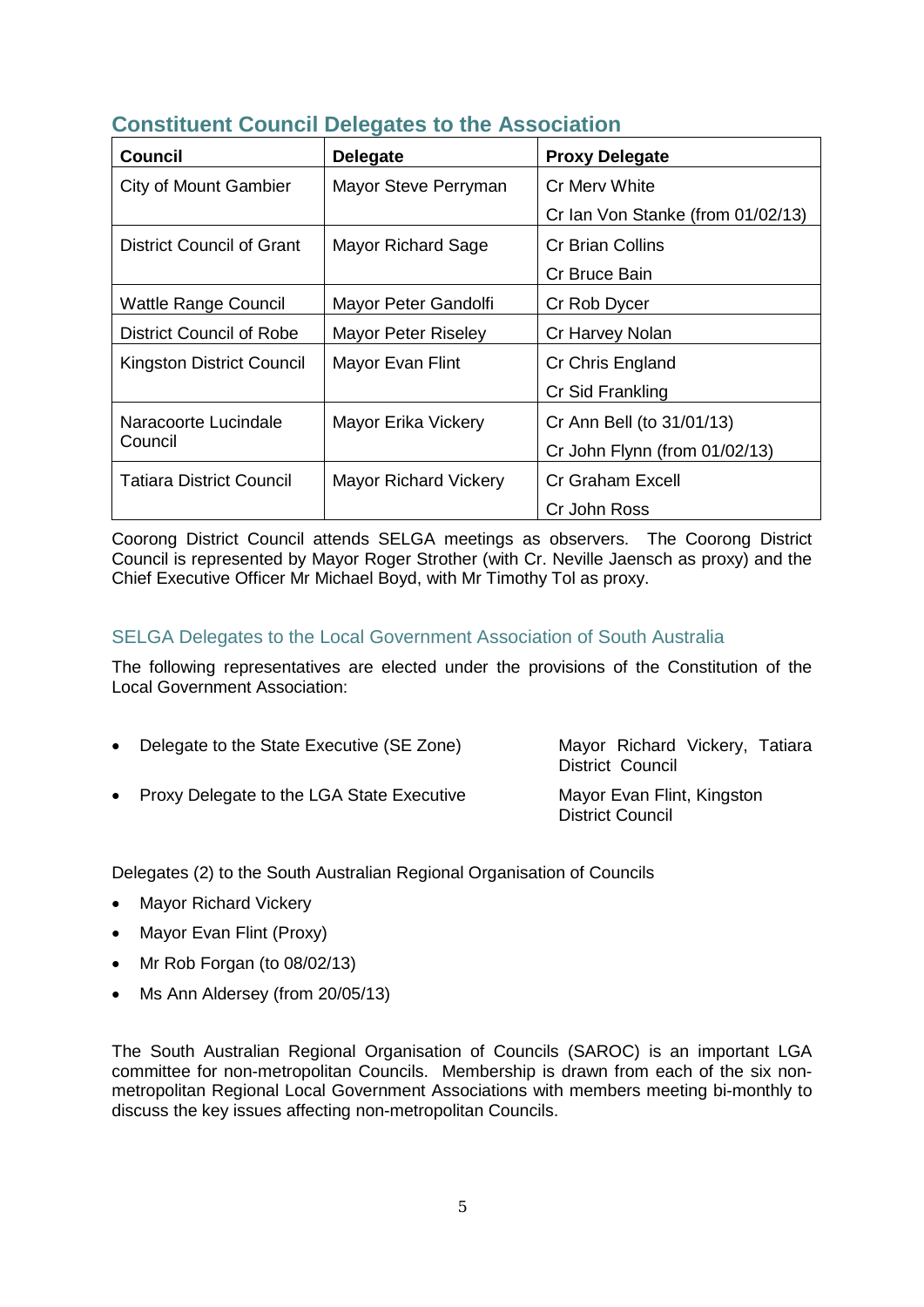## **Presidents Report 2012-13**

During the last twelve months, SELGA has continued its strong advocacy role for the South East on a range of issues at regional, state and national levels.

Following the forward sale of Forestry SA's South East plantations, we initiated extensive interaction with the State Government on enhancing the economic diversity and growth<br>here in the region. Ultimately the Premier convened the Ultimately the Premier convened the Limestone Coast Economic Diversification Forum in September. Following the Forum, which brought together visionary industry, government and local leadership, SELGA convened the Limestone Coast Economic Diversification Reference Group in order to progress the recommendations of the Forum. In conjunction with Primary Industry and Regions SA, we engaged the Forum convenor, Mr Dennis Mutton, who with his extensive



networks and knowledge of government, research and development, innovation and primary industries has been very effective in engaging government agencies, the research and education sectors and private companies. One of the main objectives for the reference group is to take up the offer to present to the State Government's Growing Advanced Manufacturing and Premium Food and Wine from our Clean Environment Cabinet Taskforces, with presentations having already been made to the Senior Officers Groups that inform the taskforces. One of the first results of this work was the extensive Cellulose Fibre Chain Study conducted by renowned Finnish research institute VTT. Significant grant funds have also flowed to the forestry products sector during this time. Some of the many initiatives of the Reference Group are highlighted later in the report.

Regional Development Australia Limestone Coast has worked closely with SELGA during this process and provides two members to the Reference Group. While RDA is going to be significantly challenged by the cessation of operational funding from the State Government from July 2013, their continued viability is crucial for the region's economic progress.

Recognising the potential competitive advantage of access to high-speed broadband, SELGA promoted strongly for the entire South East, not just Keith, Bordertown and Kingston, to be in round one of the rollout of the NBN fibre optic network and were particularly pleased when the Federal government announced that this would be the case. This will mean that the whole of our region will be serviced by either satellite, radio or fibre optic high-speed broadband by 2016.

At the SAROC and State Executive levels we have continued to have strong input into the formulation of local government and state government policies that affect both our region and the operations of our councils. The regional perspective and influence of SAROC is well respected within the South Australian Local Government Association.

We appreciate the attendance at SELGA meetings by key Coorong District Council representatives and value their collaboration on matters where we have mutual interests.

Between our meetings the SELGA CEOs group continues to work with great effect to enhance the ability of councils to work productively for our mutual benefit. I would like to thank Mr Mark McShane for his work in chairing this group.

In February our Executive Officer Mr Rob Forgan retired from his role. Rob contributed five valuable years to SELGA and his work was characterised by a genuine passion for and understanding of the region. He demonstrated absolute integrity and was highly regarded within the region, and more broadly at local government and State government levels. His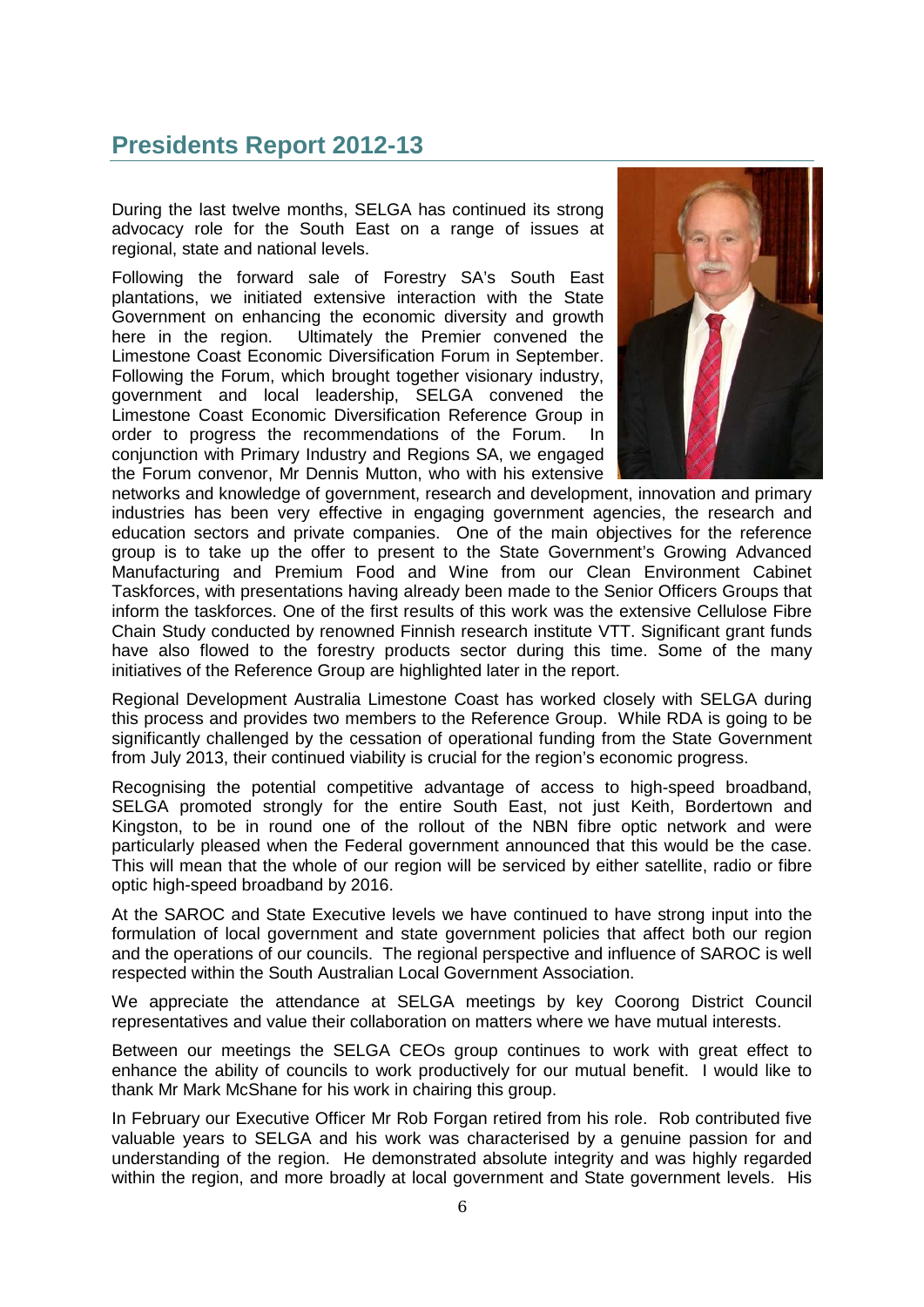commitment to the region and his abilities were perhaps best demonstrated by his management of an extensive process which led to the Federal government changing the rules for access by students in Mount Gambier and some other areas of rural Australia which were deemed to be Inner Regional, to levels of Youth Allowance commensurate to that received by other students in regional Australia. We wish Rob and his family all the best in his retirement.

Local government also lost the services of long serving CEO of Wattle Range Council Mr Frank Brennan. Frank's contribution to local government over several decades has been outstanding and he has been a mentor for both employees and elected members involved in local government.

In late May we welcomed Miss Ann Aldersey to the role of SELGA Executive Officer. Ann brings a broad range of skills to the organisation and is a committed resident of our region.

Josephine Duigan, Biddie Shearing and Julie Scott complete the small but highly effective SELGA team and I congratulate them on their contribution to our important work.

SELGA is very well served by many elected members and council staff who make themselves available for our various committees and representing local government on outside organisations.

I would like to thank board members for their collective knowledge and their dedication to the South East, and particularly thank Mayor Evan Flint for his support as SELGA Deputy President.

Richard Vickery

**Mayor Richard Vickery SELGA President**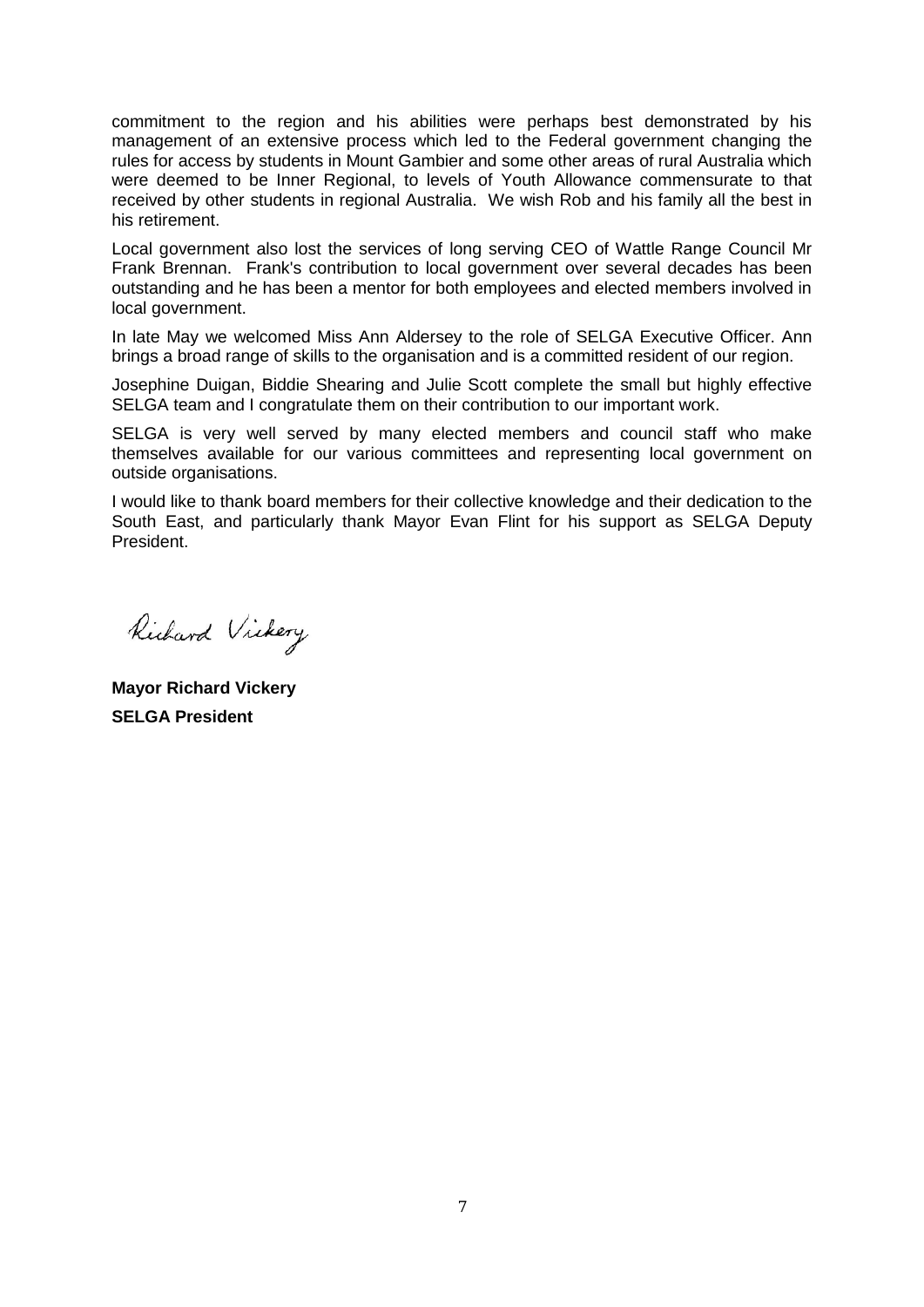## **Our Board**

The Board held six ordinary bi-monthly General Meetings, two Special Meetings and the Annual General Meeting (February 2013) during 2012-13. The SELGA Board comprises the seven Mayors of the Constituent Councils, and is chaired by the SELGA President Mayor Richard Vickery. Meetings are also attended by Council CEOs. Meetings are hosted by Constituent Councils on a rotational basis, with every second meeting held at the central location of Naracoorte.

Initiatives and issues acted on by the Board during 2012-13 included:

- Response to the South East Drainage System Operation and Management Bill 2012, including the proposal for a landholder levy to fund the maintenance of the drainage network
- Consultation on the proposed South East Flows Restoration Project, including the process for community and landowner input
- The Limestone Coast Economic Diversification Forum, including the formation of a Reference Group to implement resulting actions
- The forward sale of the harvesting rights of the Forestry SA plantation estate
- Advocating for State Government funding to Regional Development Australia Boards, and the renewal of the funding agreement with Regional Development Australia Limestone Coast
- The investigation of potential for a regional Development Assessment Panel, and a regional approach to development planning and approval
- The over-abundance of kangaroos in the Lower South East
- The need for further State funding of Council-run Visitor Information Centres
- The security of Telstra exchanges and reliability of communications in the Limestone Coast
- The reduction of funding for the South East Veterans Information Centre
- Mental health and anxiety disorder services in regional South Australia, including the 'Great Step Forward Program'
- Development of a safe and well communicated process for the disposal of marine flares
- Funding for the engagement of a Regional Road Safety Officer in the South East
- Promotion of the responsible use of South Australian Parks and Reserves for four-wheel driving, and the investigation of appropriate four-wheel drive opportunities in the region
- The schedule and priority of the NBN Rollout in the Limestone Coast
- The continuation of State Government funding for Regional Development Australia committees beyond 30 June 2013
- Attracting funding to the region via the Regional Development Australia Fund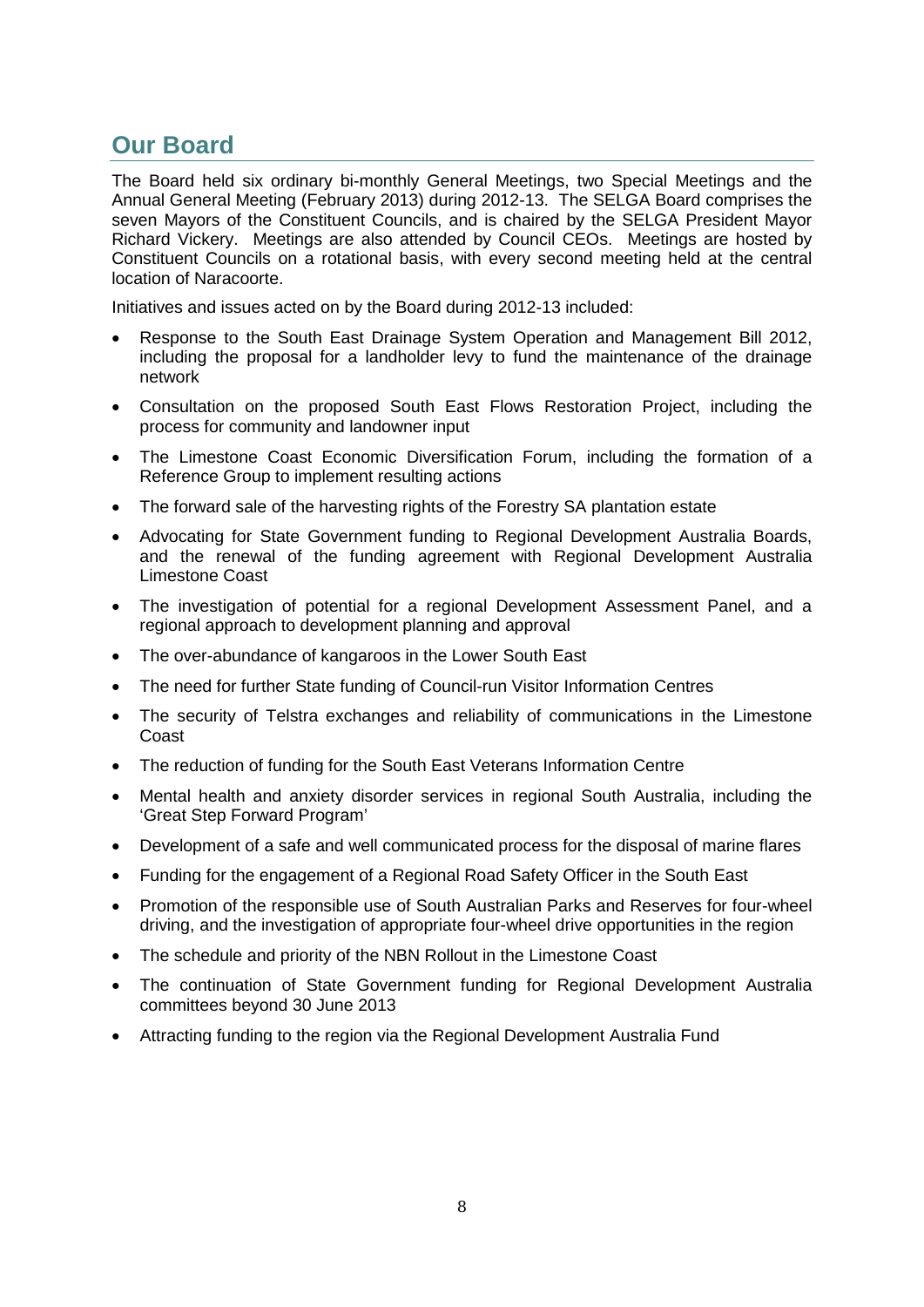- The closure of Zero Waste SA, and the quantum and use of the Solid Waste Levy
- The approval of projects submitted to the Special Local Roads Program
- The development of a project to write a Regional Trails Master Plan
- The risk to biosecurity and the potato industry from potentially diseased imported potatoes, and the importance of appropriate quarantine measures
- The loss of local WIN TV news service, and the need for local television content

## **Guest Speakers**

In order to ensure SELGA is well briefed on current issues and initiatives in the region, a wide range of presentations were provided at SELGA General Meetings during 2012-13. Guest speakers included:

- Ms Elaine Carbines, CEO, Geelong Regional Alliance G21
- Mr Duncan Bremner and Mr Chris Gregory, Regional Stakeholder Relations, NBN Co
- Mr Tim Collins, Regional Manager, Department of Water, Environment and Natural Resources
- Mr Andrew Johnson, Executive Director and Dr Glenn Shimmin, Manager South East Water, Department of Environment, Water and Natural Resources
- Mr Tim Bond, Manager Planning and Evaluation, Department of Environment, Water and Natural Resources
- Mr David Walshaw, CEO of Medicare Local
- Mr Dennis Mutton, Convener of the Limestone Coast Economic Diversification Forum
- Mr Jason Drewitt, Operations Manager Region 5, Country Fire Service
- Mr Nick Jones, Ms Emma Fletcher and Mr Peter Cahalan, South Australian Tourism Commission
- Mr Mark Bolton and Mr John Bannister, Telstra
- Mr Richard Bingham, South Australian Ombudsman
- Ms Jean Kerslake, Drug and Alcohol Services South Australia
- Ms Lois Rose-Smith, Life without Borders and Sergeant Rick Grimes of SAPOL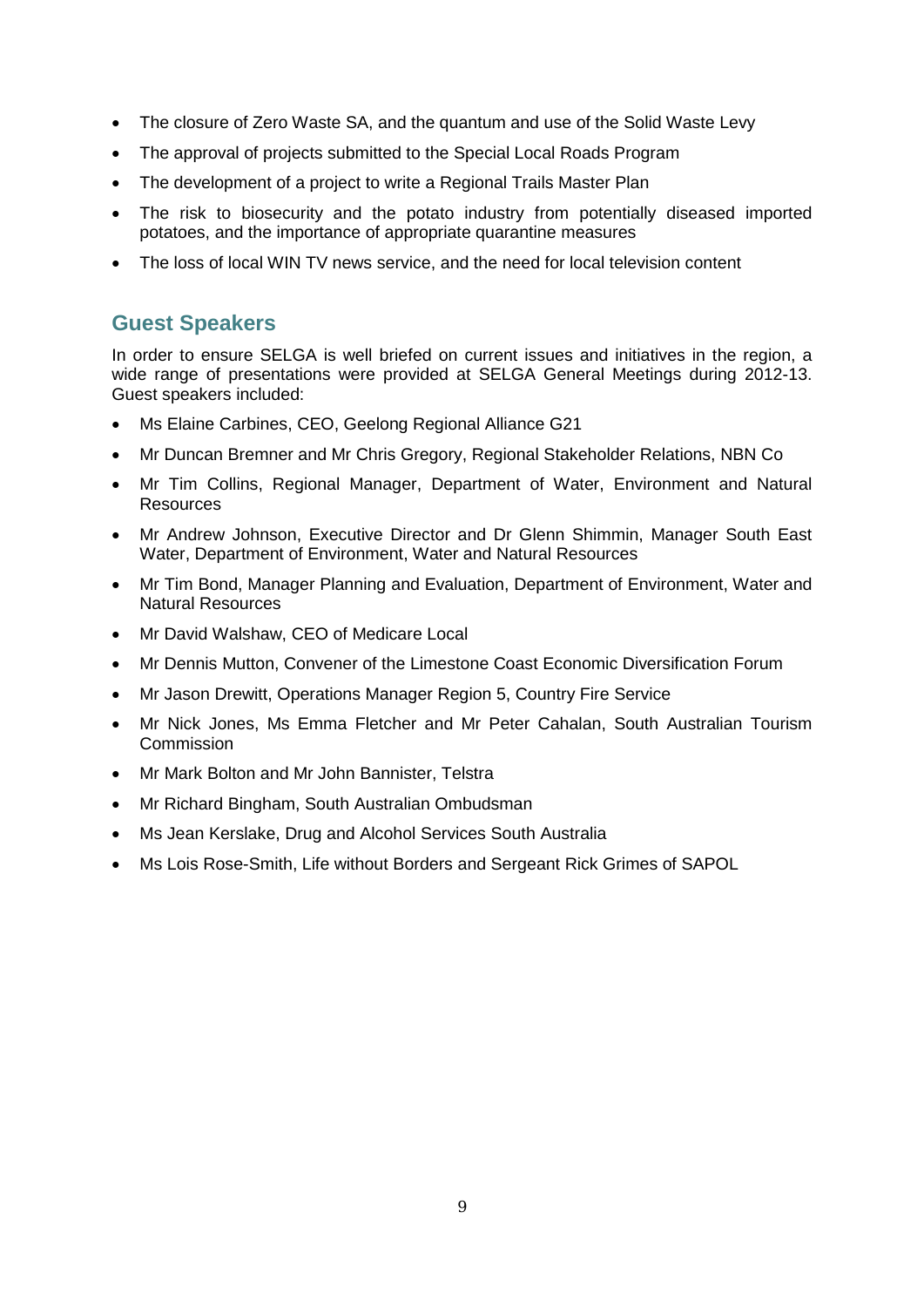## **Association Committees & Working Parties**

To undertake specific projects or fulfil areas of operational responsibility, SELGA convenes a number of committees and working parties. SELGA acknowledges the work of all who have contributed to the following committees and working parties throughout 2012-13.

| <b>Committee / Working Party</b>                                      | Representative                                                                                          | <b>Council</b>                   |  |
|-----------------------------------------------------------------------|---------------------------------------------------------------------------------------------------------|----------------------------------|--|
| <b>SELGA Roads and Transport</b><br><b>Working Group</b>              | Cr Robert Mock (Chair)                                                                                  | <b>Tatiara District Council</b>  |  |
| <b>SELGA SE Road Safety</b><br><b>Strategy Steering Group</b>         | Mr Rob Forgan (Convenor)                                                                                | <b>SELGA</b>                     |  |
| <b>SELGA Recreation and Sport</b>                                     | Mr Frank Brennan                                                                                        | <b>Wattle Range Council</b>      |  |
| <b>Steering Committee</b>                                             | Mr Rob Forgan                                                                                           | <b>SELGA</b>                     |  |
|                                                                       | From 01/02/13, the SELGA CEOs Group has assumed<br>the role of Recreation and Sport Steering Committee. |                                  |  |
| <b>SE Local Government</b><br>Inspectorate Group (SELGIG)             | Mr John Best (Convenor)                                                                                 | <b>Wattle Range Council</b>      |  |
| <b>SELGA Building Fire Safety</b><br>Committee                        | Mayor Erika Vickery                                                                                     | Naracoorte Lucindale<br>Council  |  |
|                                                                       | <b>Cr Brian Collins</b>                                                                                 | <b>District Council of Grant</b> |  |
|                                                                       | Cr Dave Moreland (to<br>31/01/13                                                                        | <b>Kingston District Council</b> |  |
|                                                                       | Mr Milan Hodak (from<br>01/02/13                                                                        | Kingston District Council        |  |
| Coorong and Limestone Coast<br><b>Coastal Management</b><br>Committee | <b>Cr Robert Mock</b>                                                                                   | <b>Tatiara District Council</b>  |  |
| Limestone Coast Economic                                              | Mayor Richard Vickery (Chair)                                                                           | <b>Tatiara District Council</b>  |  |
| <b>Diversification Reference Group</b>                                | Dr Helen Macdonald                                                                                      | Naracoorte Lucindale<br>Council  |  |
|                                                                       | Mr Mark McShane                                                                                         | <b>City of Mount Gambier</b>     |  |
|                                                                       | Mr Rob Forgan                                                                                           | <b>SELGA</b>                     |  |
|                                                                       | Ms Ann Aldersey                                                                                         |                                  |  |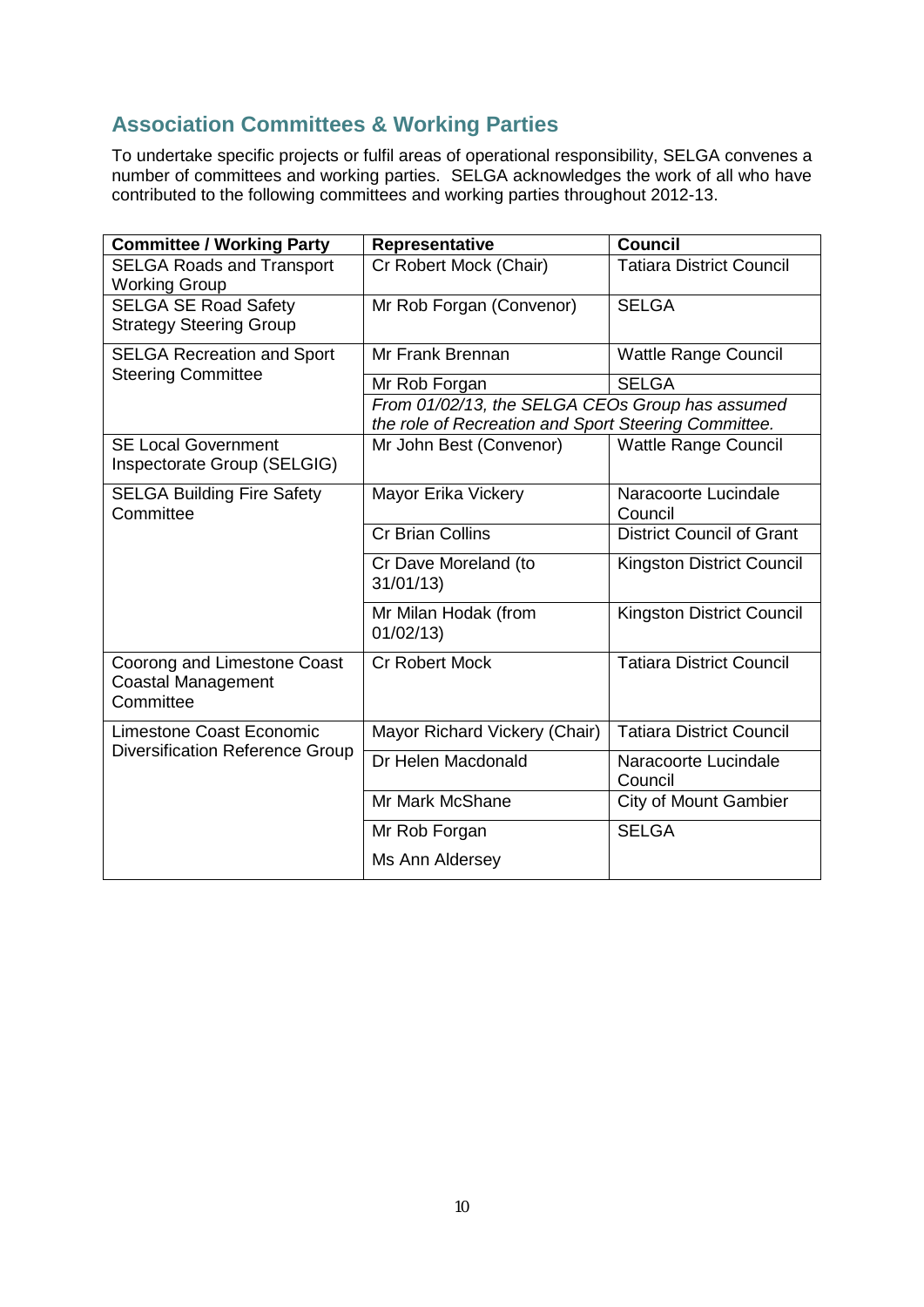| <b>Committee / Working Party</b>                       | Representative             | <b>Council</b>               |
|--------------------------------------------------------|----------------------------|------------------------------|
| SELGA - RDA Limestone Coast Funding                    | Mayor Richard              | <b>Tatiara District</b>      |
| Agreement Working Party (from 01/02/13 to<br>28/06/13) | Vickery (Chair)            | Council                      |
|                                                        | Mayor Richard Sage         | <b>Grant District</b>        |
|                                                        |                            | Council                      |
|                                                        | Dr Helen Macdonald         | Naracoorte                   |
|                                                        |                            | Lucindale Council            |
|                                                        | Mr Mark McShane            | City of Mount                |
|                                                        |                            | Gambier                      |
|                                                        | <b>Mr Trevor Smart</b>     | District Council of<br>Grant |
|                                                        | Mr Frank Brennan           | <b>SELGA</b>                 |
|                                                        | Ms Ann Aldersey            |                              |
| <b>SELGA Development Assessment Panel</b>              | Mayor Richard              | <b>Tatiara District</b>      |
| <b>Working Party</b>                                   | Vickery (Chair)            | Council                      |
|                                                        | Mayor Erika Vickery        | Naracoorte                   |
|                                                        |                            | Lucindale Council            |
|                                                        | <b>Mayor Peter Riseley</b> | <b>District Council of</b>   |
|                                                        |                            | Robe                         |
|                                                        | Mr Trevor Smart            | <b>Grant District</b>        |
|                                                        |                            | Council                      |
|                                                        | <b>Mr Peter Harriott</b>   | Wattle Range                 |
|                                                        |                            | Council                      |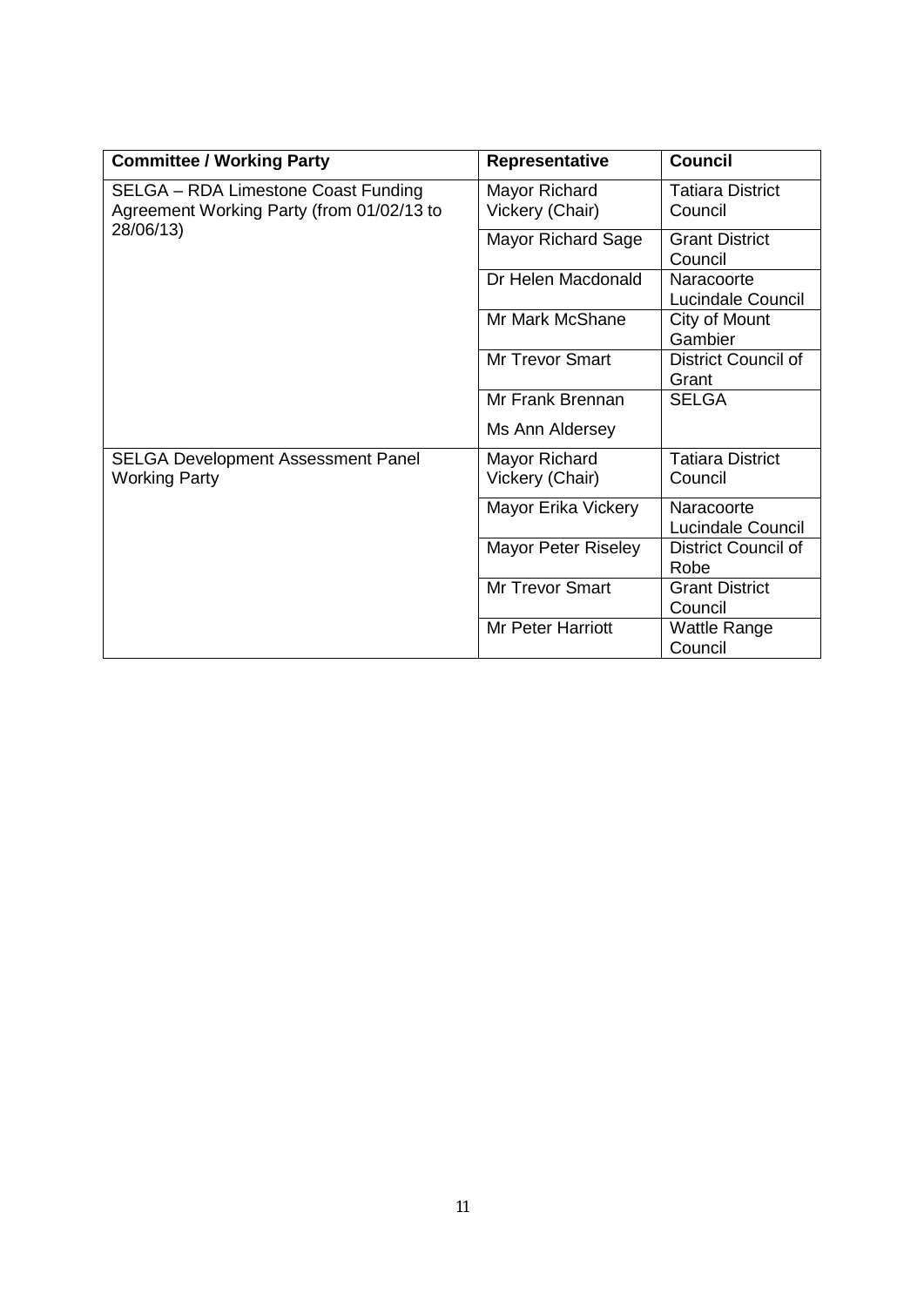## **Association Representation – Other Bodies**

SELGA has numerous representatives on working parties, boards and committees including State Government boards, cross border bodies and regional boards and committees. This representation allows SELGA to keep in touch with communities, and have input to new and existing initiatives.

During 2012-13, SELGA made or continued the following appointments to other bodies.

| <b>Board / Committee</b>                                       | Representative                                                    | <b>Council</b>                     |
|----------------------------------------------------------------|-------------------------------------------------------------------|------------------------------------|
| <b>Anglicare Community Care</b>                                | Mr Glenn Brown                                                    | <b>Wattle Range Council</b>        |
| <b>Limestone Coast Tourism</b>                                 | Cr Penny Richardson                                               | <b>City of Mount Gambier</b>       |
|                                                                | Cr Erika Vickery                                                  | Naracoorte Lucindale<br>Council    |
|                                                                | Limestone Coast Tourism was disbanded in late<br>2012             |                                    |
| <b>Limestone Coast Community</b><br><b>Services Roundtable</b> | Mr Rob Forgan                                                     | <b>SELGA</b>                       |
| Regional Development Australia                                 | <b>Mayor Richard Vickery</b>                                      | <b>Tatiara District Council</b>    |
| <b>Limestone Coast</b>                                         | Mayor Erika Vickery                                               | Naracoorte Lucindale<br>Council    |
|                                                                | Cr Harvey Nolan                                                   | <b>District Council of</b><br>Robe |
|                                                                | Cr Darren O'Halloran                                              | <b>Wattle Range Council</b>        |
| <b>South East Natural Resources</b><br>Management Board        | Dr Helen Macdonald                                                | Naracoorte Lucindale<br>Council    |
| <b>SE Regional Bush Fire Prevention</b><br>Committee           | Mr David Hood                                                     | Naracoorte Lucindale<br>Council    |
| <b>SE Resource Information Centre</b><br>(SERIC)               | Mr Tom Krieger                                                    | Naracoorte Lucindale<br>Council    |
| Green Triangle Freight Action Plan                             | Mr Rob Forgan                                                     | <b>SELGA</b>                       |
| <b>Implementation Group</b>                                    | Proxy Cr Merv White                                               | <b>City of Mount Gambier</b>       |
| <b>Group Training Employment (GTE)</b>                         | Cr Julie Reis                                                     | District Council of<br>Grant       |
| South East Zone Emergency<br><b>Management Committee</b>       | Mr Rob Forgan (Local<br>Government Controller)                    | <b>SELGA</b>                       |
|                                                                | Mr Ken Stratton (Deputy<br><b>Local Government</b><br>Controller) | <b>Grant District Council</b>      |
| Limestone Coast Strategic Youth<br>Coalition                   | Mr Rob Forgan                                                     | <b>SELGA</b>                       |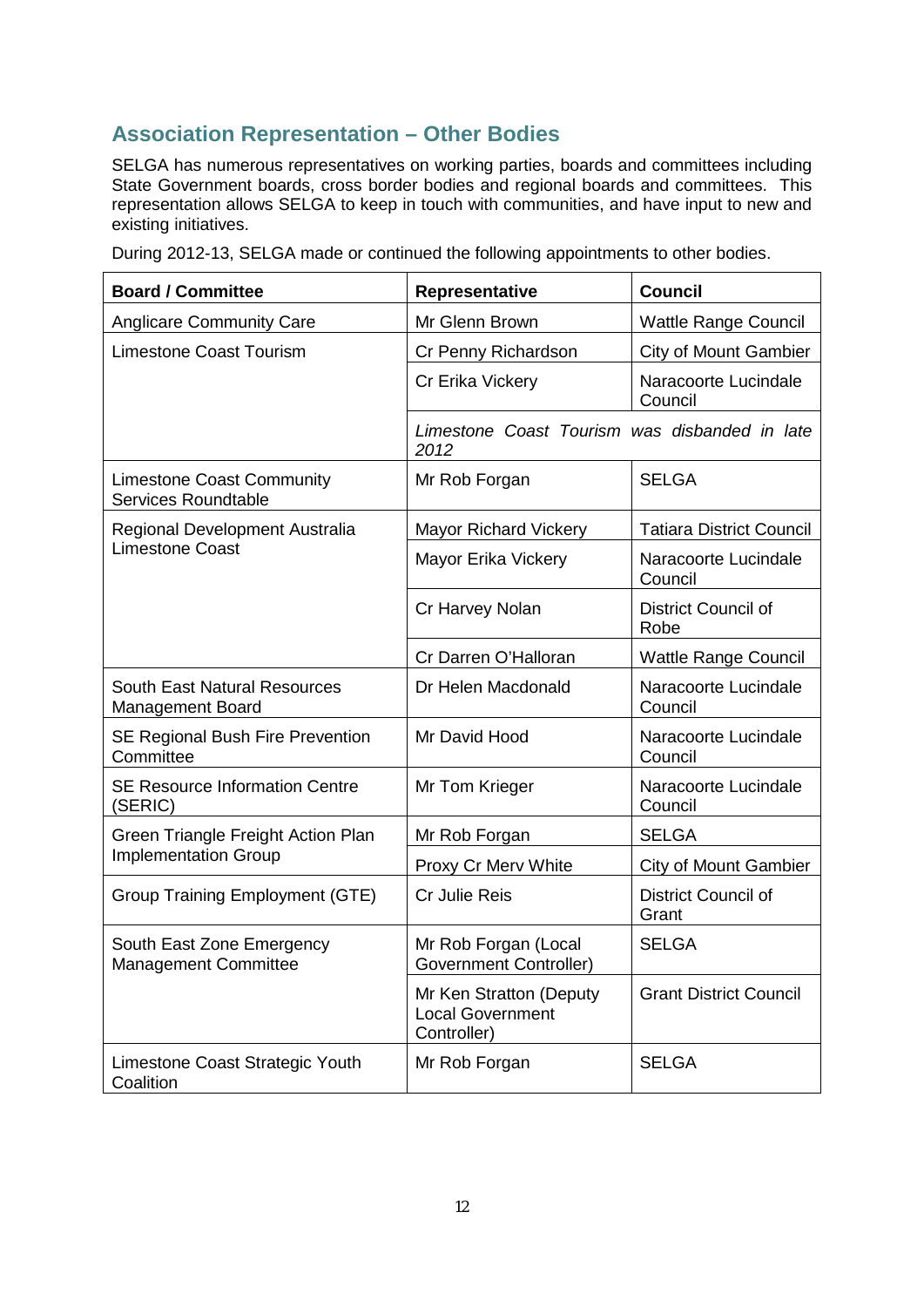## **SELGA CEO's Forum**

During 2012-13, the SELGA Council CEO's and the SELGA Executive Officer held bimonthly forums, hosted by the Naracoorte Lucindale Council.

The purpose of the CEO Forum is to provide coordination and alignment on high priority operational issues between Councils.

Meetings explore opportunities for regional policy alignment, knowledge sharing, and coordinated approaches to common issues and operations. SELGA acknowledges the work of Mr Mark McShane (CEO, City of Mount Gambier) as the convener of the Forum, and Mrs Lynne Dowling (Team Leader Executive Support, City of Mount Gambier) for executive support to the group.

Topics of discussion and briefings included:

- The NBN Rollout schedule and regional priority
- Regional training needs, including support from the LGA with identification of training opportunities
- The Limestone Coast Economic Diversification Forum, including regional approaches and representation
- Internal audit requirements and processes
- Regional disaster resilience and council planning for disaster resilience
- Opportunities for collaboration on Local Government procurement methods
- The opportunity for a regional project for submission under the Biodiversity Fund
- Fire and emergency management
- Regional Planning
- Road Safety partnerships
- SE Resource Information Centre
- Shared Services Projects
- Waste Management
- Tourism Industry Development Project Plan 2012-13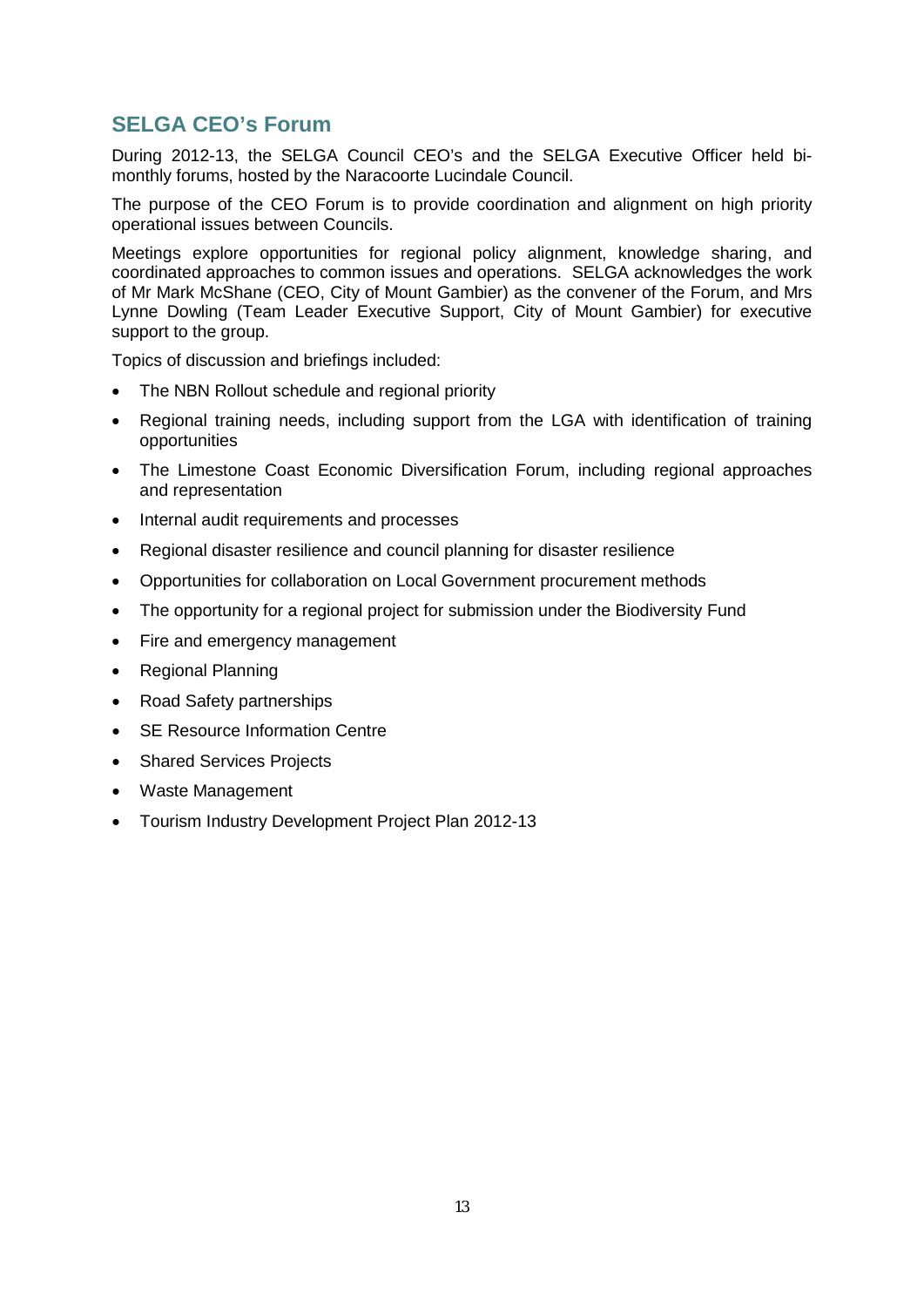## **STRATEGIC ACTIVITIES 2012-2013**

The reporting of the Association's activities during 2012-13 is grouped under the five strategic priorities of: infrastructure; economy; environment; social well being; and leadership, governance and financial sustainability.

## **Our Infrastructure**

**"Working together to ensure that Regional Infrastructure is fit for purpose and has the capacity to meet member Councils' and the respective communities expectations."**

Infrastructure is a constant and priority issue for all SELGA Constituent Councils. The requirement for new and replacement infrastructure is critical for regional Australia. SELGA works closely with Regional Development Australia Limestone Coast to identify priority infrastructure projects and seek funding for key projects.

SELGA continues to advocate for improved infrastructure in critical areas of transport, health, education, communications and recreation.

Our Association was supportive of a number of Regional Development Australia funding projects providing evidence to support the submissions developed by member Councils.

In August 2012, the SELGA Executive Officer Rob Forgan presented to the  $20<sup>th</sup>$  Local Government Roads and Works Conference on the infrastructure needs and challenges in the Limestone Coast.

## **Airports**

The SELGA-initiated study into the existing and future infrastructure needs for airports owned and operated by Regional Councils was completed in June 2012. SELGA continues to work with the Constituent Councils with responsibilities for airports to further the recommendations of the report, as well as the LGA.

As the owner and operator of the Mount Gambier Airport, Grant District Council was awarded significant State Government funding in 2012-13 to undertake a runway lighting upgrade, and to develop a long term secure car park, which includes the development of a paid, secure car park for the increasing number of Fly In Fly Out employees.

## **SELGA Roads and Transport Working Group**

The SELGA Roads and Transport Working Group focused on two priority projects for 2012- 13: the process for identifying, evaluating and ranking roads projects that qualify for Special Local Roads Program (SLRP) Grant funding; and the development of the 2030 Regional Transport Plan.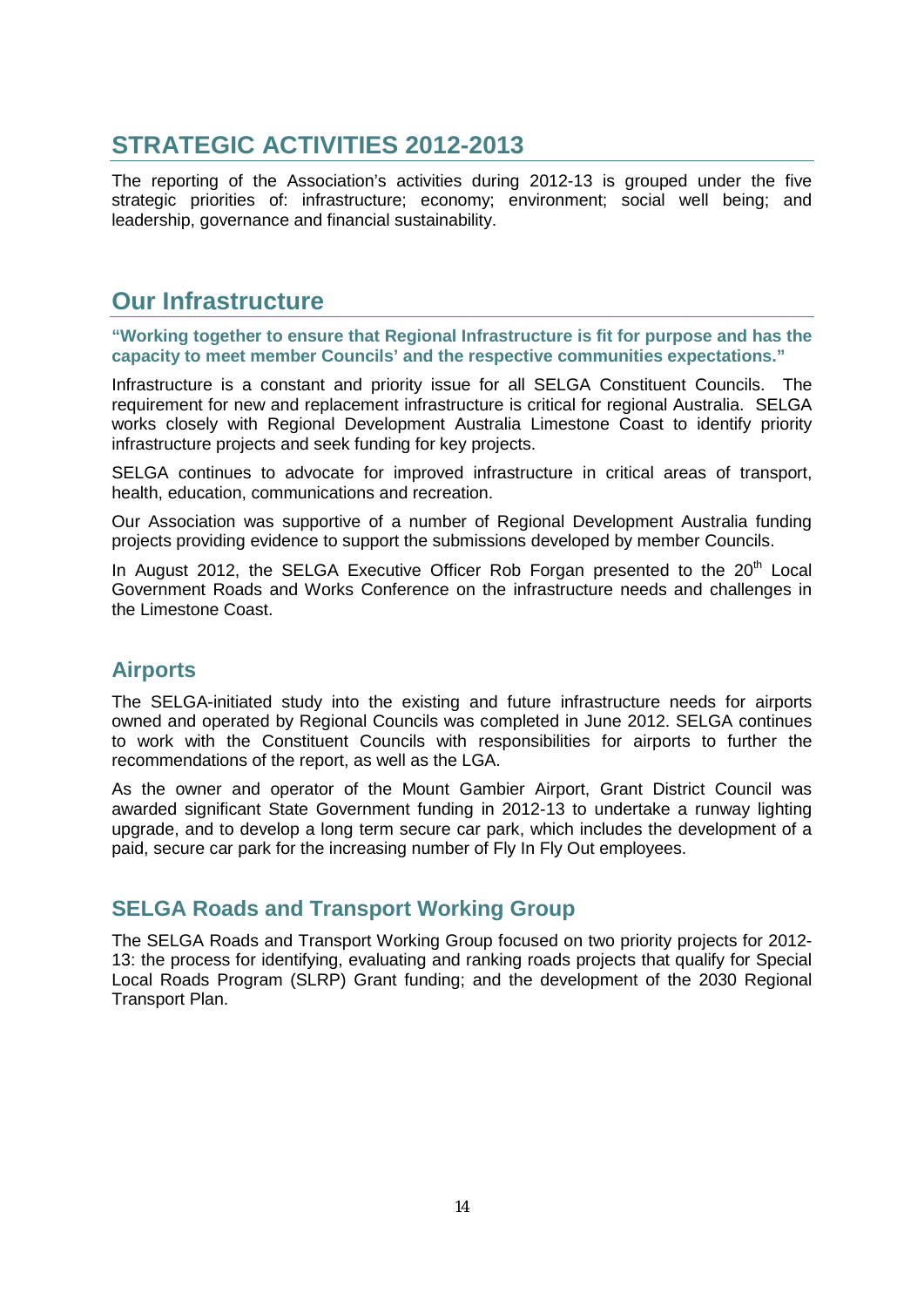### Special Local Roads Program

\$1.405 million in roads funding was awarded to the region in 2012-13 under the Special Local Roads Program (Refer to Table 1).

| Ranking        | Project                                    | <b>Council</b>                      | <b>Stage</b> | <b>Purpose</b> | <b>SLRP (\$)</b> |
|----------------|--------------------------------------------|-------------------------------------|--------------|----------------|------------------|
| R <sub>1</sub> | Emu Flat Road<br>5 km of 21.3 km           | <b>Tatiara District</b><br>Council  | Year<br>2/4  | Freight        | 325,000          |
| R <sub>2</sub> | Border Road South<br>1.8 km of 3 km        | <b>District Council of</b><br>Grant | Year<br>2/2  | Social         | 100,000          |
| R <sub>3</sub> | Mundulla-Padthaway<br>Road<br>4.8 km       | Tatiara District<br>Council         | Year<br>1/1  | Freight        | 336,000          |
| R4             | <b>Wrights Bay Road</b><br>1.75 km of 5.35 | <b>District Council of</b><br>Robe  | Year<br>1/3  | Freight        | 204,400          |
| R <sub>5</sub> | Old Coorong Road<br>10 km                  | <b>Kingston District</b><br>Council | Year<br>2/2  | Tourism        | 80,000           |
| R <sub>6</sub> | <b>Mount Charles Road</b><br>9.6 km        | <b>Tatiara District</b><br>Council  | Year<br>1/1  | Social         | 150,000          |
| R7             | Meyers Road<br>3 km of 10.6 km             | <b>District Council of</b><br>Grant | Year<br>1/4  | Tourism        | 210,000          |
| <b>TOTAL</b>   |                                            |                                     |              |                | 1,405,000        |

**Table 1: SELGA Special Local Roads Program Allocation 2012-13**

In April 2013, SELGA endorsed eight road funding applications for consideration in the 2013- 14 SLRP round, comprising five freight roads, two tourism roads and one community road for a total of \$2.11 million.

All submissions acknowledged Local Government Transport Advisory Panel requirements for financially sustaining the whole of life maintenance of the roads with each application undergoing an independent analysis and assessment.

These submissions sought 50% of total project costs for much needed road infrastructure work in the Limestone Coast.

#### SELGA 2030 Transport Plan

In June 2012, HDS Australia was engaged by SELGA to prepare its 2030 Transport Plan. The 2030 Transport Plan is a strategic level assessment of transport needs and priorities within the Limestone Coast region for the period from 2012 to 2030. It officially replaces the 2020 Transport Strategy, which has reached the end of its period of operation.

Overall, the project entailed three distinct stages, namely:

- Identification of land use and regional transport demands
- Development of updated Regionally Significant Routes for the South East, for freight, tourism and community demand; and
- Preparation of a Final Report.

The project was overseen by the SELGA Roads and Transport Working Group, who provided significant input into the planning process.

The Final Report is a study of the future requirements for the Limestone Coast region based on current and predicted demands for road, rail, sea and air transport for current and emerging industries, tourism and domestic vehicle movements.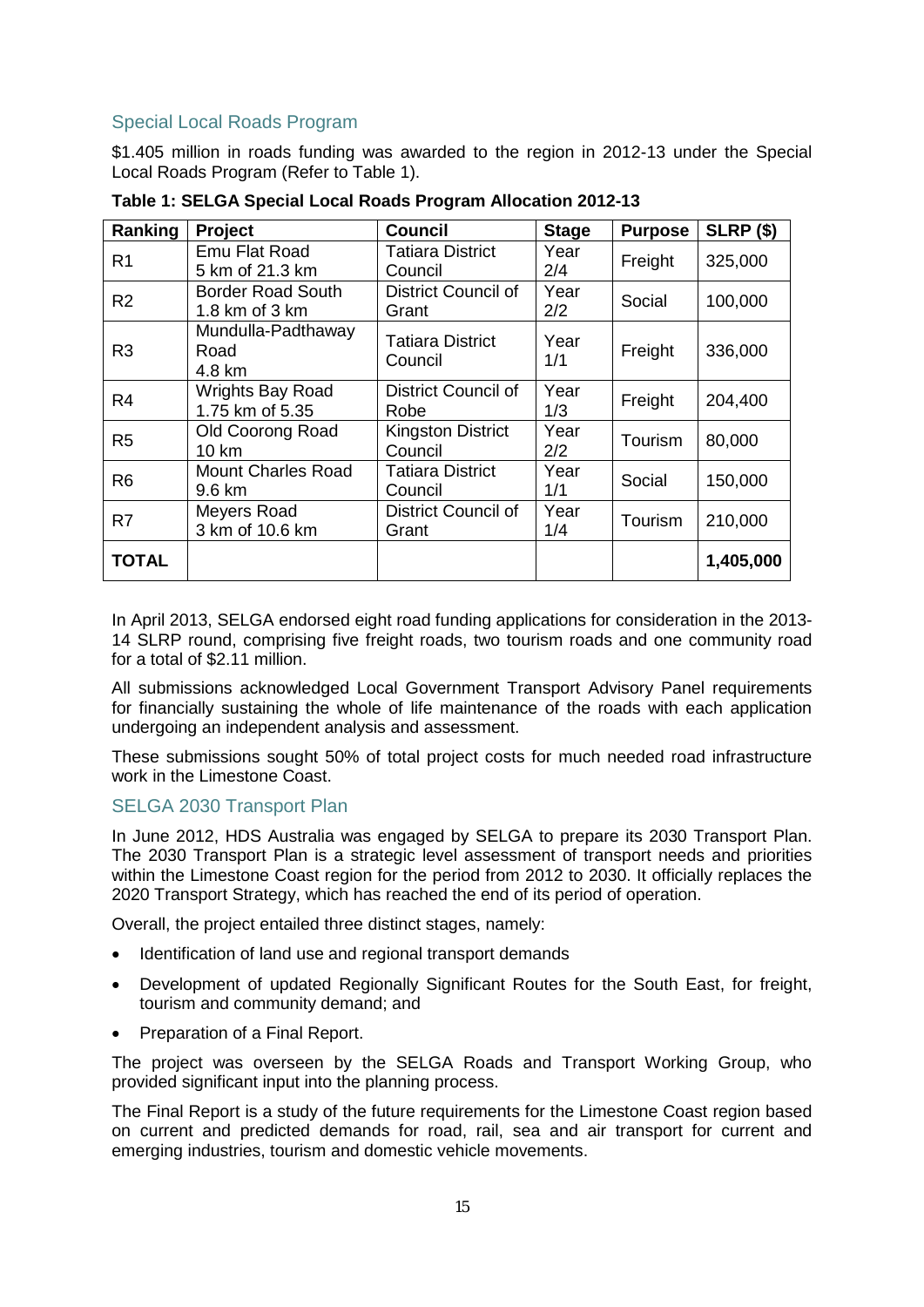The Plan provides a blueprint and a practical implementation plan to meet the transport infrastructure and transport service needs of the Limestone Coast that will enhance the economic development of the region.

The Final SELGA 2030 Regional Transport Plan will be considered for adoption at the October 2013 SELGA General Meeting.

Integrated Land Use and Transport Strategy

As part of the development of the South Australia Integrated Land Use and Transport Strategy, representatives from the Department of Planning, Transport and Infrastructure met with SELGA Delegates and Constituent Council representatives in June 2013. SELGA provided input on the key regional issues for integrating land use and transport planning in the region. The draft Integrated Land Use and Transport Strategy is due for release at the end of September 2013.

## **South East Drainage Infrastructure**

SELGA has long supported the work of the South Eastern Water Conservation and Drainage Board in maintaining and operating the regional drainage network, which delivers significant agriculture, transport and environmental benefits to the region. During the year, SELGA considered the proposed South East Flows Restoration Project, and worked with the Department of Environment, Water and Natural Resources to consult with the South East community on the project.

The SELGA Board and SELGA Constituent Councils also considered the South East Drainage System Operation and Management Bill (the SEDSOM Bill). In particular, SELGA strongly advocated against the introduction of a drainage levy on landowners.

SELGA continues to advocate at the regional, state and federal level for a well-maintained drainage and bridge network in the region, and seeks opportunities to attract ongoing government investment.

## **The Green Triangle Freight Action Plan**

SELGA has an ongoing involvement in the Green Triangle Freight Action Plan (GTFAP) which was launched by the South Australian and Victorian Government Transport Ministers in April 2009. GTFAP includes the South East and the Western Districts of Victoria and sets out a range of key strategic investments needed to accommodate the current freight task, address capacity constraints, and manage the significant increase in freight due in part to the growth in the plantation timber industry.

SELGA in close collaboration with Regional Development Australia Limestone Coast and the South Australian Department of Planning, Transport and Infrastructure is a member of the GTFAP Implementation Management Group.

Together with Regional Development Australia Limestone Coast, SELGA supported an application by the Glenelg Shire Council to upgrade the Condah-Hotspur Road, an action identified in the Plan.

### **Telecommunications**

SELGA continues to monitor changes and opportunities to Government policy and funding at Commonwealth and State Government levels by maintaining contact with Department of Further Education, Employment, Science and Technology, the Department for Broadband, Communications and the Digital Economy, NBNCO, TELSTRA and Industry.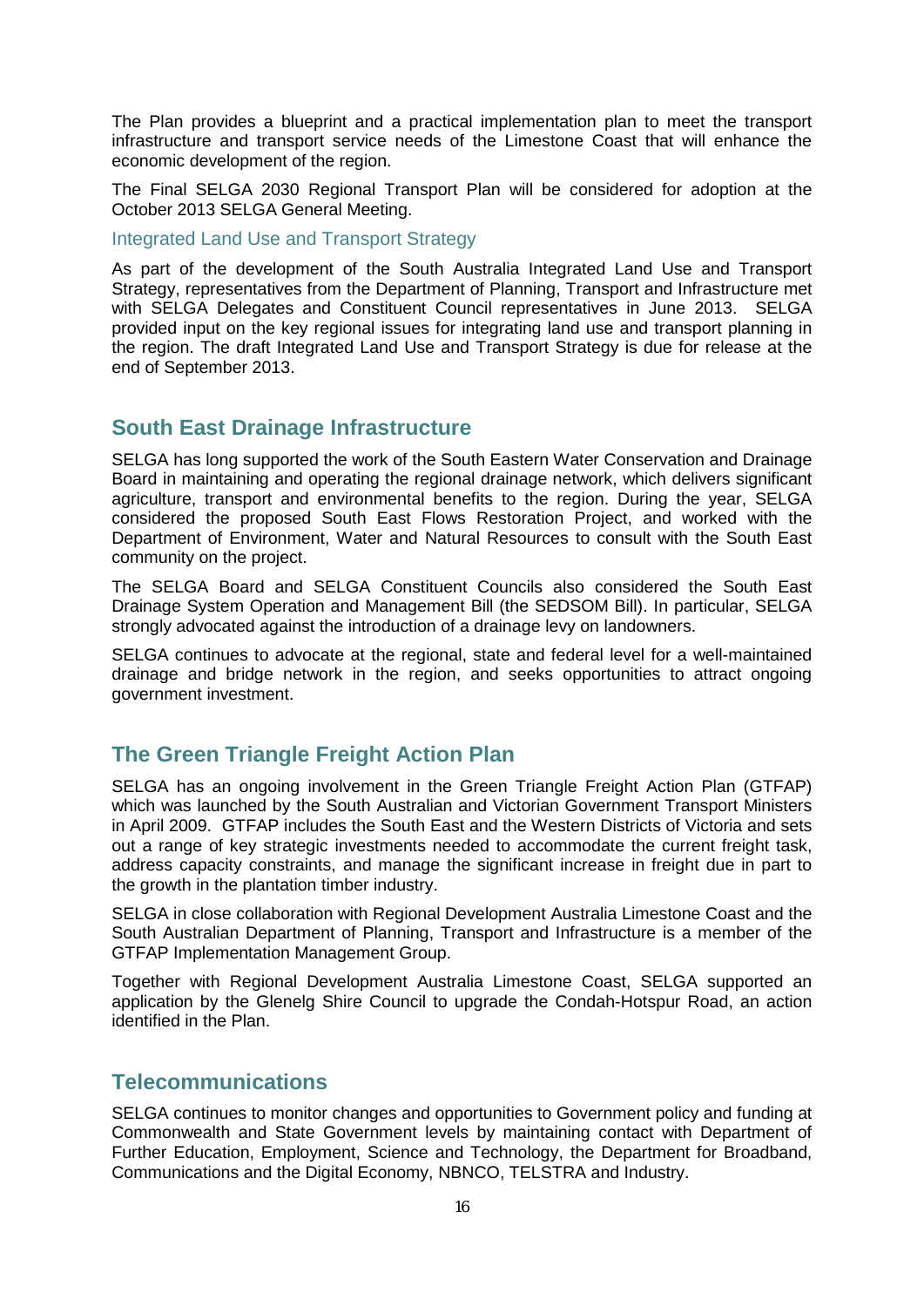### **Heritage Advisory Services**

The Heritage Advisory Service provides for the proper care and management of heritage assets within the Local Government areas of the City of Mount Gambier, Grant, Kingston, Naracoorte Lucindale, Tatiara and Wattle Range.

On 1<sup>st</sup> July 2012, the Department of Environment, Water and Natural Resources (DEWNR) withdrew funding for the State Heritage Advisory Service. SELGA corresponded with the DEWNR Chief Executive regarding its concerns over the loss of this valuable service. SELGA raised concerns through SAROC and the LGA Board, resulting in correspondence with the Treasurer and the Minister for Sustainability, Environment and Conservation highlighting the impact of the removal of the State Heritage Advisory Service.

In 2012-13, SELGA engaged Habitable Places Architects to provide Heritage Advisory Services, with bi-monthly visits to the region. The cost of this service was met by participating SELGA Councils. This service was subject to a 6-month review. Following the review, it was decided to continue the Heritage Advisory Service by Agreement with Habitable Places Architects during 2012-13.

A copy of the Heritage Adviser's Annual Report for 2012-13 is available from participating Councils or from SELGA.

#### **Waste Management**

Waste Management remains a critical regional infrastructure issue for all Member Councils and is a significant budget expense.

Opportunities continue to be sought for regional solutions and for shared services and facilities within our region and remains on the agenda.

Issues that received attention in 2012-13 included the Solid Waste Levy, e-Waste collection, the handling and disposal of green waste and the high cost of freighting recycled material from regional areas to metropolitan processing centres. During 2012-13, several councils and many townships have had to close landfills, which have been replaced by Waste Transfer Stations. Substantial costs have been incurred by those councils to export their waste to accredited landfill sites north of the River Murray.

#### Community Wastewater Management Schemes (CWMS)

SELGA rural Councils have been active in CWMS construction projects during the year. Work is continuing in this field with projects that utilise remote control systems. SELGA recognises the work of the SELGA CWMS Users Group.

#### Zero Waste SA

It was announced that the South Australian Government will wind up Zero Waste SA in 2015/2016. SELGA raised concerns regarding the increase in the Solid Waste Levy, and the continual inability of Local Government to access appropriate funding from the resulting Waste to Resources Fund. This issue was raised by SELGA in SAROC, which then furthered the matter with the Minister.

In May 2013, SELGA submitted a project application for funding under ZWSA's Regional Implementation Program for a Regional Waste Management Coordinator for the South East. If successful, the Coordinator would support SELGA Councils to further a number of initiatives, including regional waste management contracts, community engagement programs, compliance, and a regional waste management strategy.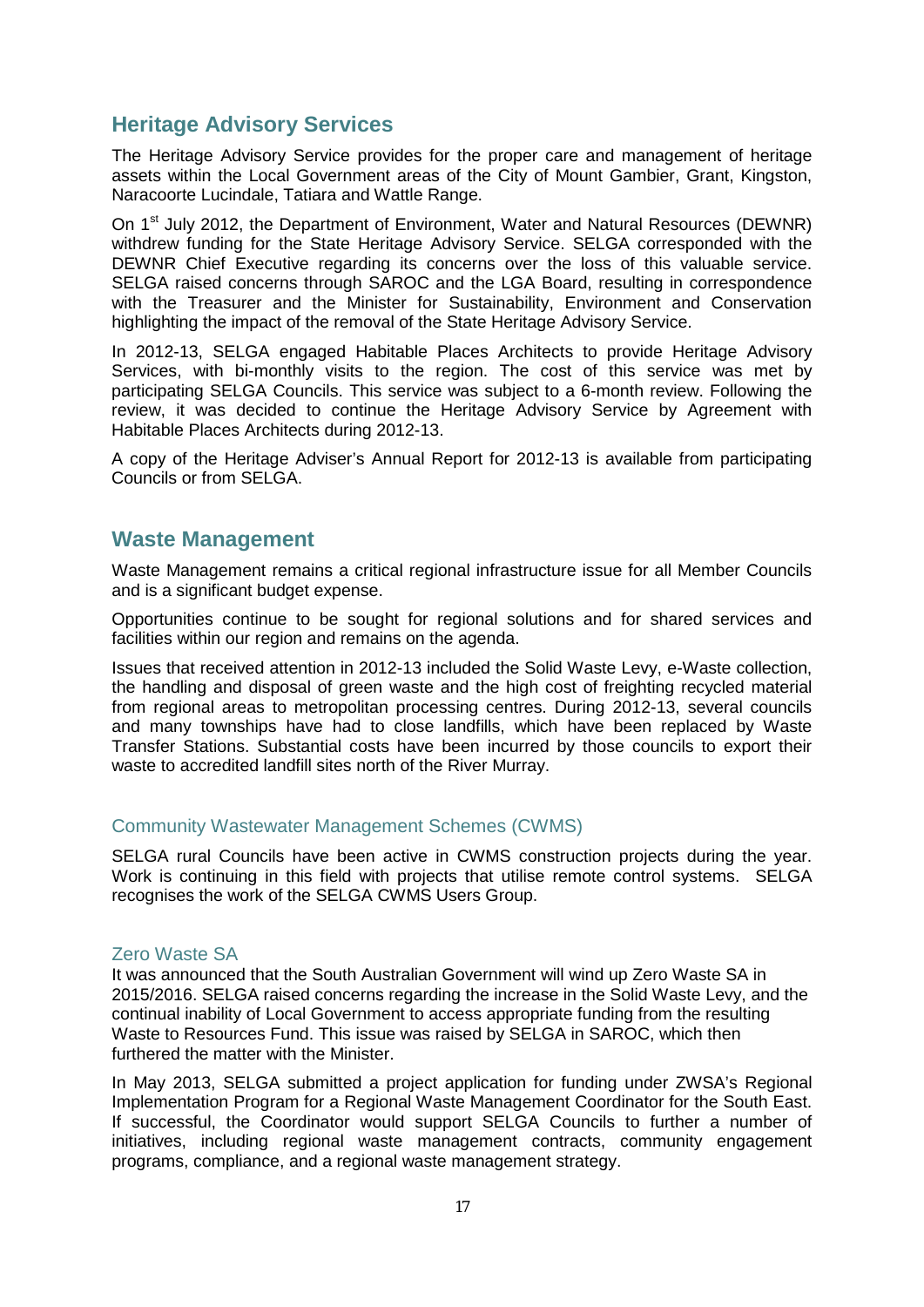## **Our Economy**

**"Working together to create a thriving and sustainable economy capitalising on our diverse assets, sustaining growth, prosperity and employment throughout the region."**

## **Limestone Coast Economic Diversification Forum and Reference Group**

A key priority for SELGA in 2012-13 has been strong involvement in the Limestone Coast Economic Diversification Forum process.

To assist the Limestone Coast region identify opportunities for growth, The Premier convened the Limestone Coast Economic Diversification Forum (Forum) in September 2012. The event brought together twenty three visionary leaders with an understanding of the region's challenges and ability to think innovatively around emerging and future economic development opportunities.

The final report *Limestone Coast Economic Diversification – Building a more prosperous future, Nov 2012* provided a blueprint for future actions for economic diversification in the region. It was intended that the outcome from the Forum would inform the work of the Premium Food and Wine from our Clean Environment and the Growing Advanced Manufacturing Cabinet Taskforces.

Following the release of the report, SELGA convened the Limestone Coast Economic Diversification Reference Group, in order to further the recommendations of the Forum in consultation with community and industry leaders, and finalise submissions to the Cabinet Taskforces.

The Limestone Coast Economic Diversification Reference Group (Reference Group) is chaired by SELGA President Richard Vickery. The Reference Group includes representatives from SELGA, Regional Development Australia Limestone Coast Board member Mr Alan Richardson and CEO Mr Mike Ryan, and works with Primary Industries and Regions South Australia (PIRSA) Regional Manager Limestone Coast Ms Peta Crewe, and representatives from the Department of Manufacturing, Innovation, Trade, Resources and Energy. SELGA has engaged Mr Dennis Mutton, the Forum's convener, to form part of the Reference Group. SELGA has developed the Terms of Reference for the Reference Group.

The group meets monthly and continues to work with funding support from PIRSA and SELGA.

The Reference Group has provided submissions to the cross-agency Senior Officers Groups for Growing Advanced Manufacturing, and Premium Food and Wine from our Clean Environment.

#### Growing Advanced Manufacturing

The outcomes of the Forum called for value adding and diversification for existing industries in the region, specifically forestry and timber. To deliver these objectives, the South Australian Government has engaged VTT Technical Research Centre of Finland, as part of a \$1.08 million project to undertake a Cellulose Fibre Chain Value Study to identify a sustainable roadmap and achievable market opportunity for higher value activity in the forestry section.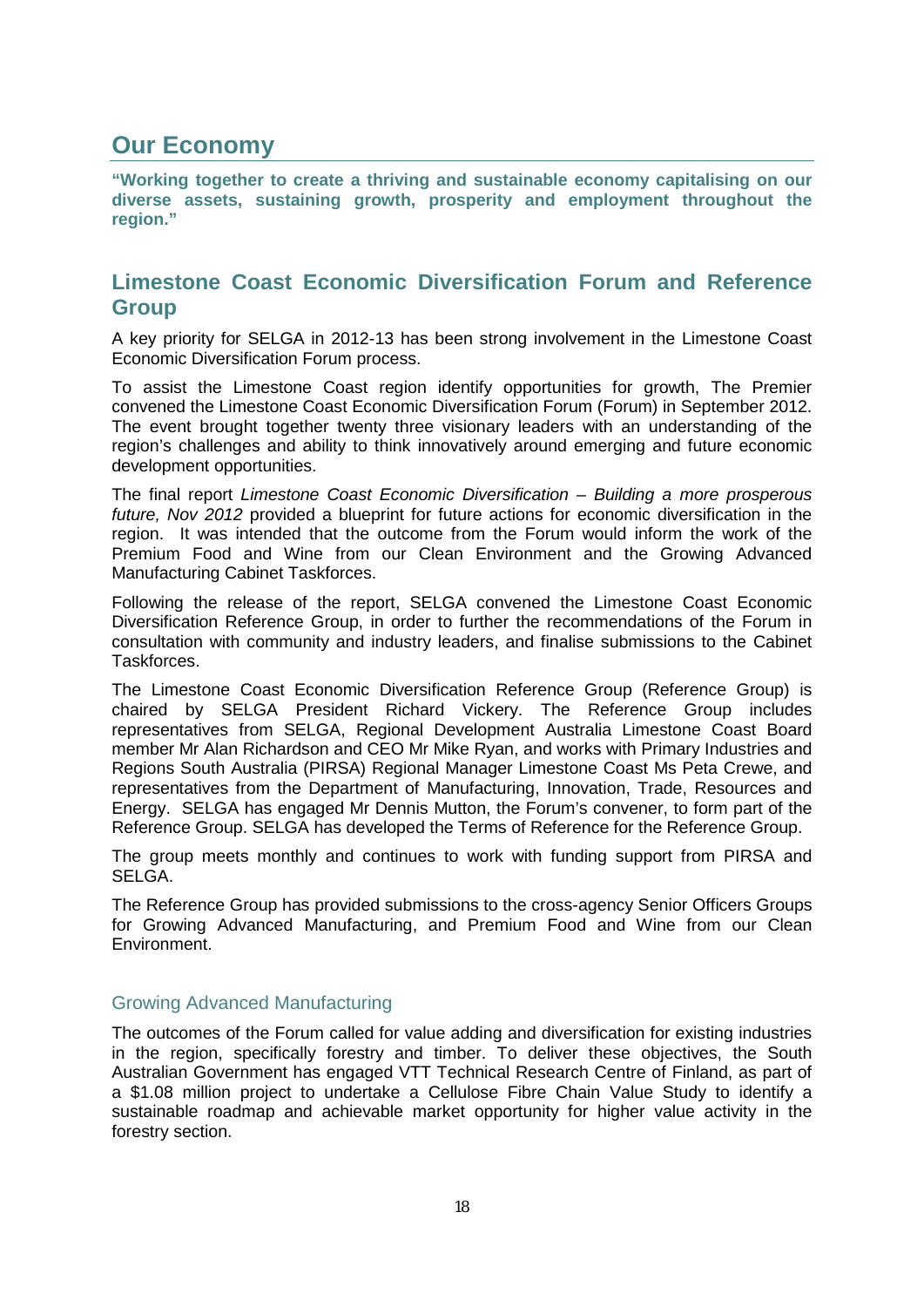The results of the Forum also highlighted opportunities for growth in renewable and alternative energy, a regional innovation hub, and the need to mobilise regional leaders. The Reference Group presented a series of recommendations for specific future actions to the Growing Advanced Manufacturing Senior Officer's Group.

#### Premium Food and Wine from our Clean Environment

To realise the outcomes of the Forum, the Reference Group has worked with the opportunities and challenges as detailed, and developed a number of proposals relating to: the beef/sheep meat industry, horticulture, wine, a Limestone Coast Innovation Hub, and mobilising regional leaders. Representatives of the Reference Group presented these recommendations to the Senior Officers Group in May 2013.

The recommendations to both of these groups have been to forward the proposals to the relevant Cabinet Taskforces to inform their priority setting, as intended by The Premier when the Forum was convened.

Since its formation in 2012, the Reference Group has undertaken the following actions:

- Provided a submission during the public consultation on the *Premium Food and Wine from our Clean Environment Concept Statement* to ensure the priorities for the Limestone Coast region fed into opportunities for successful delivery of this strategic document.
- The City of Mt Gambier Mayor and CEO met with the Minister Agriculture, Food & Fisheries, Regional Development & Forestry to provide an update on the work of the Reference Group.
- Conducted a Livestock Focus Group discussion with significant support from DEWNR Regional Landcare Facilitators.
- Reference Group members met with the Chief Executive of PIRSA.
- Participated in Cellulose Fibre Value Chain Study. Two members of the Reference Group sit on the Steering Committee for this project.
- Chaired two public briefing sessions on the VTT project, at the request of DMITRE.
- Engaged with University of South Australia regarding an Innovation Hub.
- Met with Professor Goran Roos, Chair of VTT Steering Committee and Chair of the Advanced Manufacturing Council.
- Provided updates at SELGA meetings in April and June.

PIRSA Regional Manager Peta Crewe has provided considerable time and expertise to the Reference Group, and has been instrumental in furthering a wide range of actions.

### **Regional Development Australia Limestone Coast (RDALC)**

Regional Development Australia is a partnership between three levels of Government to support the development of regional Australia.

SELGA is a partner in a Funding Agreement 2010 - 2013 with the Minister for Regional Development and RDALC. This Agreement forms a tripartite commitment to economic development in the Limestone Coast region.

Local Government is represented on RDALC by four SELGA Constituent Council representatives.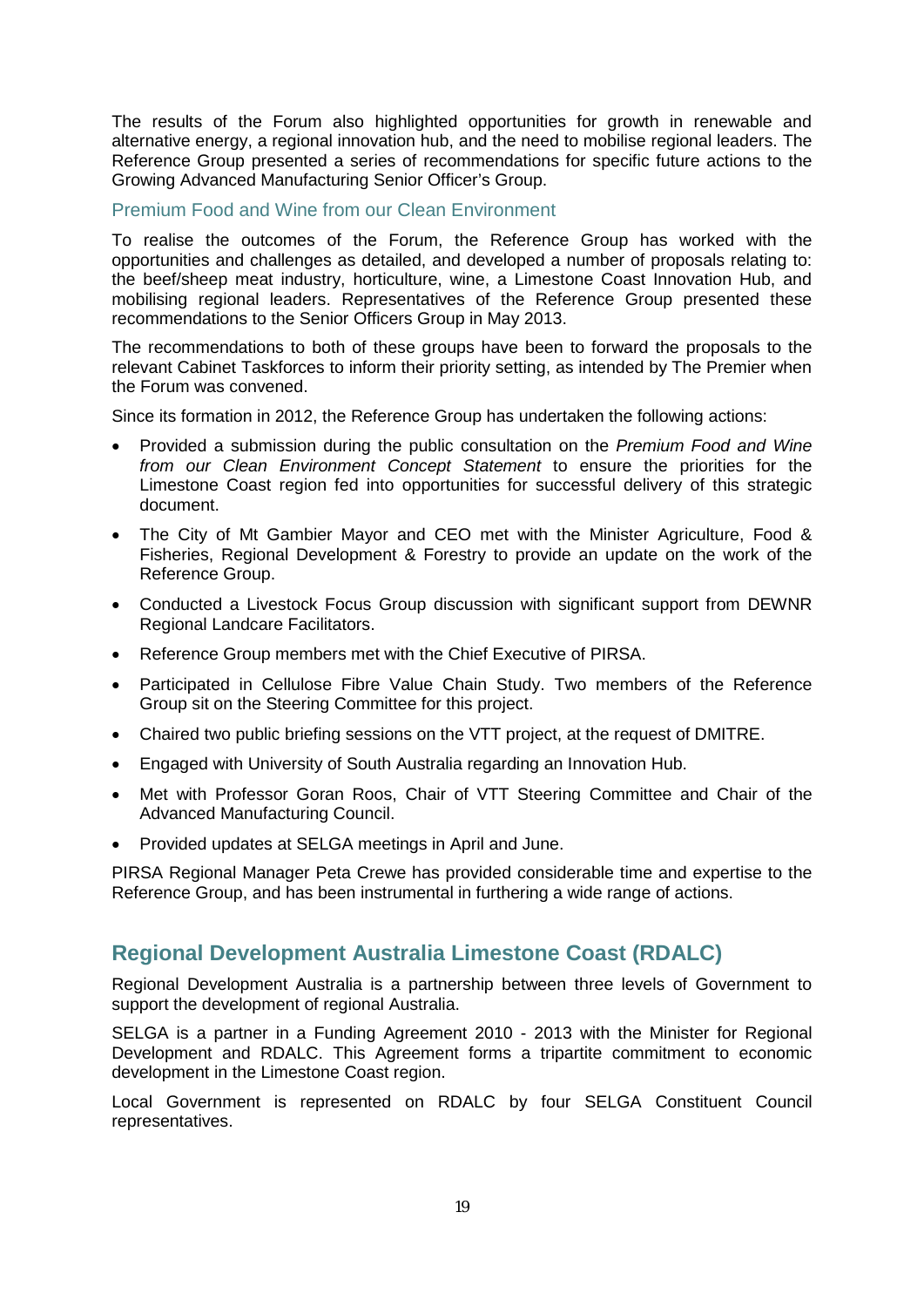In September 2012, Mr Mark Braes resigned as Chair of RDALC. SELGA recognises the strong leadership role that Mark performed during his time as Chair, and welcomes Dr Ruth Schubert to the position of Chair.

The State Government signalled during 2012 that it would no longer fund RDA organisations after 30 June 2013. SELGA strongly advocated for the retention of State funding for RDAs, highlighting the value in the tripartite relationship and the importance of State funding for the sustainability of the RDA model. As part of this advocacy, SELGA wrote to the Independent Member for Mt Gambier and Member for MacKillop to lobby for Members of State Parliament to secure the continuation of State Government operational funding for RDAs post 30 June 2013.

Despite the impact on the sustainability of RDAs without State funding, the State Government confirmed its intention to cease funding provision. Throughout 2012-13, SELGA worked with RDALC to put in place a funding agreement for post 30 June 2013, including the development of alignment of strategic objectives and key performance indicators. In June 2013, SELGA endorsed the establishment of a Funding Agreement with RDALC for two years, to 30 June 2015.

SELGA and RDALC continue to collaborate on various issues, and in particular on actions arising from the Economic Diversification Forum.

SELGA has provided significant input into RDALC Roadmap and Business Planning documents. RDALC provide regular updates to delegates at SELGA General Meetings and the RDALC monthly and quarterly reports are distributed to Constituent Councils via SELGA's Executive Officer.

For a copy of the Regional Development Australia Limestone Coast 2012-2013 Annual Report visit: www.rdalimestonecoast.org.au

#### Regional Development Australia Fund (RDAF)

The Regional Development Australia Fund is providing almost \$1 billion over five years to finance projects that will boost economic and community development in regional Australia.

The Regional Development Australia Fund (RDAF) represents an opportunity to address infrastructure needs in regional communities. Applications must be endorsed by local Regional Development Australia (RDA) Committees and align with the Regional Development Australia Limestone Coast *"Regional Roadmap".*

The RDAF was rolled out over five rounds. In 2012-13, SELGA Constituent Councils submitted a number of applications for Rounds Three, Four and Five.

- RDAF Round Three was worth \$50 million and provided grants of between \$50,000 and \$500,000 for projects located in towns with a population of 30,000 or less. Two applications were submitted from SELGA Constituent Councils, from the Robe District Council, and the Tatiara District Council. The Tatiara District Council was awarded \$115,600 for the upgrade of the Mundulla Bowling Club Green.
- RDAF Round Four will allocate \$175 million through grants of between \$500,000 and \$15 million for priority regional infrastructure projects that also leverage funding from state and local governments and the private sector. Three Councils submitted applications in Round Four in June 2013, and it was announced that the District Council of Grant will be awarded \$726,127 for the upgrade of the Port MacDonnell marina; however this contract is yet to be finalised.
- RDAF Round 5 will provide \$953,405 for Local Government across the region, however it is yet to be confirmed.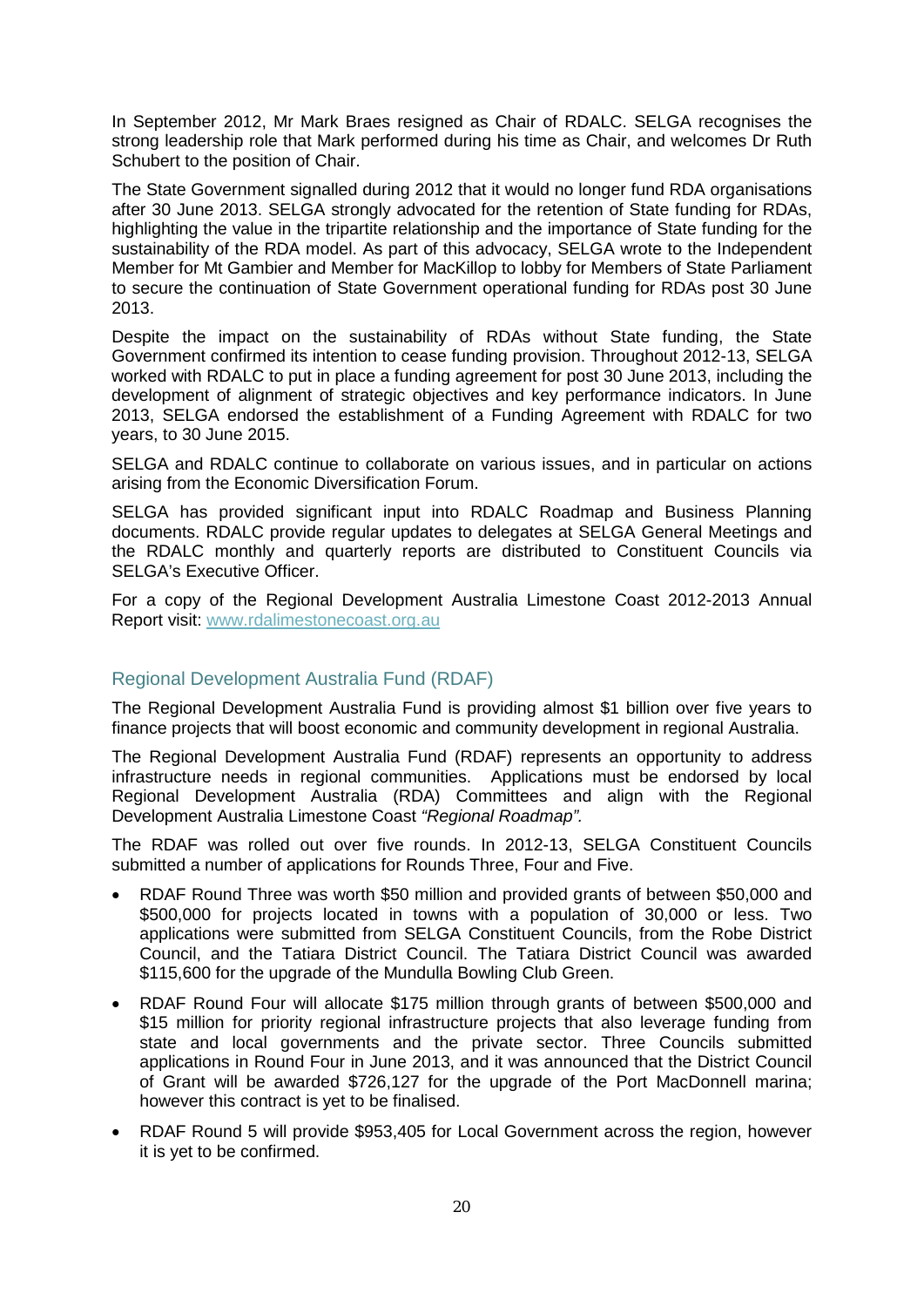## **Regional Tourism**

SELGA Consistent Councils continue to support tourism industry development across the Limestone Coast. SELGA, together with the Coorong District Council, are partners in a Funding Agreement with RDALC to engage a Tourism Development Officer for the Limestone Coast.

This long standing partnership enabled the forward planning and implementation of marketing strategies that would maintain and increase visitor numbers to our Limestone Coast region.

As in 2011-12, the South Australian Tourism Commission (SATC) investment in regional tourism was redirected to pooling marketing dollars in a drive to generate greater impact and to concentrate on reversing the trend of falling intrastate visitors.

In late 2012-13, SATC announced that it was increasing its allocation to regions in 2012-13 and 2013-14. SELGA welcomed the \$30,000 per year contribution of SATC to support the provision of a local tourism contact person in the region, and the implementation of priority actions.

Employed by RDALC, the Tourism Development Officer Biddie Shearing continues to drive tourism development in the region with a focus on access, on-line distribution, events, experiences and accommodation and tourism infrastructure. The tourism program for the region continues to deliver a number of actions from the Limestone Coast Destination Action Plan, including a focus on facilitating an increase in four star accommodation, and preparation to host cruise ships in Robe.

## **South Australian Centre for Economic Studies**

The LGA, in conjunction with RDA SA commissioned the South Australian Centre for Economic Studies (SACES) to conduct an independent review of the seven Regional Development Australia Boards in South Australia, and provide recommendations on business structure, role and future service delivery on behalf of local, state and federal government agencies.

SELGA Consistent Councils, and SELGA via SAROC, provided information toward the review, including an assessment of the performance of RDA Limestone Coast.

The review made a number of key recommendations, including the need for the State Government to reinstate core funding to RDAs, as well as the improved collaboration of State Government with RDA Board Chairs and CEOs.

## **South East Resource Information Centre (SERIC)**

SELGA is a funding partner of the South East Resource Information Centre, a non-profit organisation established in 2003 by a group of partners from government and nongovernment organisations including agencies, local government and industry.

SERIC has assisted Constituent Councils and SELGA in their decision making and management by employing spatial technologies and utilising data and products held and developed by SERIC. During 2012-13, SERIC provided key information to support the development of the 2030 Regional Transport Plan, as well as a number of council specific projects.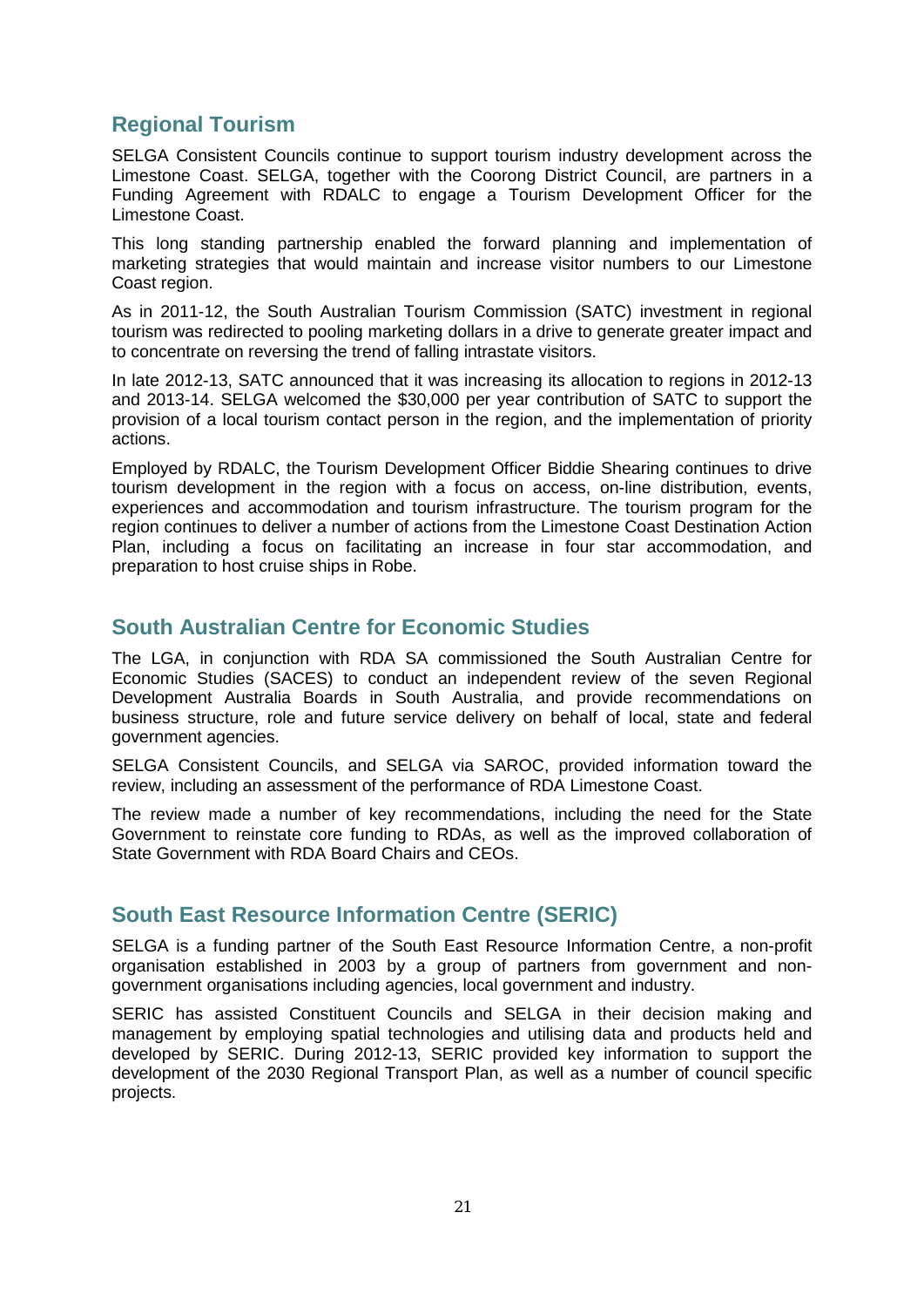## **Industry**

Throughout 2012-13, SELGA continued to advocate on behalf of the region's industries, in particular the forestry, horticulture and livestock industries. In October 2012, the Select Committee on Sustainable Farming Practices visited the South East region. SELGA supported the visit by providing links to industry innovators, relevant industry groups, as well as making a submission to the Committee.

#### Bio-security for the Potato Industry

In response to concerns regarding the bio-security threat posed to the State's potato industry by the import of whole potatoes to Australia, SELGA led a State-wide campaign with other regional LGAs for the strengthening of quarantine restrictions. In particular, the threat of imported potatoes introducing 'zebra stripe' to Australia poses a considerable risk to industry and communities in the region. SELGA wrote to:

- the Member for Barker expressing our fear for the Limestone Coast and the Australian potato industry with a recent Federal Government report suggesting reversing an import ban on NZ potatoes; and
- Independent South Australian Senator Nick Xenophon supporting his continued efforts that call for both sides of politics to amend the Quarantine Act, amendments that will prevent risks to Australian Bio-Security and protect Australian primary industries and regional communities.; and further to the recommendation write to;
- All South Australian Senators and the Hon Joe Ludwig, Federal Minister for Agriculture, Forestry and Fisheries & the Shadow Minister for Agriculture and Food Security, John Cobb, MP

The SELGA Executive Officer coordinated a joint submission from the Presidents of the South East, the Murray and Mallee, Southern and Hills, and the Central Local Government Associations on this issue.

#### Live Animal Export Trade

In late 2012 the City of Port Adelaide Enfield passed a motion to advocate for the phasing out of the live animal export trade. In order to raise awareness regarding the negative impact of this motion on the economy of the South East, and other regional areas of South Australia, SELGA bought the matter to SAROC. Further, SELGA representatives met with the LGA to discuss the need for a common Local Government approach to this issue, as well as meeting with the Mayor of the City of Port Adelaide Enfield.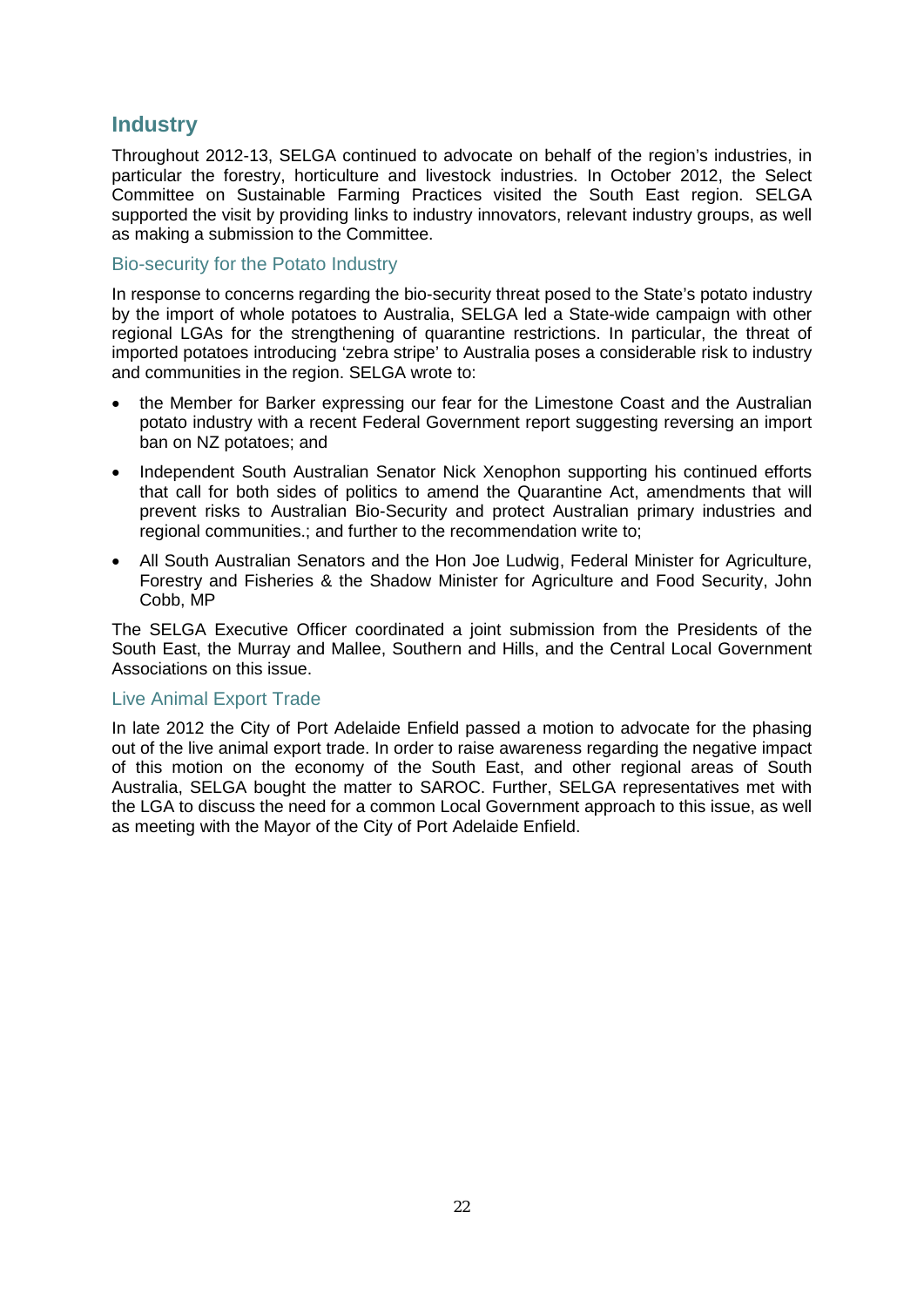## **Our Environment**

**"Working together, to responsibly manage our natural environment and resources, ensuring its sustainability and diversity".**

## **South East Natural Resources Management (SENRM) Board**

The SENRM Board plays an active role in the management of the region's soil, water, ecosystems, coast and marine environments.

The SENRM Board Presiding Member, the Department of Environment, Water and Natural Resources Regional Manager and other NRM staff addressed SELGA Delegates throughout 2012-13 on various issues, including the Lower Limestone Coast Water Allocation Plan, the NRM levy, community programs, pest plant and animal control and the Board's Strategic and annual business plans.

SELGA provided input into the SENRM draft Business Plan for 2013-14.

Frank Brennan, former CEO of Wattle Range Council is the Presiding Member of the NRM Board. SELGA is currently represented on the SENRM Board by Dr Helen Macdonald of Naracoorte Lucindale Council.

In April 2013, SELGA submitted an application for funding under the Australian Government's Biodiversity Fund for the 'Improving Strategic Biodiversity Conservation on Community Land – Limestone Coast'.

## **Native Vegetation**

SELGA and SELGA Constituent Councils continued to provide input to the Department for Planning, Transport and Infrastructure (DPTI) and the Native Vegetation Council on the issue of providing safer road infrastructure and in particular road side vegetation. This matter was also addressed through comment provided on the Native Vegetation (Road Verges) Amendment Bill 2012.

## **Coast and Marine**

#### Marine Parks

Nineteen South Australian Marine Parks were proclaimed in 2012, including the Upper South East and Lower South East Marine Parks. SELGA maintained its position on Marine Parks acknowledging the intent of the Marine Park legislation and the importance of protecting our marine environment, and the need to balance regional economic and community interests.

SELGA remained supportive of our coastal Councils and their communities and the position taken by the SE Professional Fisherman's Association and the SE Recreational Fisherman's Association.

#### Limestone Coast and Coorong Coastal Management Group (LCCCMG)

The commitment shown by members of the Limestone Coast and Coorong Coastal Management Group (LCCCMG) helps manage our region's coastal environment in a balanced and sustainable manner.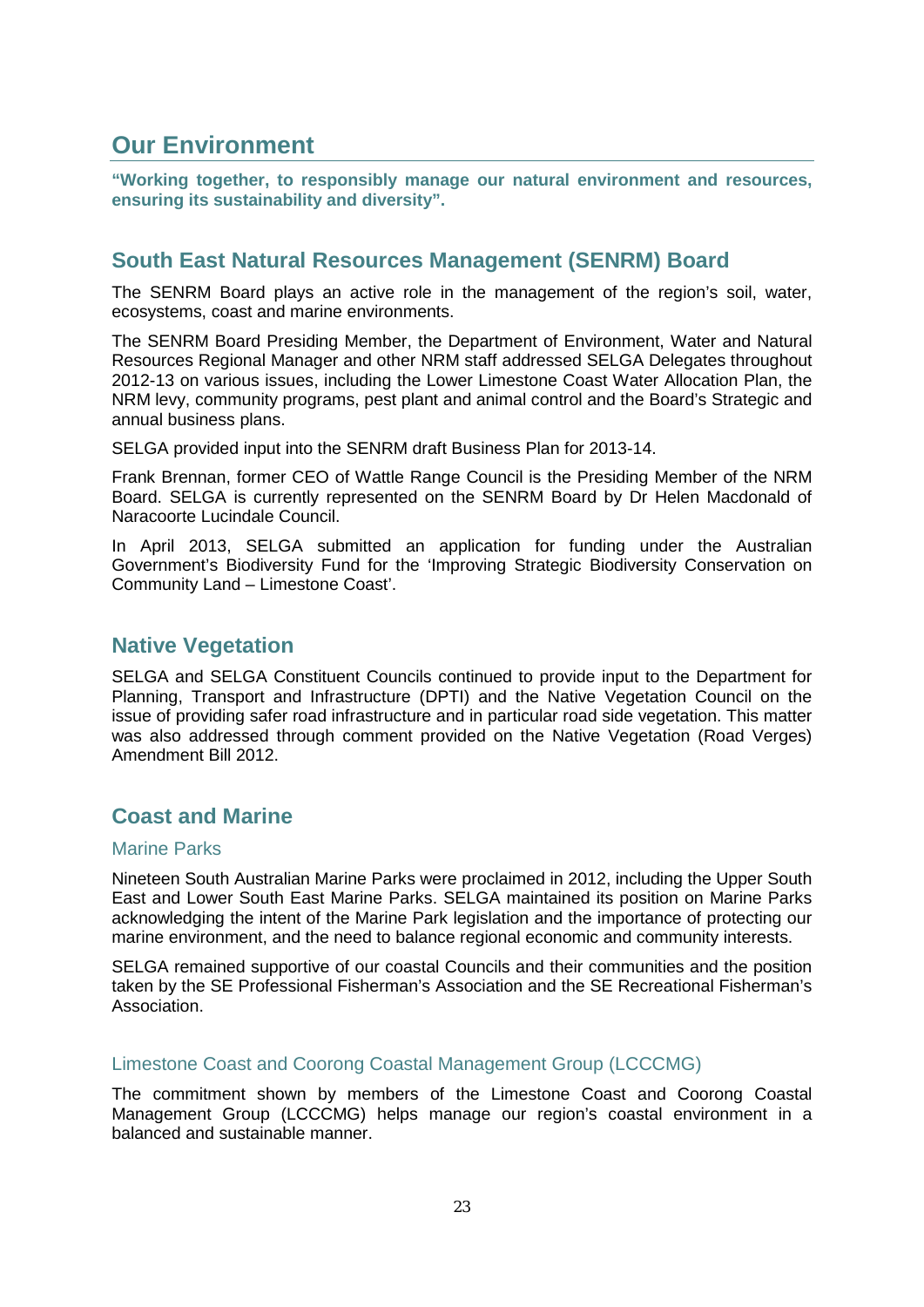The LCCCMG is a sub-committee of SELGA and was formed in 2003 to implement the Limestone Coast and Coorong Action Plan. SELGA coastal Councils are represented on the LCCCMG alongside State Government environment, water and tourism bodies. The Group was involved with a number of projects throughout the year including Connecting People to the Coast, Caring for our Country Community Grants, the Biodiversity Fund and the Coastal Gardens Demonstration project.

With the support of the Group, SELGA submitted a successful application to the Australian Government Caring for Our Country Target Area Grants 2013-14 for the Limestone Coastwatchers project.

#### Implementing the Limestone Coast and Coorong Coastal Action Plan (LCCCAP) **Project**

The Australian Government Department of Sustainability, Environment, Water, Population and Communities has granted \$2.312m over 6 years for key projects in the Limestone Coast (SE) region.

The "Implementing the Limestone Coast and Coorong Coastal Action Plan" project is a collaboration between SELGA and the Department of Environment, Water and Natural Resources (DEWNR) and is designed to advance the priority issues detailed in the Caring for Country funded Limestone Coast and Coorong Coastal Action Plan (LCCCAP).

The LCCCAP identified 53 core conservation actions for the 427km, 124,568 ha section of the South Australian Coast and aims to address the identified key bio diversity actions particularly:

- Managing threats to biodiversity from introduced weeds, animals and erosion
- Improving habitat resilience
- Conserving valuable habitats and species.

The project commenced during 2012-13, and delivered a number of key activities, including:

- Formation of a Project Steering Committee which met a number of times during the year.
- Development of a Ranger Program with Burrandies Aboriginal Corporation, to provide opportunities for Indigenous Rangers to be involved with on-ground activities.
- School coastal activity days, including shorebird monitoring and controlling marine debris.
- A Coastal Community Group forum was held in August, and a range of community group representatives travelled to Torquay to view on-ground activities of similar volunteer groups.
- An information session for Coastal Landholders.
- Community information material in regional publications (for example, in *From the Ground Up*), and the development of posters for the identification of Spiny Rush for distribution to chemical re-sellers, community groups and within affected communities.
- Three rounds of fox control in coastal habitat.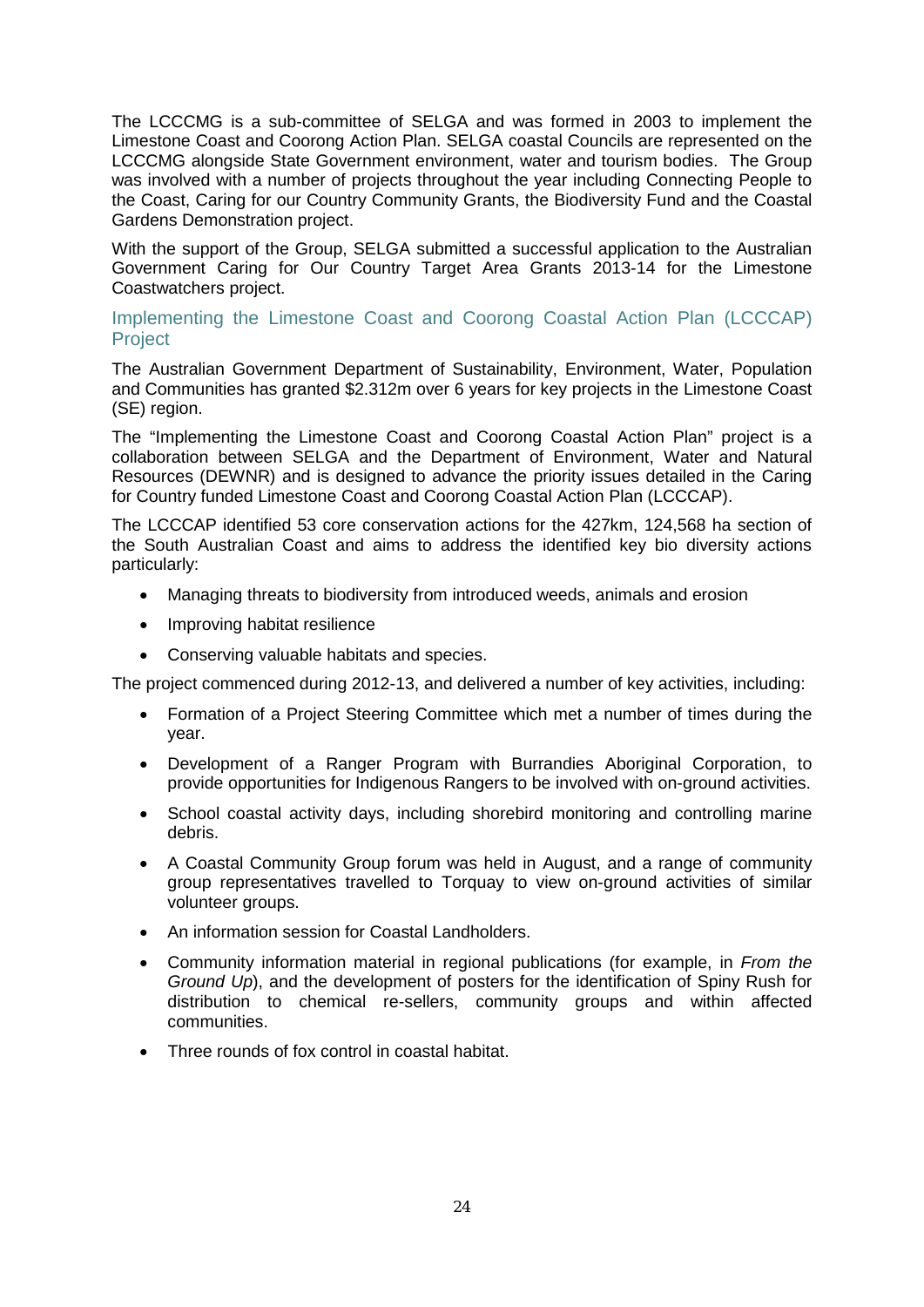## **Our Social Wellbeing**

**"Working together to enhance the quality of life and the vitality of our regional community".** 

## **SELGA Regional Recreation and Sport STARCLUB Program**

Following application for funding to the Office for Sport and Recreation (ORS), SELGA was awarded \$50,000 per annum for three years to engage a STARCLUB Field Officer in the region. SELGA Constituent Councils provide matching funding to the program. The SELGA STARCLUB Field Officer Josephine Duigan works with sport and recreation clubs across the Limestone Coast region to become STARCLUBS. A STARCLUB is a well-run club where quality coaches and officials work alongside valued volunteers in a safe and welcoming environment. All clubs in the Limestone Coast are eligible to participate.

During 2012-13, 96 sporting clubs in the region became registered STARCLUBs, which represents approximately 40 percent of sporting clubs in the region.

The STARCLUB Field Officer maintains ongoing communication regarding recreation and sport activities in the region via the Sports SE e-News, direct mail outs, Sports Network meetings and the regular fortnightly segment on ABC SE Local Radio. This also includes communication to clubs to access sports and recreational funding.

During 2012-13, a total of \$466,293 grants were awarded in the region, including:

- Active Club Grants (2 rounds) \$104,293 for 24 clubs
- Community Recreation and Sports Facilities Program \$362,000 for 11 clubs

SELGA applied for a number of grants for regional recreation and sport initiatives, including:

- Office for Recreation and Sport Grant Regional Trails Master Plan.
- Australian Sports Commission Multicultural Youth Sports Partnership Program in conjunction with the Soccer United Program at Tenison Woods College

The STARCLUB Field Officer maintains an active communication network for all sports clubs in the region, which includes a Website, E News, Twitter, Linkedin, Facebook, as well as a comprehensive and up to date email distribution list for clubs / associations in the Limestone Coast. In the last six months, the regional distribution list has doubled in size to contain over 400 contacts. In addition, the Field Officer provides one-on-one consultation with individual STARCLUBs regularly.

As part of the STARCLUB Program, numerous sports network meetings were held across the Limestone Coast throughout the year and timed with the release of Office and Sport Recreation Grants.

Various courses were conducted throughout the region over the previous 12 months, including:

- Child Safe Officer training
- Strategic Planning
- **Essentials for Coaching Children**
- Promotion of other training opportunities including Sports Medicine Australia training sessions via 'special event' Enews.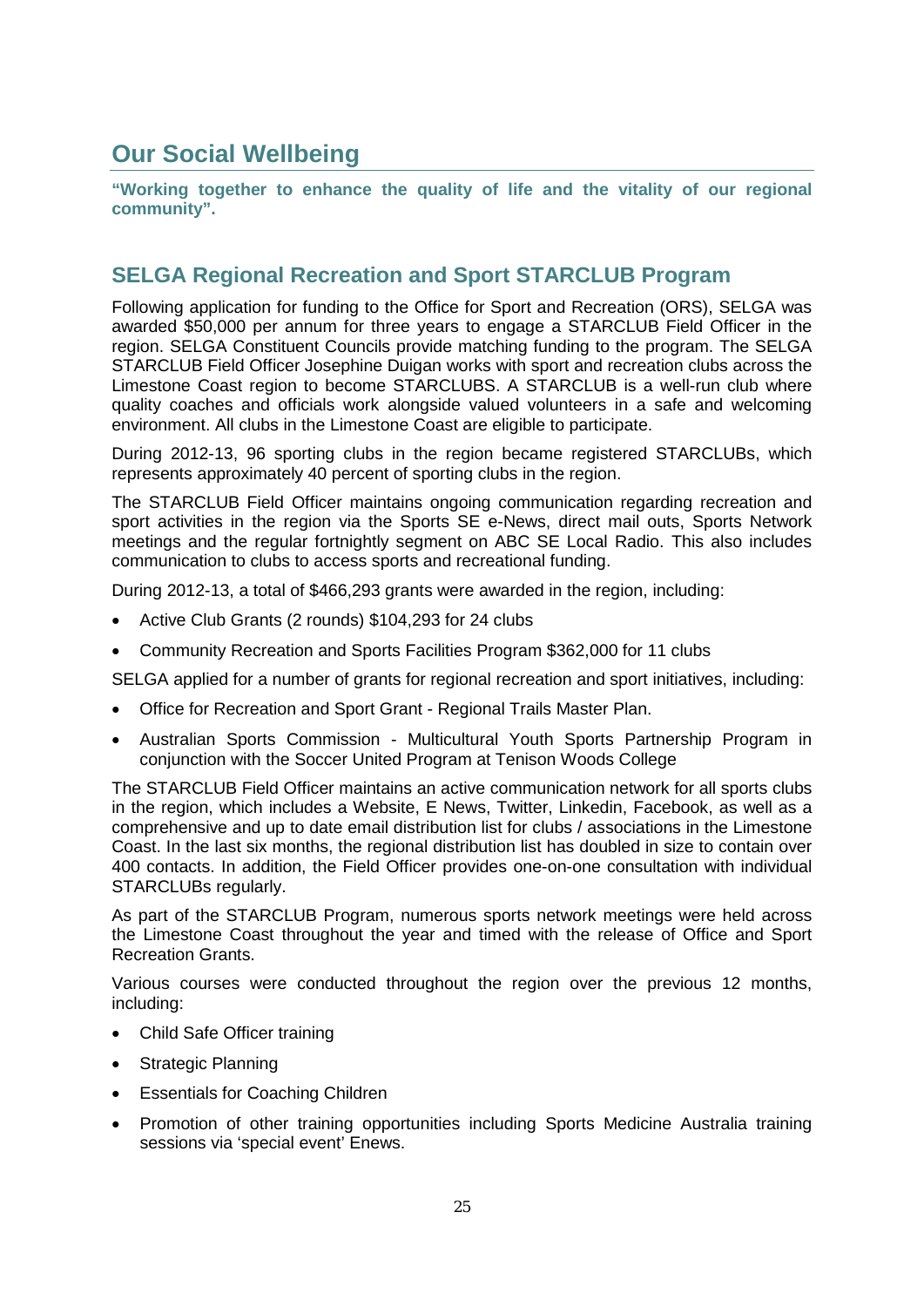#### sportSE Sports Star Awards Program

Following its approval by SELGA in March 2012, planning is well underway to host the inaugural sportSE Sports Star of the Year Awards in September 2013. The event attracted significant sponsors, a panel of well-regarded judges and a local media partner in the ABC. There are five categories of Athlete, Coach, Club, Volunteer/Official and Event of the Year. Monthly winners were presented with certificates from September 2012, and the annual winners will be announced at the Awards event in September.





#### Special Olympics Limestone Coast

The STARCLUB Field Officer commenced working with interested community members to provide sport and recreation opportunities and pathways for people with disabilities. The Field Officer is the secretary and media liaison for the Special Olympics Limestone Coast (SOLC). The annual Regional Games – incorporating soccer, basketball, ten pin bowling, mixed netball and Riding for the Disabled are held annually in September at various locations in Mount Gambier. The Field Officer manages all meeting agendas and minutes, program planning, and WHS requirements.

#### Every Generation – Celebrate Seniors - October

The STARCLUB Field Officer provided support for Every Generation - Celebrate Seniors Month in October. This included attending regular planning meetings at The City of Mount Gambier over a 6 month period in the lead up to the celebration, participating in the Every Generation - Celebrate Seniors Expo held in Mount Gambier, promoting Council of the Aging grant opportunities throughout the region and managing the nominations for two (winning) Recreation Senior of the Year awards.

#### Active Community Team Challenge – November

In partnership with Life Be in it, OPAL and the City of Mount Gambier, Naracoorte Lucindale Council and the Wattle Range Council, the Active Community Team Challenge was held in Naracoorte, Mount Gambier and Millicent over an 8 week period in the Spring of 2012.

#### Heart Foundation Walking Groups Limestone Coast

In collaboration with the Heart Foundation, walking group leaders were trained in preparation for a new program of social walks. The walking program is conducted by 14 different groups at different locations around the South East including Mount Gambier, Bordertown, Frances, Robe, Kingston and Naracoorte.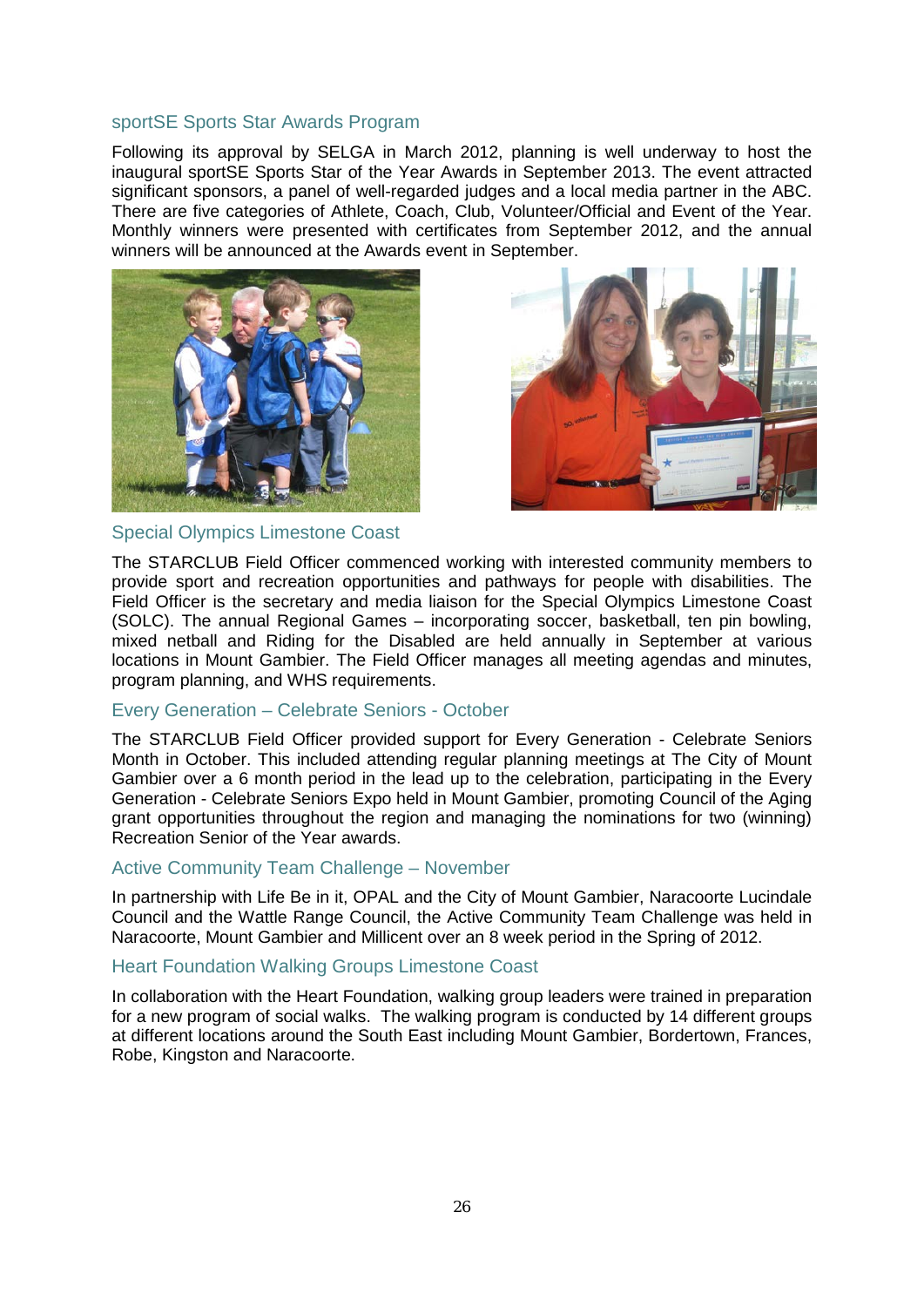#### Indigenous Games - March

In conjunction with The Office for Recreation and Sport Indigenous Field Officer and Pangula Mannamurna, sport based activities were conducted during Reconciliation Week.

#### **Health**

SELGA advocated for the improved delivery of regional mental health services and the introduction of specialist mental health programs such as "Headspace" and "Streetlink". Our Local Members provided support to SELGA's campaign for mental health services and the introduction of a regional sexual assault response service to assist victims.

The Greater Green Triangle University Department of Rural Health (GGTUDRH) is one of eleven Australian UDRHs and is part of the Australian Rural Health Education network and has a strong presence in the region with offices in Mount Gambier, Hamilton and Warrnambool. The GGTUDRH was established in 2000 and has a dispersed network of multi disciplinary student support, teaching and research sites embedded throughout the region and in metropolitan Victoria and South Australia. City of Mount Gambier Councillor Jim Maher is a member of the GGTUDRH Board.

Throughout the year, SELGA advocated for the State Government to maintain the Drug and Alcohol Service in the Limestone Coast, highlighting the importance of this service as part of integrated health services in the region. SELGA received a briefing from the Drug and Alcohol Services South Australia to further understand and advocate for this issue.

### **Education**

SELGA undertakes a range of advocacy actions to promote lifelong education opportunities in the region. The Association also continues to advocate to address issues that discriminate against regional students.

Educational organisations that received SELGA's support during the year include, the Education Partnership Broker program, UniSA, Deakin University, the Service to Youth Council and Group Training Employment. A number of SELGA representatives attended the Partnership Broker's Dinner at Coonawarra in June, which aims to facilitate relationships between local government, employers and schools.

SELGA continues its role on the Strategic Youth Council.

SELGA continues as a key stakeholder in the Australian Government's Regional Educational, Skills and Jobs Plan for the Limestone Coast 2012-2014, and is involved in the implementation of a number of strategies promoting a regional approach to overcome barriers to education, training and workforce development.

### **South East Road Safety Strategy**

The SE Road Safety Strategy was launched in February 2008 as a result of our community's desire to stem the devastating impact of road trauma.

The SE Road Safety Strategy Steering Group meets regularly and comprises members from four active Community Road Safety Groups and the Emergency Services network in the Limestone Coast and is convened by SELGA's Executive Officer. The Group continues to introduce a number of regional initiatives that support and complement the work of the dedicated Community Road Safety Groups.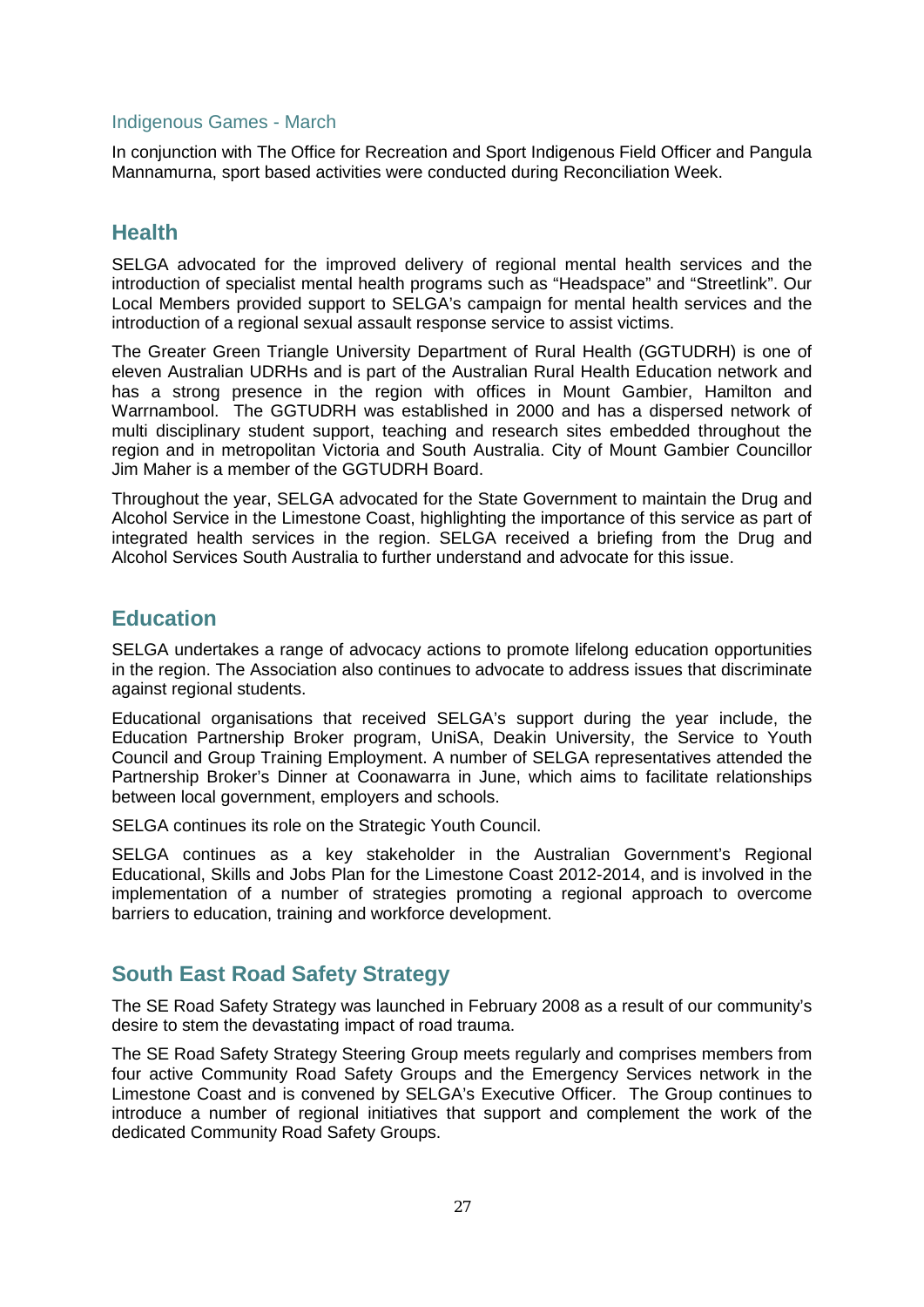A key initiative in 2012-13 was the application for funds to engage a Regional Road Safety Officer for the Limestone Coast, in order to further a number of actions from the Strategy. Following discussions with the Motor Accident Commission, an application was submitted for a three year project to engage an officer to work with the community road safety groups on a range of regional projects. The outcome of this application is still pending.

Some of the initiatives and achievements of 2012-13 include:

- At appropriate times of the year, screen successful television campaigns such as "Lights On, see and be seen" "Fatigue" and "Wildlife on our Roads' on the WIN TV Network.
- Community Vehicle Safety Check. The SE Road Safety Steering group facilitated the coordination of free safety checks in collaboration with Rotary Clubs in Mount Gambier, Millicent and Naracoorte. These free safety checks generated an overwhelming response in the three regional centres and the past year has seen this initiative expanded to Bordertown and Western Victoria. SELGA acknowledges the tremendous support of Rotary in making this a resounding success.
- Country Football Road Safety promotion. SELGA promoted the road safety message at the Kowree Naracoorte Tatiara, Mid South East and Western Border Football and Netball League final series in 2012.
- SELGA updated weekly their innovative road safety message "No Winners Here" on the Country Footy SA website throughout season 2012.
- Development of advertisements for placement in regional media that address regional road safety issues.

SELGA acknowledges the dedication and the commitment of the volunteer members of the SE Road Safety Strategy Steering Group, Regional Community Road Safety Groups and the initial seed funding from the Department of Planning, Transport and Infrastructure (DPTI) and the cooperation of our regional Television and Radio network.

| <b>NO WINNERS HERE</b>                                                                                                                                                                          | 2012 SEASON                                    |                                   | <b>South East Road Safety Strategy</b>                       |
|-------------------------------------------------------------------------------------------------------------------------------------------------------------------------------------------------|------------------------------------------------|-----------------------------------|--------------------------------------------------------------|
|                                                                                                                                                                                                 | <b>ROAD</b><br><b>FATALITIES</b>               | <b>SERIOUS</b><br><b>INJURIES</b> | 2008-2010                                                    |
| <b>COUNTRY</b><br>VS.                                                                                                                                                                           | 46                                             | 313                               |                                                              |
| <b>METRO</b>                                                                                                                                                                                    | 23                                             | 264                               |                                                              |
| RESULT: Drivers 37, Passenger 14,<br>Pedestrians 8, Motor Cyclists 7, Cyclist 3<br><b>SOUTH AUSTRALIA POLICE</b><br><b>KEEPING SA SAFE</b><br><b>BROUGHT TO YOU BY THE SE ROAD SAFETY GROUP</b> | YOU KNOW THE SCORE<br><b>DRIVE RESPONSIBLY</b> |                                   | Safer Roads. Safer Speeds. Safer Road Users. Safer Vehicles. |

**E** O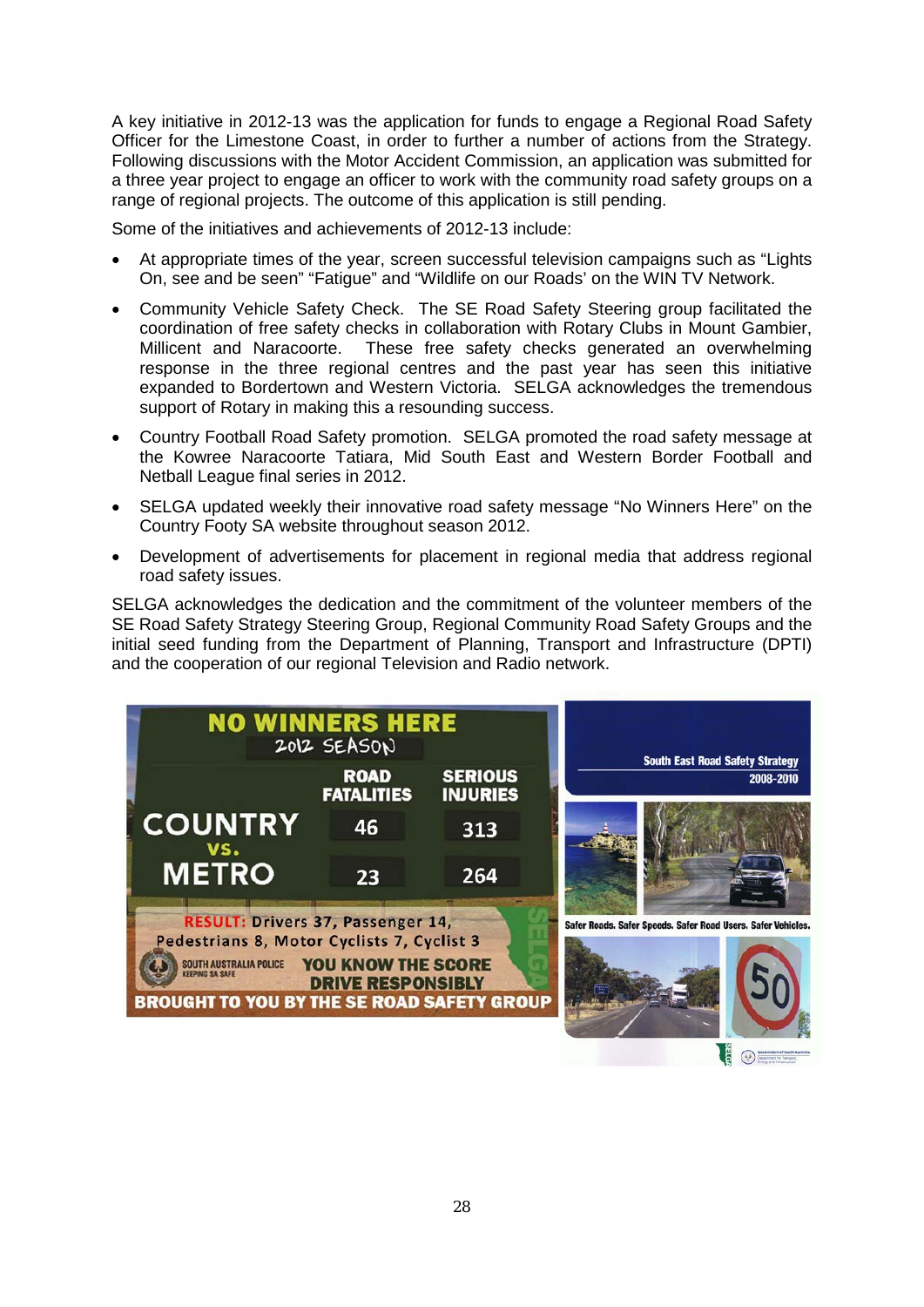## **SE Zone Emergency Management Committee**

At a regional level Local Government continues to take on an integral role within the South East Zone Emergency Management Committee.

The SE Zone Emergency Management Committee (ZEMC) is responsible for the local planning to support the State Emergency Plan. SELGA's Executive Officer is a member of the Zone Emergency Centre Committee (ZECC). The ZECC is formed to ensure that the coordinated resources within Zone Emergency Centres are activated swiftly to support the Control Agency resolve an emergency.

During 2012-13 there were no activations of the Zone Emergency Centre Committee in response to regional emergencies that called upon SELGA.

SELGA Council representatives participated in Risk Assessment Workshops for flood, earthquake, extreme weather, extreme storm and extreme heat, animal and plant disease and bushfire.

Rural property addressing across the Limestone Coast has been successfully implemented, providing all occupied rural properties, homes and businesses, with a numbered property address. This will be consistent with the national standards for Australia and New Zealand.

The Regional Commander for CFS Region 5 addressed SELGA at the December 2012 meeting and provided a briefing on the summer bushfire threat to our region.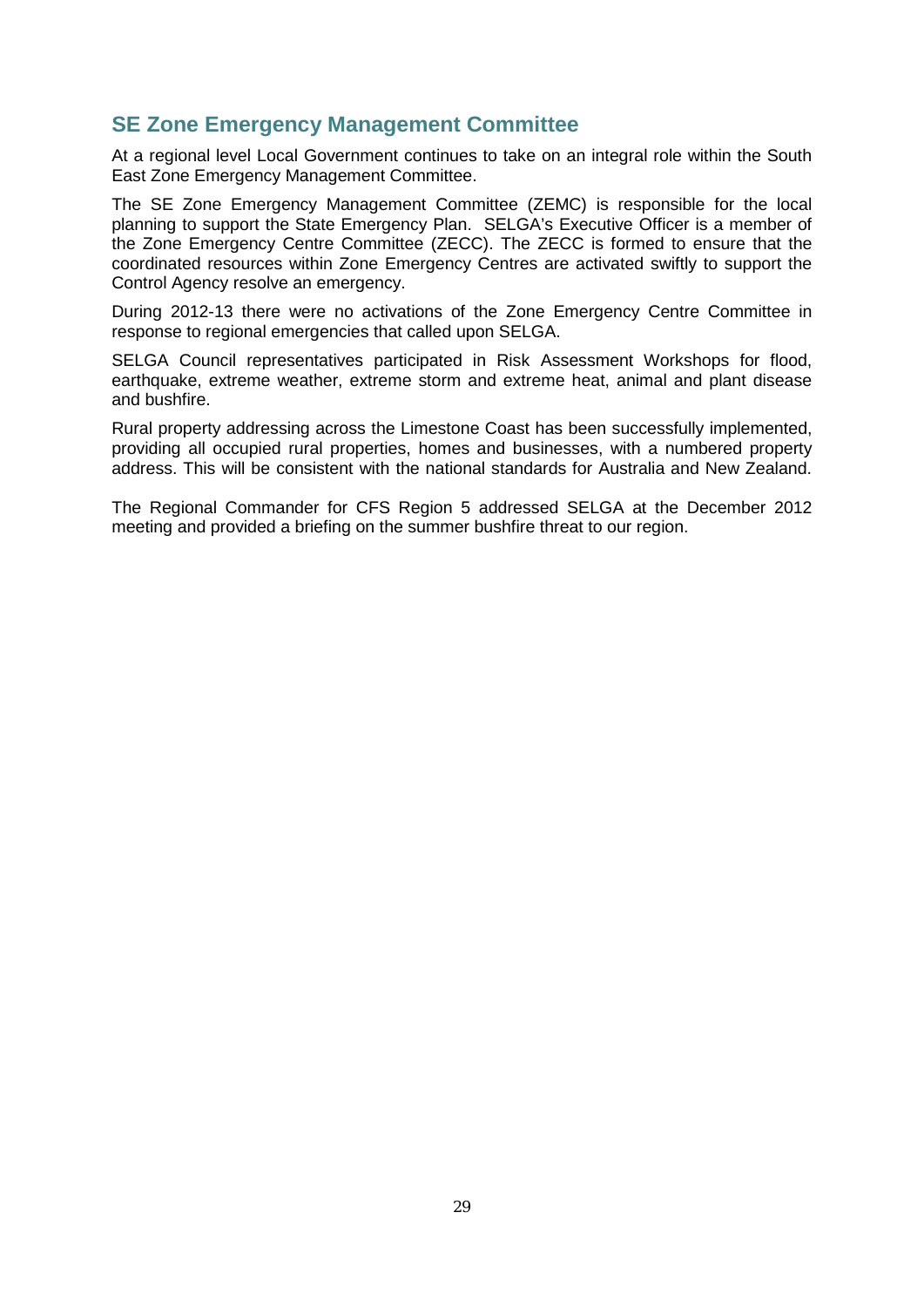## **Our Leadership, Governance and Financial Sustainability**

**"Working together, providing leadership to our region and ensuring efficient, effective and sustainable management of the community's resources".**

## **Local Excellence Expert Panel**

Chaired by former Minister, the Hon Greg Crafter, the Expert Panel is working on the development of a blueprint for the 'Council of the Future'. The Panel comprises Mr Crafter, former Justice Christine Trenorden and Professor Graham Sansom. The Panel is considering issues including: services delivery and shared services; State and Commonwealth Government expectations of Local Government; governance and integrity; responsibility to communities; infrastructure responsibilities; over-regulation; and opportunities and partnerships.

In November 2012, SELGA hosted the Expert Panel in Naracoorte to provide regional feedback. The meeting was attended by all Panel members, and Mayors, Elected Members, CEOs and staff of SELGA Constituent Councils. SELGA was the only regional LGA to host the Expert Panel in South Australia.

The Expert Panel has sought responses from regional representatives for a regional view on the challenges and opportunities facing local government over the next 20-30 years, and has engaged with Council staff and Elected Members, State and Commonwealth Ministers and Members of Parliament, as well as public hearings, independent experts and industry associations.

The Panel is expected to report its findings in October 2013.

### **Charter Review and Change of Name**

In October 2012, SELGA resolved to investigate the process required to change the Association's name to the Limestone Coast Local Government Association. Legal advice was sought on the process to undertake the change. Concurrently, it was resolved to undertake a review of the SELGA Charter, to ensure its currency and appropriateness for the future. This work continued throughout the remainder of the year, and will progress into 2013-14.

### **Shared Services**

SELGA has established a state wide reputation for cooperation between its Constituent Councils. This cooperation exists at multiple levels that include SELGA delegates, Chief Executive Officers, Senior Officer and operational staff. Forums attended by Delegates, CEO's and staff result in the identification of further opportunities for the sharing of services that are likely to capture efficiencies and cost savings by pooling resources and expertise.

This year, examples of SELGA's long history in shared services continue in areas such as CWMS, Corporate Services and Waste Management. The Wattle Range Council has led the establishment of a group to further the development of a Regional Public Health Plan, which will continue into 2013-14.

SELGA continues to explore opportunities for further shared services that will increase the sustainability of councils and build capacity within our region.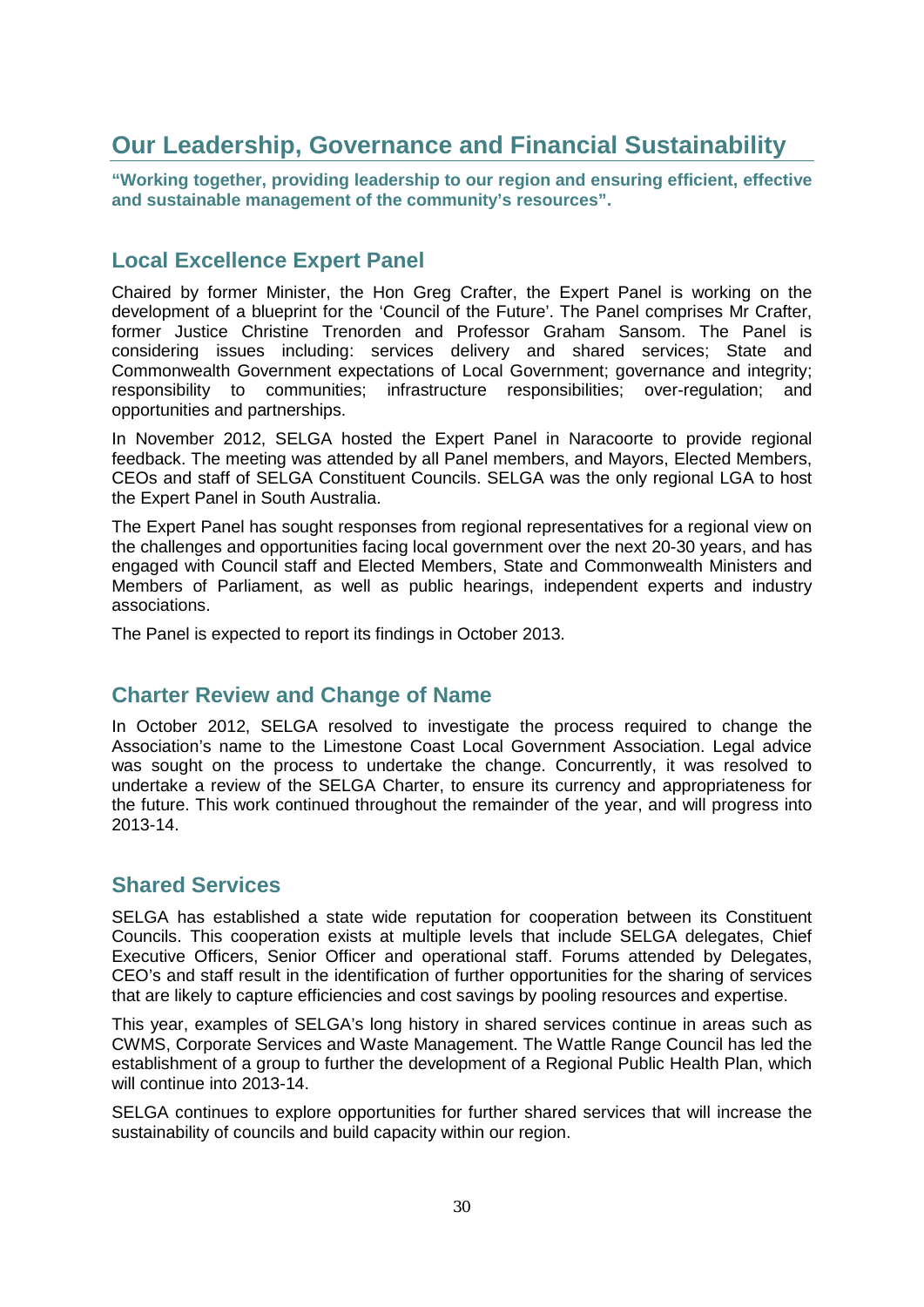## **Regional Development Assessment Panel Working Party**

In 2009-10 SELGA engaged planning consultants Connor Holmes to undertake a strategic Regional Planning Review in accordance with section 30 of the *Development Act 1993* on behalf of SELGA Councils. The final SELGA Section 30 Report was completed in May 2010 and included a number of strategic recommendations for a regional model for development planning and assessment.

In April 2013, SELGA resolved to form a Working Party to investigate the formation of a Regional Development Assessment Panel, or Panels, for the South East. Building on the direction of the Connor Holmes Report, the Working Party met in April 2013 to discuss a number of components of a potential regional model, including streamlined regional processes for Development Plan Amendment approvals, Regional Development Plans and Development Assessment Panels. The Working Group, with support of the LGA, will continue its work into 2013-14 to assess the feasibility and options for a regional model, and will report back to SELGA Constituent Councils in October 2013.

## **Limestone Coast Regional Planning Framework**

This Planning Strategy provides a physical and policy framework to assist in reaching the various targets outlined in South Australia's Strategic Plan and was released by the Hon John Rau, Minister for Urban Development, Planning in late August 2011.

The Planning Strategy is applicable to all member Councils; and

- Provides a framework for development based on principles of ecologically sustainable development and management of regional South Australia; and
- Promotes an environment of certainty for investors, State agencies, Local Government and the community by providing a clear indication of the State Government's policy directions for the physical development of regional South Australia.

#### South Australian Strategic Plan (SASP)

SELGA is an Alliance Member of the Community Engagement Board supporting the strategic objectives in the Regional South Australian Strategic Plan. The SELGA Strategic Plan is aligned to the priorities of the South Australian Strategic Plan.

## **Regional Communities Consultative Committee (RCCC)**

The RCCC is an independent advisory body chaired by Mr Peter Blacker with the ability to make recommendations to the Minister for Regional Development on matters of importance that will strengthen the capacity of regional communities. SELGA delivered their presentation "Opportunities, Issues and Local Solutions" to members of the RCCC on the occasion of their SE regional visit in June 2012.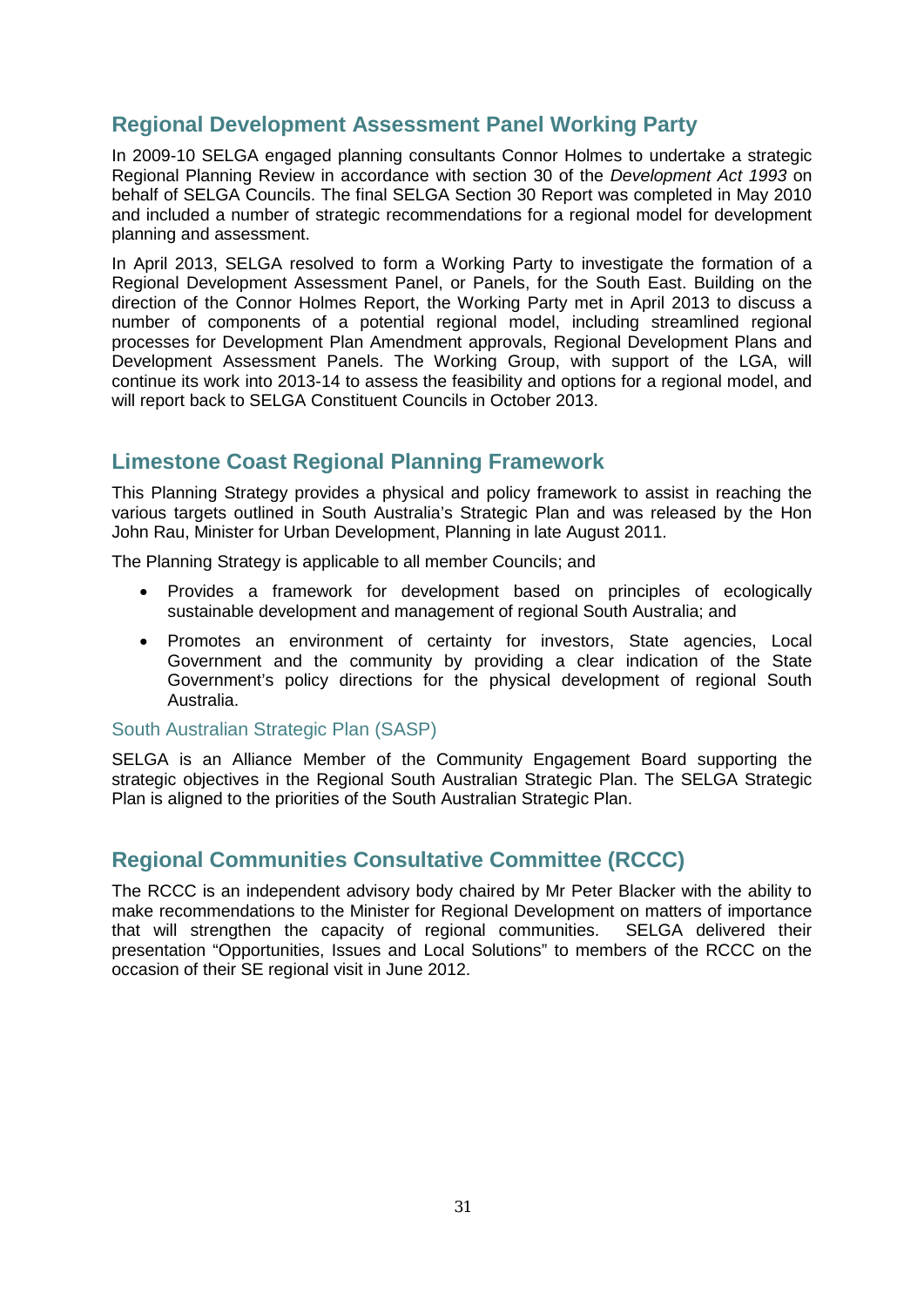## **SELGA Policies**

In April 2013, SELGA formally adopted:

- A Risk Management Policy to protect SELGA employees, assets, liabilities and community against potential losses and to minimize uncertainty in achieving SELGA goals and objectives;
- A General Ledger Policy to outline the procedures for the management of SELGA's Chart of Accounts and General Ledger by staff/contractors involved in financial transactions and management reporting; and
- A Fraud and Corruption Prevention Policy to protect SELGA's revenue, expenditure and property from any attempt, either by its members, the community, contractors or its own employees to gain by deceit, financial or other benefits.

## **Representations and Submissions**

Throughout the year, SELGA made a number of submissions to advocate on key regional issues. Submissions were made to:

- The Australian Sports Foundation regarding ASF Sports Incentive Program Grant (July 2012).
- Regional Development Australia to support their submission to seek funding for a Business Advisory Officer to be based in the mid-upper South East, including correspondence to Don Pegler MP and Member for Mackillop Mitch Williams (August 2012).
- Ms Jane Jeffreys, Chair and CEO of SATC, to invite SATC to address SELGA Delegates on SATC marketing activities in the Limestone Coast (August 2012).
- The Parliamentary Select Committee on Sustainable Farming Practices (September 2012).
- The Member for Barker expressing our fear for the Limestone Coast and the Australian potato industry with a recent Federal Government report suggesting reversing an import ban on NZ potatoes (September 2012).
- Independent South Australian Senator Nick Xenophon supporting his continued efforts that call for both sides of politics to amend the Quarantine Act, amendments that will prevent risks to Australian Bio-Security and protect Australian primary industries and regional communities.; and further recommend to write to all South Australian Senators and the Hon Joe Ludwig, Federal Minister for Agriculture, Forestry and Fisheries & the Shadow Minister for Agriculture and Food Security, John Cobb MP (September 2012).
- The Minister for Veterans Affairs, the Hon Warren Snowden MP, and Member for Barker, Patrick Secker MP, expressing concern at the decision to reduce funding for SE Veterans Information Centre (October 2012).
- The Treasurer, Hon Jack Snelling MP, the Minister for Forests, Hon Gail Gago MLC, and the Minister for State/Local Government Relations, Hon Russell Wortley MLC seeking clarification on the operation of the South Australian Forestry Corporation Act 2000 (October 2012).
- The Minister for Sustainability, Environment, Water, Population and Communities Tony Burke MP regarding the potential impacts on fish stocks, fishery operations and regional communities of permitting super trawlers to operate in Australian waters (October 2012).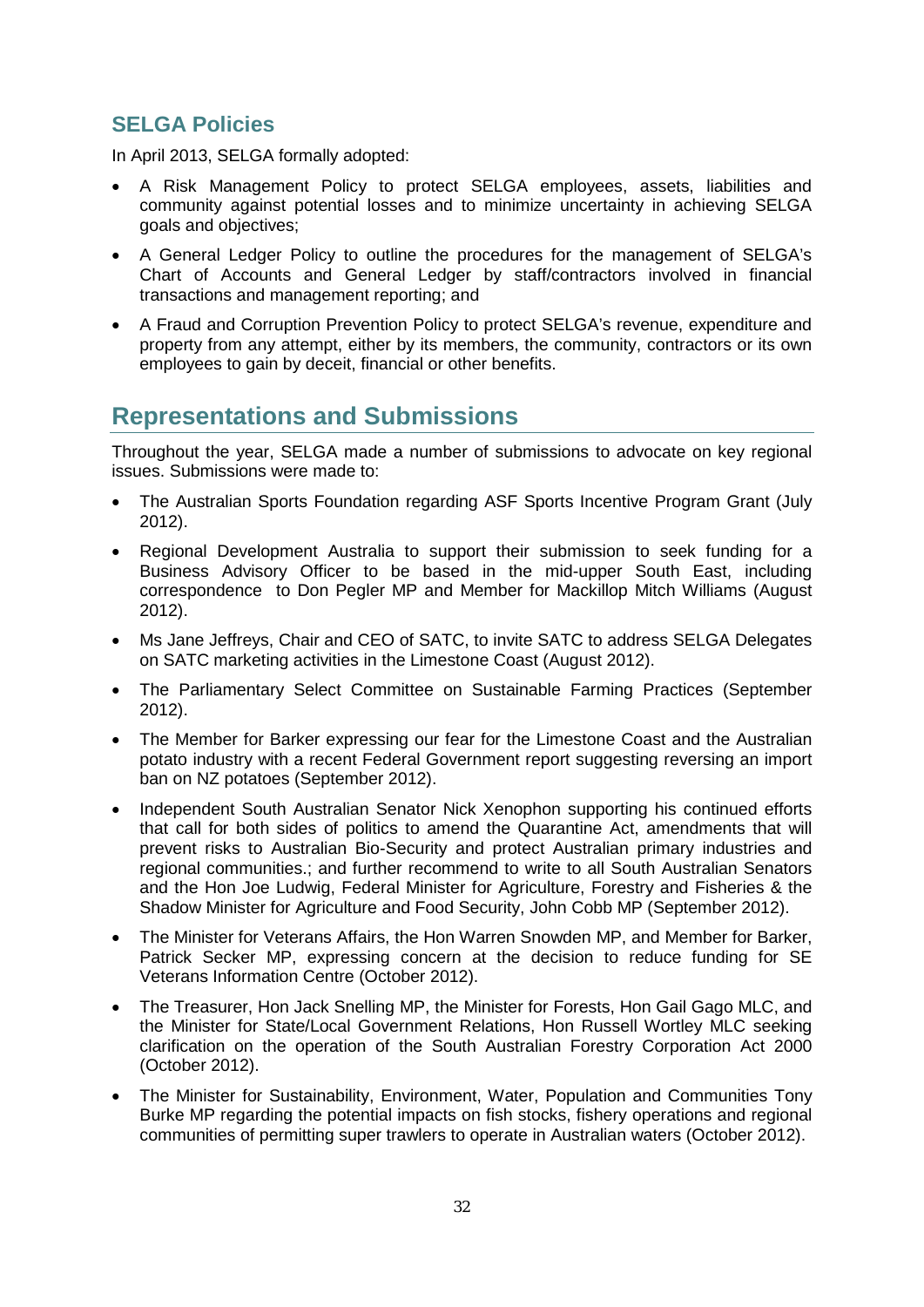- The Minister for Environment, Sustainability and Conservation Hon Paul Caica MP regarding action on the over abundance of kangaroos in the Lower South East, and seeking support for a cull (October 2012).
- The South Australian Tourism Commission regarding the importance of Council-run Visitor Information Centres to the State's tourism industry (October 2012).
- NBN Co Stakeholder Manager for Rural Australia Duncan Bremner regarding delay in connection and interim wireless points (October 2012).
- District Council of Grant to support the 'Geared 2 Drive' program submission (October 2012).
- The Glenelg Shire Council to support its funding application under Round Four of the Regional Development Australia Fund for the upgrading of the Condah-Hotspur Upper Road (April 2013).
- WIN Television expressing concerns over their cutting of the local WIN TV news and requesting they reinstate the service (April 2013).
- Senator Nick Xenophon expressing support for his draft legislation to protect regional South Australia from cuts to its local news services (April 2013).
- Patrick Secker MP, Member for Barker, expressing concern over the cuts to the local WIN TV news and requesting his support to have it reinstated (April 2013).
- The Hon Michael O'Brien, Minister for Road Safety, to seek clarification on the timing and process of the review of rural speed limits in South Australia (June 2013).

## **Financial Management**

### **Financial Statements to 30th June, 2013**

Regular financial reports are presented at each SELGA General Meeting. The Audited Financial Statements for 2012-13 are included at the rear of this report.

### **Into 2013-2014**

General meetings will continue to be held on the first Friday of the months of August, October, December, February, April and June. The Annual General Meeting will be held on the first Friday in February in Naracoorte.

### **Program for 2013-2014**

| October 2013  | Naracoorte Town Hall                              |
|---------------|---------------------------------------------------|
| December 2013 | Hosted by Wattle Range Council                    |
| February 2014 | AGM and GM Hosted by Naracoorte Lucindale Council |
| April 2014    | <b>Hosted by Kingston District Council</b>        |
| June 2014     | Naracoorte Town Hall                              |
| August 2014   | Hosted by the District Council of Grant           |
|               |                                                   |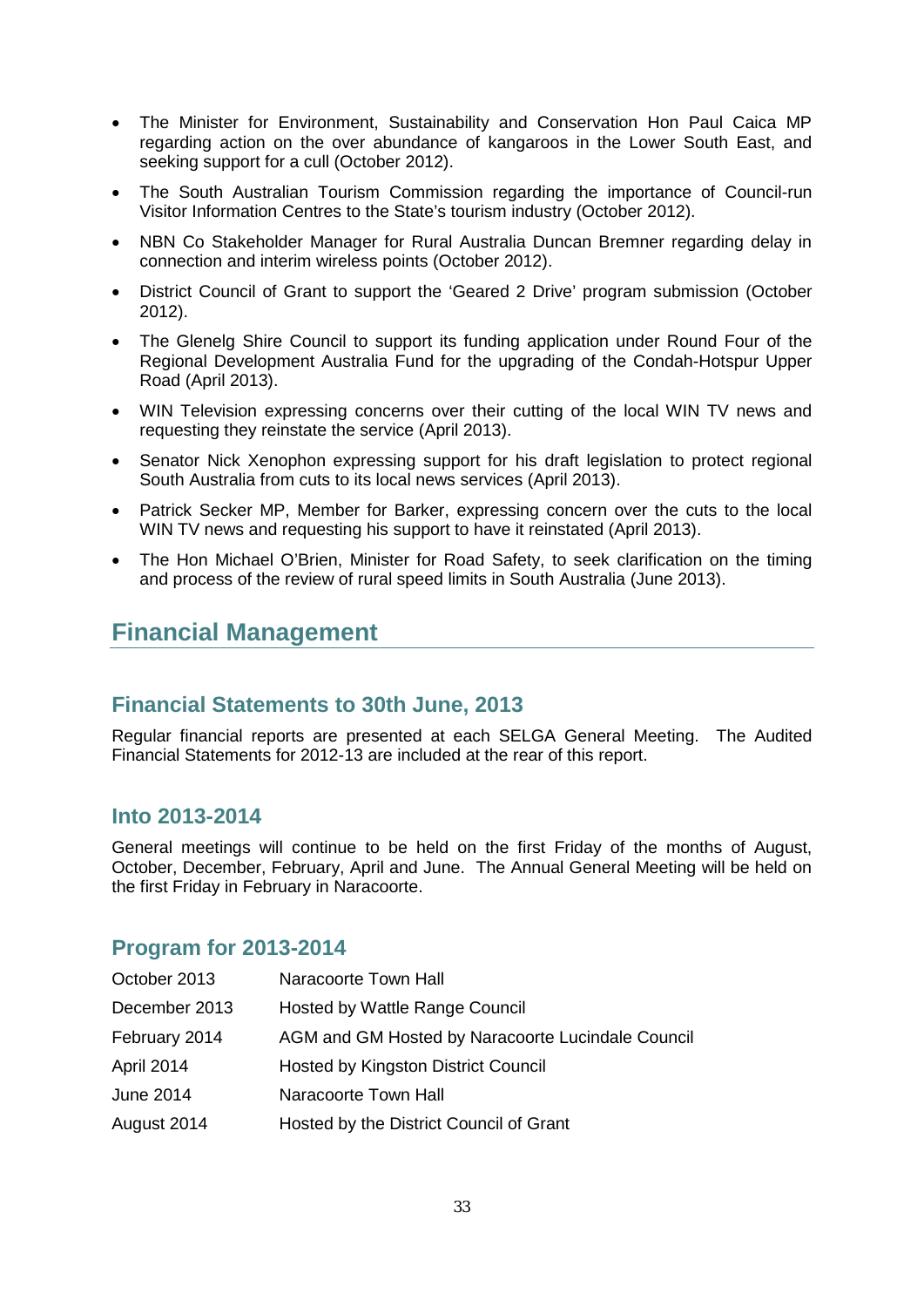## **Acknowledgements**

SELGA members, delegates, past and present are recognised for their dedication and commitment, many of whom have provided local government representation on internal and external committees and working parties, and who have been well supported by Constituent Council CEO's and staff.

## **Our People**



#### Rob Forgan

Rob Forgan served in the role of Executive Officer to  $8<sup>th</sup>$  February 2013. Rob's dedication, integrity and considerable expertise was highly valued by SELGA Delegates and Council staff, as well as the range of community and agency representatives he worked with to advocate for SELGA Councils and the region.



#### Josephine Duigan

As the SELGA STARCLUB Field Officer, Josephine (left) brings dedication and commitment to engaging and supporting the region's sporting clubs, as well as going to great lengths to support regional sporting events such as the Limestone Coast Special Olympics.

#### Ann Aldersey



Ann Aldersey (right) commenced in the role of Executive Officer on 20 May 2013.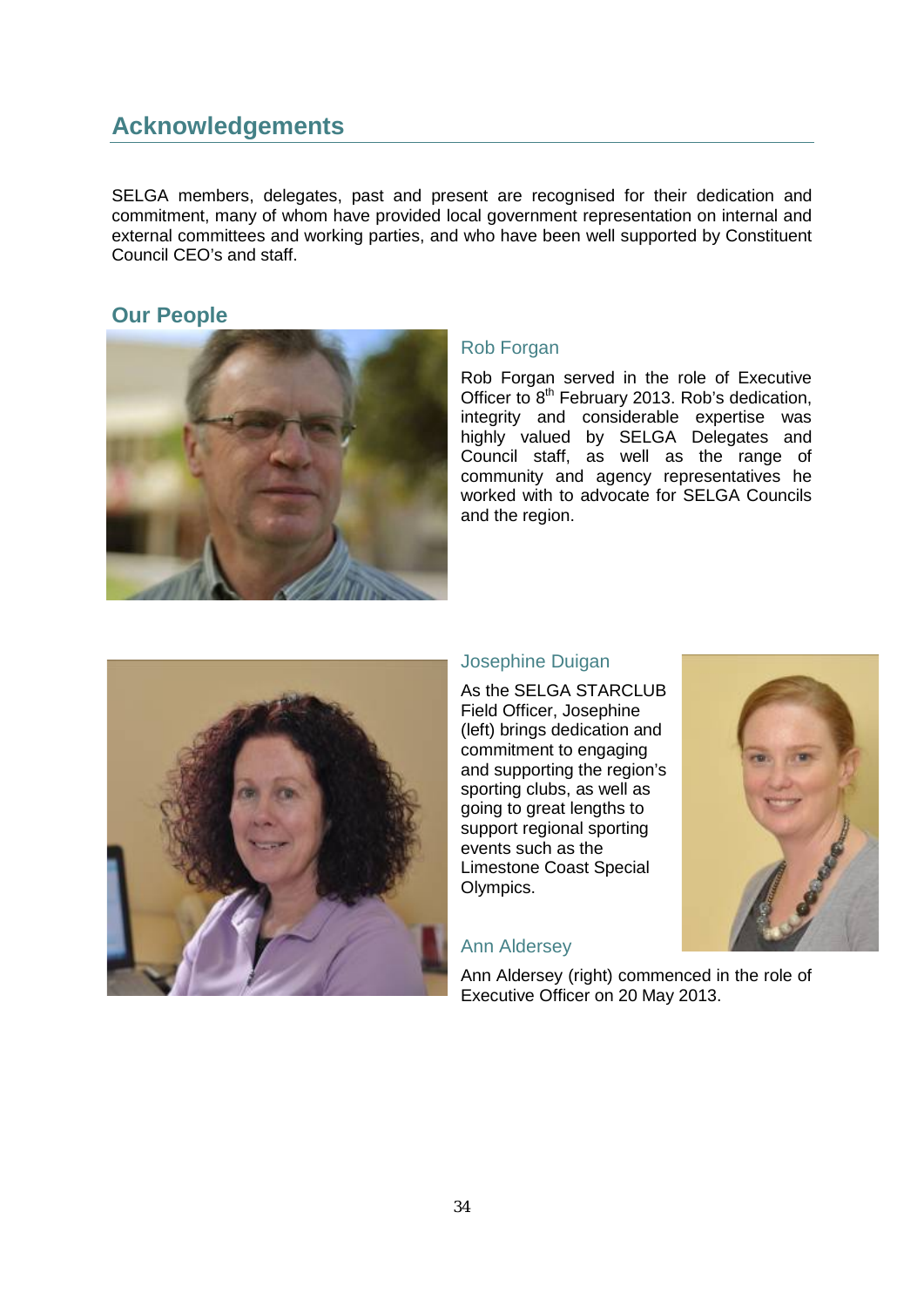#### Local Government Association of South Australia

The Local Government Association of South Australia has continued to provide support to SELGA and its members. We acknowledge the contributions from SAROC President Kym McHugh, CEO Wendy Campana and the many LGA staff that have supported SELGA during the year.

#### Local Government Research and Development Scheme

The annual capacity building grant from the Local Government R&D Scheme supporting SELGA activities in 2012-13 that has been applied across a range of Association activities building regional capacity, e.g. Limestone Coast Economic Diversification Reference Group, and development of the SELGA 2030 Regional Transport Plan.

#### Office of State and Local Government Relations (OSLGR)

Representatives from the OSLGR subject to availability attended SELGA General Meetings in 2012-13 providing briefings of relevance on matters that their Office is addressing. SELGA welcomed a number of OSLGR representatives during 2012-13.

#### Regional Development Australia Limestone Coast

Regional Development Australia Limestone Coast continues to provide significant administrative support to SELGA on a daily basis. SELGA acknowledges the substantial and professional support provided by the Board and in particular the administrative and accounting services provided by Julie Scott, Dani McKinnon and Jan Shanahan.

#### The SE Natural Resources Management (SENRM) Board and the Department for Environment, Water and Natural Resources (DEWNR)

SELGA and the SENRM Board continue to work together to strengthen their relationship and communication in order to improve coordination of service delivery to enhance regional natural resource management initiatives.

SELGA has developed a close working relationship with staff from the South East Coastal team of DEWNR responsible for the ongoing delivery of the Implementing the Limestone Coast and Coorong Coastal Action Plan Project.

#### Limestone Coast Regional Media

SELGA acknowledges the role of the regional media and thanks them for their support in 2012-13 and the contribution made by Mr Fred Smith.

**Ann Aldersey Executive Officer SELGA 10 September 2013**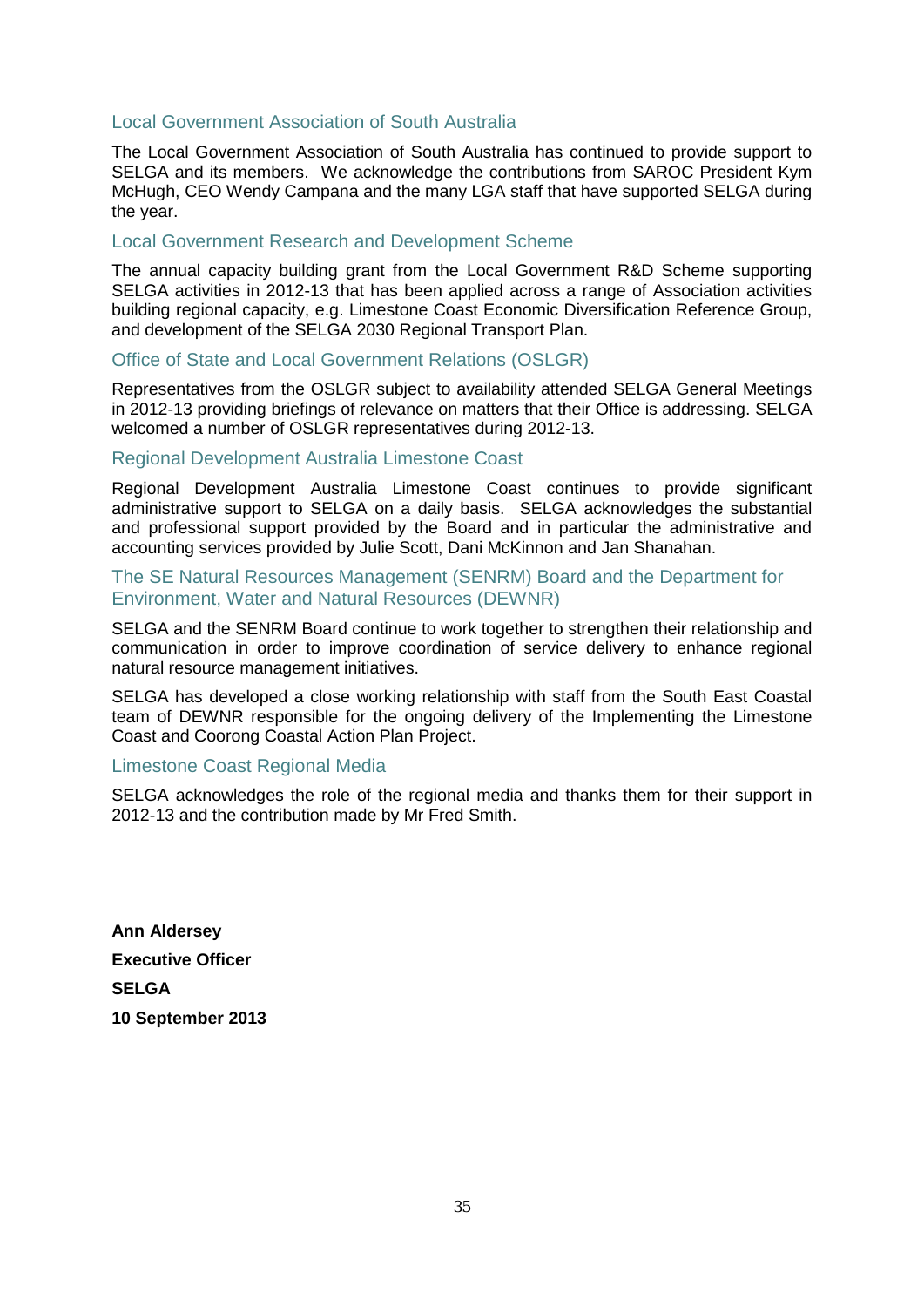

Accountants, Auditors & Business Consultants

Laurie Galpin rcPA David Chant FCPA Simon Smith FCPA David Sullivan CPA Jason Seidel CA Renae Nicholson CA Tim Muhlhausler cA Aaron Coonan cA Luke Williams erA

Mount' Gambier **Z33** Cornrnerdal Street West ro Box *146* 1\'\ountGambier SA *5290*  DX Z9044 p 08 87Z5 3068 f 08 8724 95 53 c admin@galpins.com.au

Stirling

Unit 4/3-5 Mount Barker Road PO Box 7Z7 Stirling SA 515Z p 08 8339 1Z55 f 08 83 39 1266 e stlriing@galpins.rom.au

Norwood 3 Kensington Road PO Box 546 Kent Town DC 5A 5071 p 08 8332 3433 f 08 833Z 3466 e norwood@galpins.com.au

w www.galpins.com.au

Liabtltty limited by a scheme approved under Professional Standards Legislation

#### INDEPENDENT AUDITOR'S REPORT TO THE MEMBERS OF SOUTH EAST LOCAL GOVERNMENT ASSOCIATION INC

#### Report on the Financial Report

We have audited the accompanying financial report, being a special purpose financial report, of South East Local Government Association Inc, which comprises the balance sheet as at 30th June 2013, and the income statement for the year then ended, notes comprising a summary of significant accounting policies and other explanatory Information, and the statement by the members of the committee.

#### The Committee's Responsibility for the Financial Report

The Committee is responsible for the preparation of the financial report, and has determined that the basis of preparation described in Note 1 is appropriate to meet the requirements of the Associations Incorporation Act (SA) and are appropriate to meet the needs of the members. The Committee's responsibility also includes such internal control as the Committee determines is necessary to enable the preparation of a financial report that is free from material misstatement, whether due to fraud or error.

#### Auditor's Responsibility

Our responsibility is to express an opinion on the financial report based on our audit. We have conducted our audit in accordance with Australian Auditing Standards. Those standards require that we comply with relevant ethical requirements relating to audit engagements and plan and perform the audit to obtain reasonable assurance whether the financial report is free from material misstatement.

An audit involves performing procedures to obtain audit evidence about the amounts and disclosures in the financial report. The procedures selected depend on the auditor's judgement, including the assessment of the risks of material misstatement of the financial report, whether due to fraud or error. In making those risk assessments, the auditor considers internal control relevant to the entity's preparation of the financial report that presents fairly in order to design audit procedures that are appropriate in the circumstances, but not for the purpose of expressing an opinion on the effectiveness of the entity's internal control. An audit also includes evaluating the appropriateness of accounting policies used and the reasonableness of accounting estimates made by the entity, as well as evaluating the overall presentation of the financial report.

We believe that the audit evidence we have obtained is sufficient and appropriate to provide a basis for our audit opinion.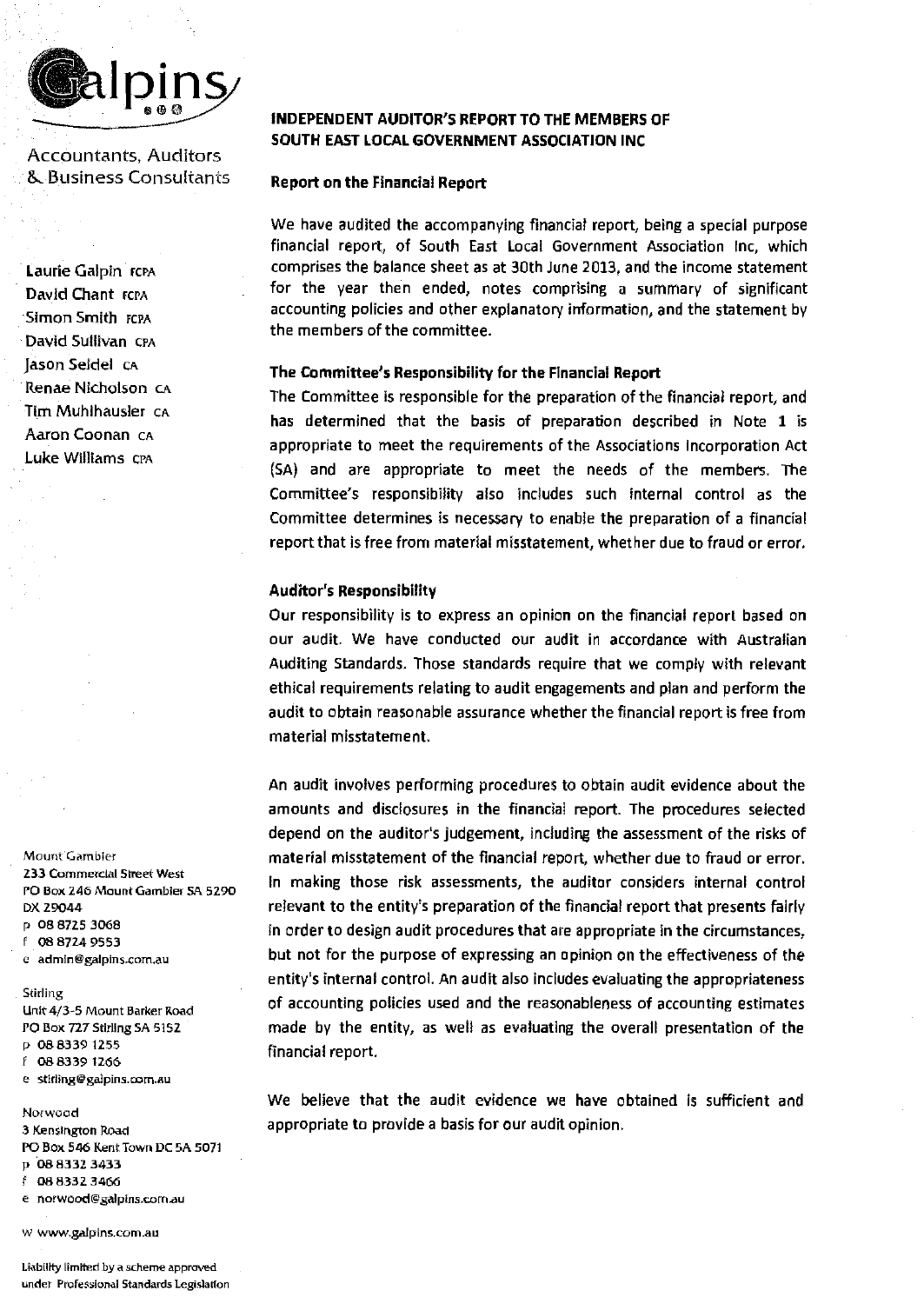#### **Independence**

In conducting our audit, we have complied with the independence requirements of the Australian professional accounting bodies.

#### **Audit Opinion**

In our opinion, the financial report presents fairly, in all material respects, the financial position of South East Local Government Association Inc as at 30 June 2013, and its financial performance for the year then ended **in** accordance with the accounting policies described in Note 1 to the financial statements, and the requirements of the Associations Incorporation Act (SA).

#### **Basis of Accounting and Restriction on Distribution**

Without modifying our opinion, we draw attention to Note 1 to the financial statements, which describes the basis of accounting. The financial report has been prepared to assist South East Local Government Association Inc to meet the requirements of the Associations Incorporation Act (SA). As a result, the financial report may not be suitable for another purpose.

#### **GALPINS ACCOUNTANTS, AUDITORS & BUSINESS CONSULTANTS**

**Simon Smith** FCPA, Registered Company Auditor **Partner** 

233 Commercial Street West, Mount Gambier. SA 5290

Dated this  $29^{\text{d}}$  day of August 2013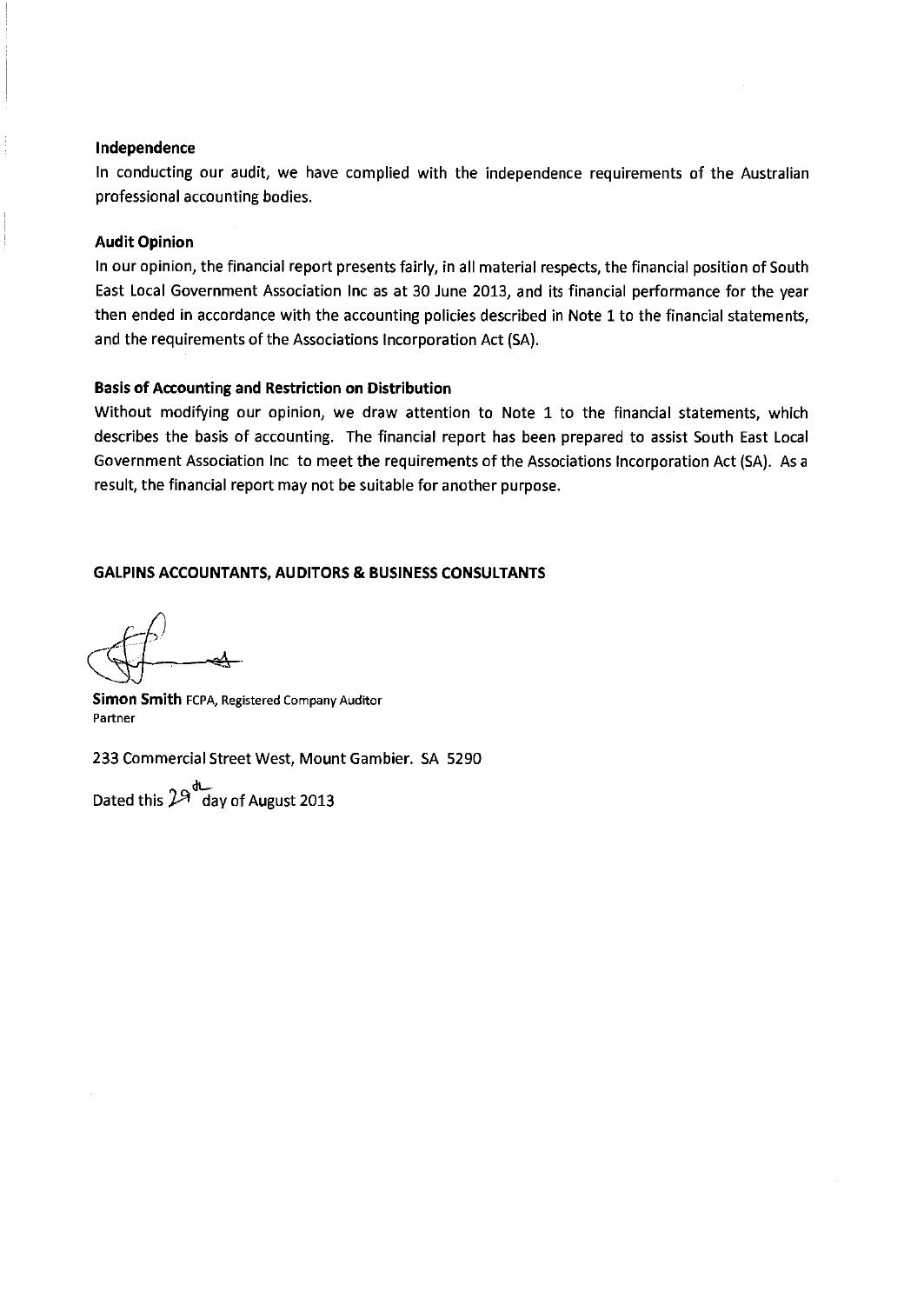#### **SOUTH EAST LOCAL GOVERNMENT ASSOCIATION INC.**

#### **NOTES TO THE FINANCIAL STATEMENTS**

#### **FOR THE YEAR ENDED 30 JUNE 2013**

#### **NOTE 1: STATEMENT OF ACCOUNTING POLICIES**

The financial report is a special purpose financial prepared in order to satisfy the financial reporting requirements of the Associations Incorporation Act {SA). The Committee has determined that the organisation is not a reporting entity.

The financial report has been prepared in accordance with the requirements of the Associations Incorporation Act {SA). There is no requirement to apply accounting standards, UIG Consensus Views or other authoritative pronouncements of the Australian Accounting Standards Board in the preparation of the financial report.

The statements are prepared on an accruals basis. They are based on historic costs and do not take into account changing money values or, except where specifically stated, current valuations of non-current assets.

 $\sim$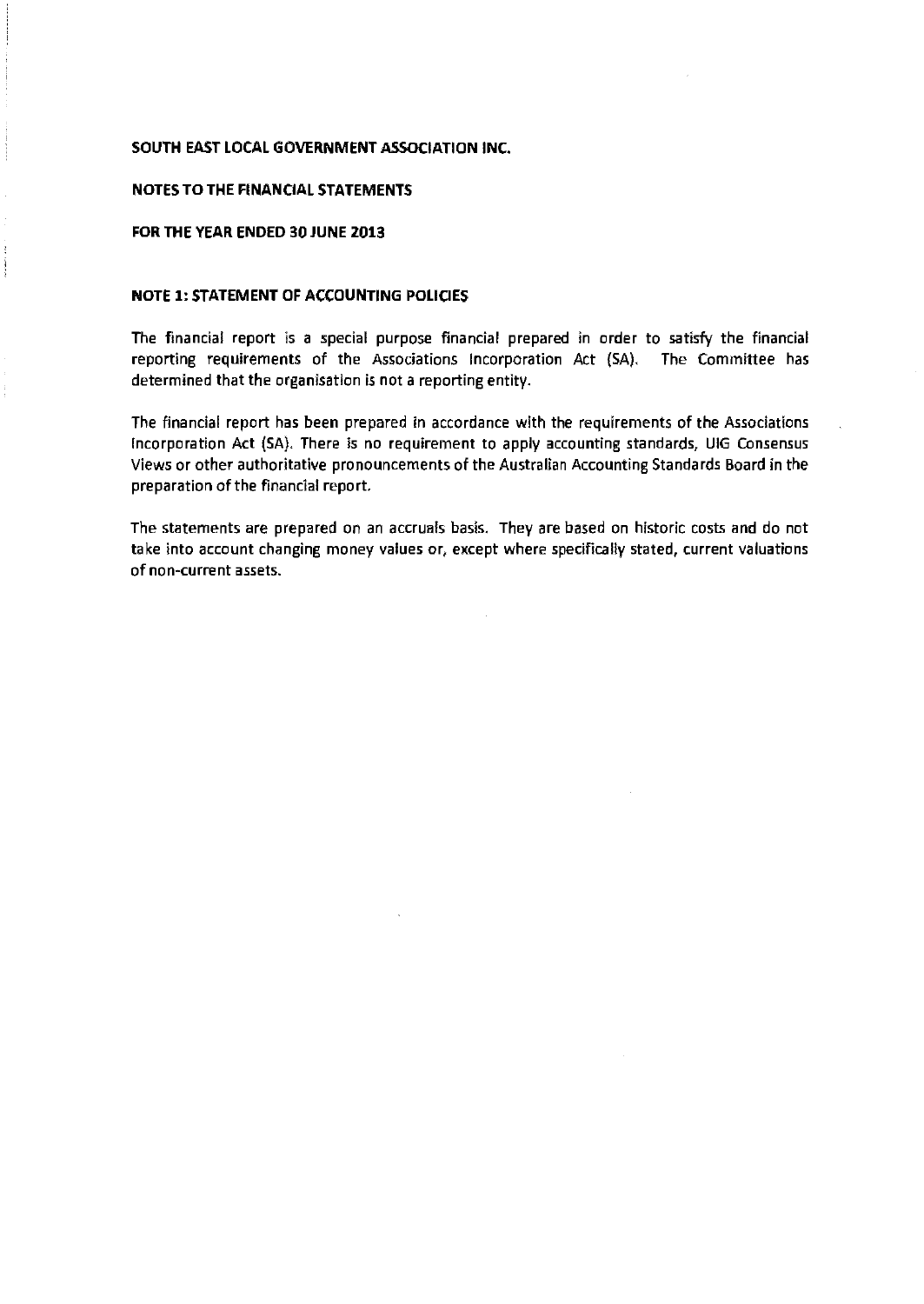#### **SOUTH EAST LOCAL GOVERNMENT ASSOCIATION**

PO BOX 1445 MOUNT GAMBIER SA 5290 Ph: 08 87231057 Fax: 0887231266

 $\overline{\mathbf{I}}$ 

 $\begin{array}{c} \hline \end{array}$ 

 $\begin{array}{c} \frac{1}{2} & \text{if } \theta \in \mathbb{R}^n, \\ \frac{1}{2} & \text{if } \theta \in \mathbb{R}^n, \end{array}$ 

j.

## **Balance Sheet [Last Year Analysis]**

## **June 2013**

|                                      | This Year    | Last Year    |
|--------------------------------------|--------------|--------------|
| Assets                               |              |              |
| Cheque Account                       | \$10,866.71  | \$8,048.89   |
| <b>Business Access Saver Account</b> |              |              |
| <b>Total Assets</b>                  | \$206,445.43 | \$179,415.55 |
|                                      | \$217,312.14 | \$187,464.44 |
| Liabilities                          |              |              |
| <b>Trade Creditors</b>               | \$2,467.72   | \$4,251.78   |
| Unspent Funds (RR&S)                 | \$32,106.14  | \$25,044,07  |
| Funds Rec in Advance                 | \$30,000.00  | \$0.00       |
| <b>GST Liabilities</b>               |              |              |
| <b>GST Control Account</b>           | \$3,941.00   | \$912,00     |
| <b>GST Paid</b>                      | $-$133.43$   | $-5250.09$   |
| <b>Total GST Liabilities</b>         | \$3,807.57   | \$661.91     |
| Payroll Liabilities                  |              |              |
| PAYG Payable                         | \$6,272.00   | \$4,061.00   |
| Superannuation Payable               | \$1,090,35   | \$0.00       |
| Workcover Payable                    | $-5369.00$   | \$296.53     |
| <b>Accrued A/Leave</b>               | \$2,532.65   | \$6,388.60   |
| <b>Total Payroll Liabilities</b>     | \$9,526.00   | \$10,746.13  |
| Total Liahilities                    | \$77,907,43  | \$40,703.89  |
| Net Assets                           | \$139,404.71 | \$146,760.55 |
|                                      |              |              |
| Equity                               |              |              |
| Retained Earnings                    | \$146,760.55 | \$131,552.60 |
| <b>Current Year Earnings</b>         | -\$7,355.84  | \$15,207.95  |
| Total Equity                         | \$139,404.71 | \$146,760.55 |
|                                      |              |              |



é.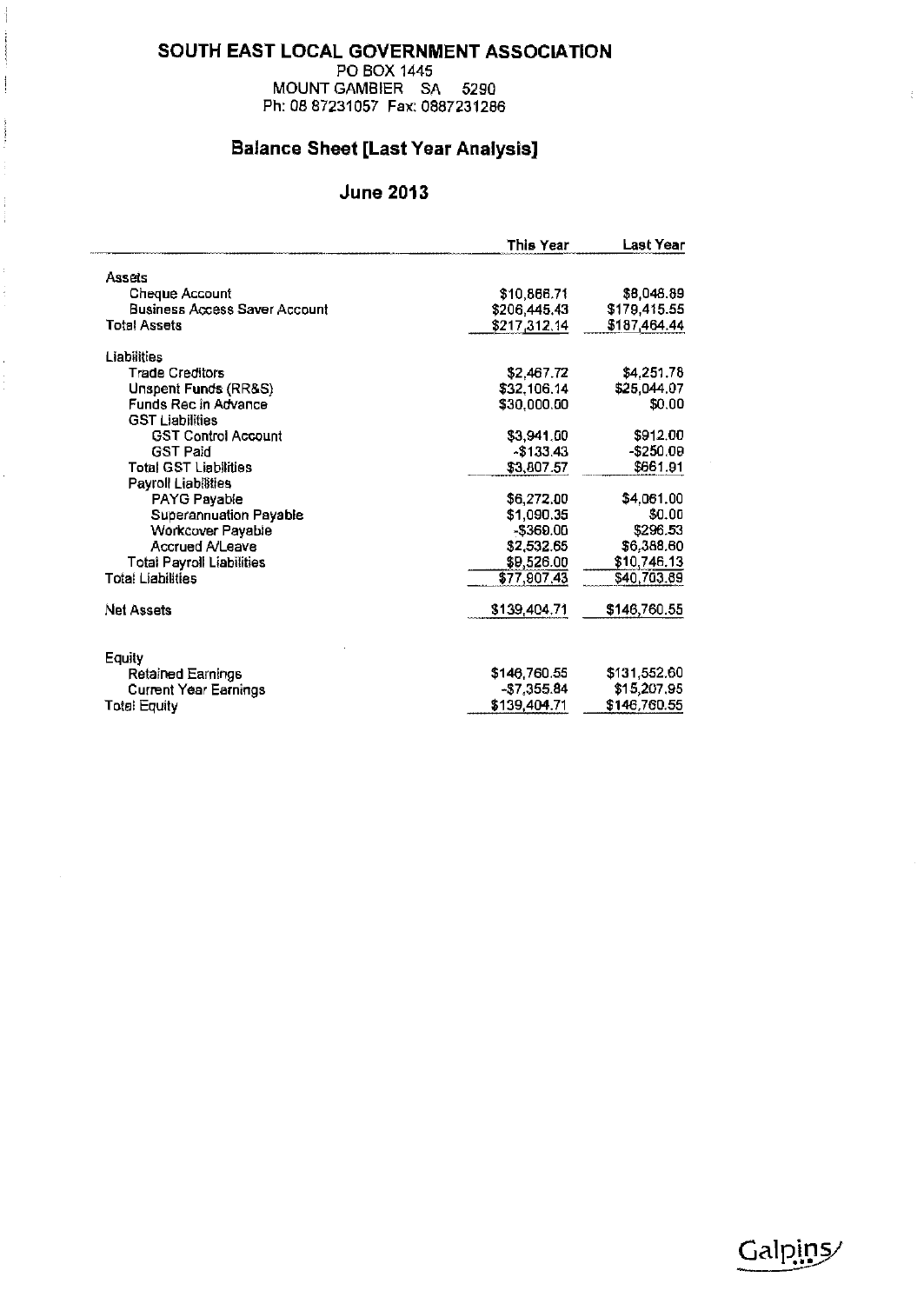#### SOUTH EAST LOCAL GOVERNMENT ASSOCIATION

PO BOX 1445 MOUNT GAMBIER SA 5290

Ph: 08 87231057 Fax: 0887231286

## Profit & Loss [Last Year Analysis]

 $\ddot{\phantom{0}}$ 

### July 2012 through June 2013

|                                             | This Year                  | Last Year    |
|---------------------------------------------|----------------------------|--------------|
| <b>INCOME</b>                               |                            |              |
| SUBSCRIPTIONS-MEMBER COUNCILS               |                            |              |
| City of Mount Gambier                       | \$43,614.00                | \$42,344.00  |
| District Council of Grant                   | \$21,239.00                | \$20,620.00  |
| Kingston District Council                   | \$10,647.00                | \$10,337.00  |
| Naracoorte Lucindale Council                | \$23,870.00                | \$23,175.00  |
| District Council of Robe                    | \$9,413.00                 | \$9,139.00   |
| District Council of Tatiara                 | \$20,596.00                | \$19,996.00  |
| Wattle Range Council                        | \$34,954.00                | \$33,936.00  |
| Total SUBSCRIPTIONS-MEMBER COUNCIL          | \$164,333.00               | \$159,547.00 |
| <b>CONTRIBUTIONS</b>                        |                            |              |
| <b>RDA Limestone Coast</b>                  | \$80,666,00                | \$79,106.00  |
| Tourism Development Officer                 | \$256,420.00               | \$240,501.50 |
| SE Resource Info Centre                     | \$48,970.00                | \$48,970.00  |
| <b>Total CONTRIBUTIONS</b>                  | \$386,056.00               | \$368,577.50 |
| <b>PROJECTS</b>                             |                            |              |
| <b>REG REC &amp; SPORT</b>                  |                            |              |
| Rec & Sport Funding                         |                            | \$50,000,00  |
|                                             | \$50,000.00<br>\$41,027.00 |              |
| Council Funding                             |                            | \$37,204.00  |
| C/Over Funds/Workshops/Sundry               | \$27,264.71                | \$38,556.30  |
| <b>Total REG REC &amp; SPORT</b>            | \$118,291.71               | \$125,760.30 |
| <b>LGRADS Regional Capacity Build</b>       | \$36,424.00                | \$35,780.00  |
| Heritage Services                           | \$30,573.00                | \$49,429.00  |
| Review 2030 Transport Strategy              | \$45,000.00                | \$0,00       |
| <b>Review SELGA Charter</b>                 | \$8,000.00                 | \$0.00       |
| <b>LCCSRT</b>                               | \$10,000,00                | \$0.00       |
| DTEl-Workplaces                             | \$0.00                     | \$25,492.98  |
| DTEI-Car Pooling                            | \$0.00                     | \$9,108.01   |
| Total PROJECTS                              | \$248,288.71               | \$245,570.29 |
| <b>OTHER INCOME</b>                         |                            |              |
| Interest                                    | \$17,936.09                | \$24,829.37  |
| <b>SLRP Consultancy</b>                     | \$9,700.00                 | \$8,600.00   |
| Sundry                                      | <b>\$0.00</b>              | \$1,501.37   |
| <b>Total OTHER INCOME</b>                   | \$27,636.09                | \$34,930.74  |
| <b>Total INCOME</b>                         | \$826,313.80               | \$808,625.53 |
| <b>EXPENSES</b>                             |                            |              |
| <b>EXEC OFFICER/OFFICE EXPENSES</b>         |                            |              |
| <b>Executive Officer Salary Costs</b>       |                            |              |
| EO Salary/Costs                             | \$85,361.05                | \$104,402.76 |
| FBT                                         | \$524.11                   | \$882.87     |
| Contract - Acting EO                        | \$14,708.13                | \$0.00       |
| <b>Total Executive Officer Salary Costs</b> | \$100,593.29               | \$105,285.63 |
| Vehicle & Travel                            |                            |              |
| Vehicle Lease                               | \$12,384.95                | \$14,337.44  |
| Fuel                                        | \$2,617.32                 | \$2,386.54   |
| Travel/Accommodation                        | \$2,771.64                 | \$3,065.68   |
| Total Vehicle & Travel                      | \$17,773.91                | \$19,789.66  |
| <b>Office Expenses</b>                      |                            |              |
| Financial/Administration                    | \$16,000.00                | \$15,500.00  |
| Advertising                                 | \$5,709.50                 | \$660,00     |
| Printing/Stationery                         | \$4,066,98                 | \$2,554.03   |
| Postage                                     | \$140.04                   | \$258,31     |
| <b>Audit Fees</b>                           | \$1,780.00                 | \$2,000.00   |
| Bank Fees                                   | \$509.87                   | \$555.55     |
| Insurance                                   | \$6,131.72                 | \$5,809.67   |
| Seminars                                    | \$1,333.18                 | \$2,041.72   |
| Review Internal Controls \$43               | \$733.64                   | \$10,250.00  |
| Consultancy                                 | \$9,700.00                 | \$0.00       |
|                                             |                            |              |

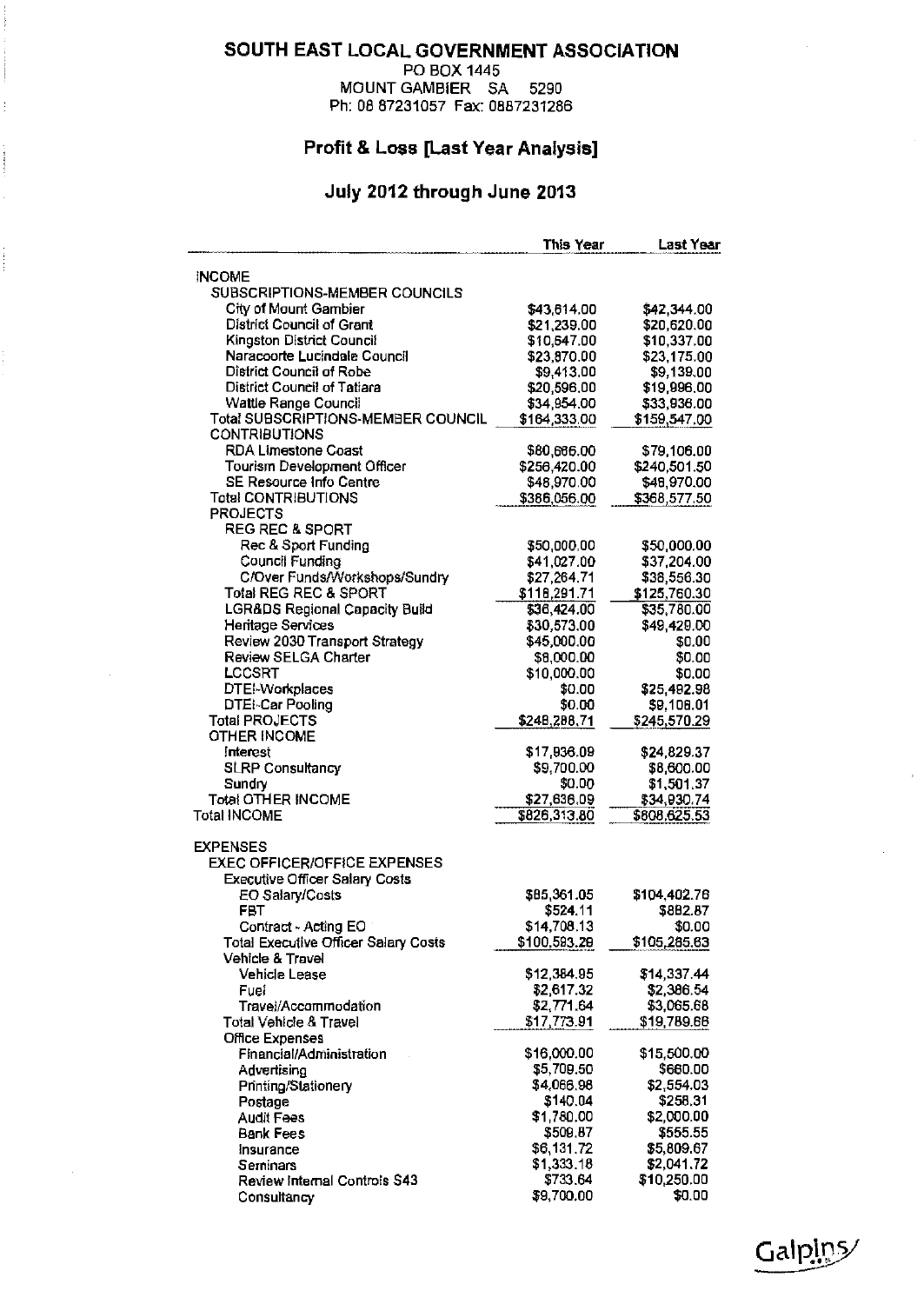## **Profit & Loss [Last Year Analysis]**

## **July 2012 through June 2013**

 $\frac{1}{2}$  and  $\frac{1}{2}$ Ĵ,

 $\begin{array}{c} \begin{array}{c} \bullet \\ \bullet \\ \end{array} \end{array}$ 

|                                | This Year    | Last Year    |
|--------------------------------|--------------|--------------|
| Legal Costs                    | \$1,763.00   | \$0.00       |
| Miscellaneous                  | \$11,524.18  | \$1,066.19   |
| Meeting Expenses               | \$6,689.30   | \$3,648.96   |
| <b>Executive Expenses</b>      | \$4,341.15   | \$834.10     |
| President Allowance            | \$6,000.00   | \$6,000.00   |
| Telephone                      | \$1,170.56   | \$1,339.76   |
| Computing & IT                 | \$2,946.12   | \$1,675.46   |
| <b>Total Office Expenses</b>   | \$80,539.24  | \$54,193.75  |
| <b>CONTRIBUTIONS</b>           |              |              |
| <b>RDA Limestone Coast</b>     | \$81,084.49  | \$79,106.75  |
| Tourism Development Officer    | \$256,420.00 | \$240,501.50 |
| SE Resource Information Centre | \$48,970.00  | \$48,970.00  |
| Total CONTRIBUTIONS            | \$386,474,49 | \$368,578.25 |
| <b>PROJECTS</b>                |              |              |
| <b>REG REC &amp; SPORT</b>     |              |              |
| RR&S Salary/costs              | \$58,356.32  | \$63,152.33  |
| <b>Office Expenses</b>         | \$5,792.77   | \$4,127.07   |
| <b>Vehicle Expenses</b>        | \$11,476.71  | \$16,504.27  |
| Admin/Rent                     | \$2,000.00   | \$2,000.00   |
| Programs                       | \$40,665.91  | \$39,976.63  |
| Total REG REC & SPORT          | \$118,291.71 | \$125,760.30 |
| LGR&DS Regional Capacity Build | \$36,424.00  | \$35,780.00  |
| Heritage Services              | \$30,573.00  | \$49,429.00  |
| Review 2030 Transport Strategy | \$45,000.00  | \$0.00       |
| <b>Review SELGA Charter</b>    | \$8,000.00   | <b>SO.00</b> |
| LCCSRT                         | \$10,000.00  | \$0.00       |
| <b>DTEI Workplaces</b>         | \$0.00       | \$25,492.00  |
| DTEI Car Pooling               | \$0.00       | \$9,108,01   |
| <b>Total PROJECTS</b>          | \$248,288.71 | \$245,570.29 |
| Total EXPENSES                 | \$833,669.64 | \$793,417.58 |
| Net Profit / (Loss)            | $-$7,355.84$ | \$15,207.95  |

Galpins/